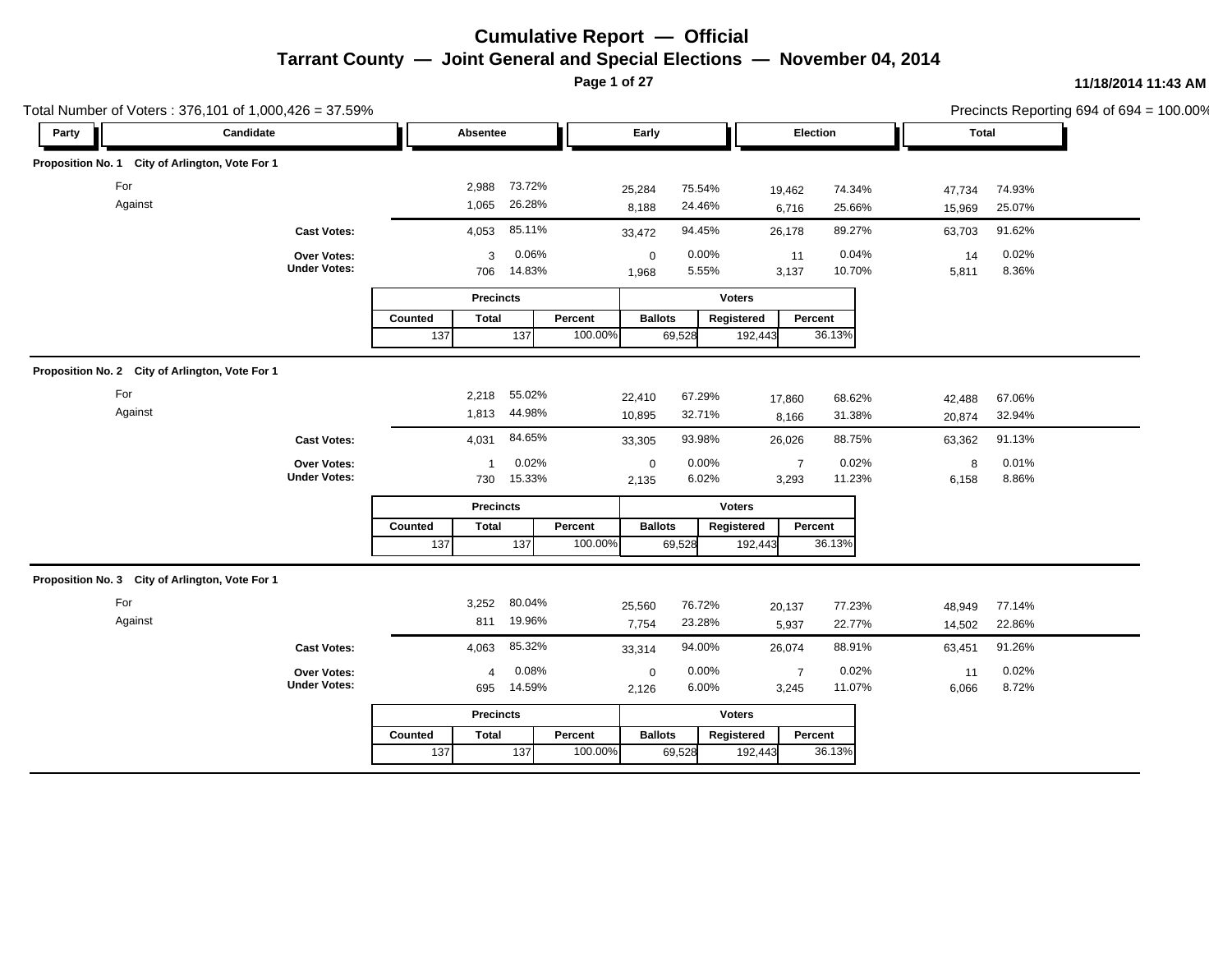**Page 2 of 27**

| Total Number of Voters: 376,101 of 1,000,426 = 37.59%       |                                    |                |                       |                 |         |                      |                |               |                |                 |                | Precincts Reporting 694 of 694 = 100.00% |  |
|-------------------------------------------------------------|------------------------------------|----------------|-----------------------|-----------------|---------|----------------------|----------------|---------------|----------------|-----------------|----------------|------------------------------------------|--|
| Party                                                       | Candidate                          |                | Absentee              |                 |         | Early                |                |               |                | Election        | <b>Total</b>   |                                          |  |
| Proposition No. 4 City of Arlington, Vote For 1             |                                    |                |                       |                 |         |                      |                |               |                |                 |                |                                          |  |
| For                                                         |                                    |                | 2,366                 | 58.91%          |         | 21,818               | 65.60%         |               | 17,301         | 66.60%          | 41,485         | 65.58%                                   |  |
| Against                                                     |                                    |                | 1,650                 | 41.09%          |         | 11,442               | 34.40%         |               | 8,677          | 33.40%          | 21,769         | 34.42%                                   |  |
|                                                             | <b>Cast Votes:</b>                 |                | 4,016                 | 84.33%          |         | 33,260               | 93.85%         |               | 25,978         | 88.58%          | 63,254         | 90.98%                                   |  |
|                                                             | Over Votes:<br><b>Under Votes:</b> |                | $\overline{1}$<br>745 | 0.02%<br>15.64% |         | $\mathbf 0$<br>2,180 | 0.00%<br>6.15% |               | 8<br>3,340     | 0.03%<br>11.39% | 9<br>6,265     | 0.01%<br>9.01%                           |  |
|                                                             |                                    |                | <b>Precincts</b>      |                 |         |                      |                | <b>Voters</b> |                |                 |                |                                          |  |
|                                                             |                                    | Counted        | <b>Total</b>          |                 | Percent | <b>Ballots</b>       |                | Registered    |                | Percent         |                |                                          |  |
|                                                             |                                    | 137            |                       | 137             | 100.00% |                      | 69,528         | 192,443       |                | 36.13%          |                |                                          |  |
| Proposition City of Azle, Vote For 1                        |                                    |                |                       |                 |         |                      |                |               |                |                 |                |                                          |  |
| For                                                         |                                    |                | 108                   | 87.10%          |         | 869                  | 88.04%         |               | 705            | 85.56%          | 1,682          | 86.93%                                   |  |
| Against                                                     |                                    |                | 16                    | 12.90%          |         | 118                  | 11.96%         |               | 119            | 14.44%          | 253            | 13.07%                                   |  |
|                                                             | <b>Cast Votes:</b>                 |                | 124                   | 87.32%          |         | 987                  | 92.16%         |               | 824            | 88.03%          | 1,935          | 90.04%                                   |  |
|                                                             | Over Votes:                        |                | $\mathbf 0$           | 0.00%           |         | $\mathbf 0$          | 0.00%          |               | $\overline{1}$ | 0.11%           | $\overline{1}$ | 0.05%                                    |  |
|                                                             | <b>Under Votes:</b>                |                | 18                    | 12.68%          |         | 84                   | 7.84%          |               | 111            | 11.86%          | 213            | 9.91%                                    |  |
|                                                             |                                    |                | <b>Precincts</b>      |                 |         |                      |                | <b>Voters</b> |                |                 |                |                                          |  |
|                                                             |                                    | Counted        | <b>Total</b>          |                 | Percent | <b>Ballots</b>       |                | Registered    |                | Percent         |                |                                          |  |
|                                                             |                                    | 5 <sub>l</sub> |                       | 5 <sub>l</sub>  | 100.00% |                      | 2,149          | 5,636         |                | 38.13%          |                |                                          |  |
| Member of the Council, Place 2 City of Benbrook, Vote For 1 |                                    |                |                       |                 |         |                      |                |               |                |                 |                |                                          |  |
| Renee Franklin                                              |                                    |                | 218                   | 48.44%          |         | 1,106                | 51.61%         |               | 925            | 55.69%          | 2,249          | 52.87%                                   |  |
| Charlie Anderson                                            |                                    |                | 232                   | 51.56%          |         | 1,037                | 48.39%         |               | 736            | 44.31%          | 2,005          | 47.13%                                   |  |
|                                                             | <b>Cast Votes:</b>                 |                | 450                   | 65.31%          |         | 2,143                | 60.11%         |               | 1,661          | 59.83%          | 4,254          | 60.51%                                   |  |
|                                                             | Over Votes:                        |                | -1                    | 0.15%           |         | $\mathbf 0$          | 0.00%          |               | $\overline{2}$ | 0.07%           | 3              | 0.04%                                    |  |
|                                                             | <b>Under Votes:</b>                |                | 238                   | 34.54%          |         | 1,422                | 39.89%         |               | 1,113          | 40.09%          | 2,773          | 39.45%                                   |  |
|                                                             |                                    |                | <b>Precincts</b>      |                 |         |                      |                | <b>Voters</b> |                |                 |                |                                          |  |
|                                                             |                                    | Counted        | <b>Total</b>          |                 | Percent | <b>Ballots</b>       |                | Registered    |                | Percent         |                |                                          |  |
|                                                             |                                    | 10             |                       | 10 <sup>1</sup> | 100.00% |                      | 7,030          | 15,287        |                | 45.99%          |                |                                          |  |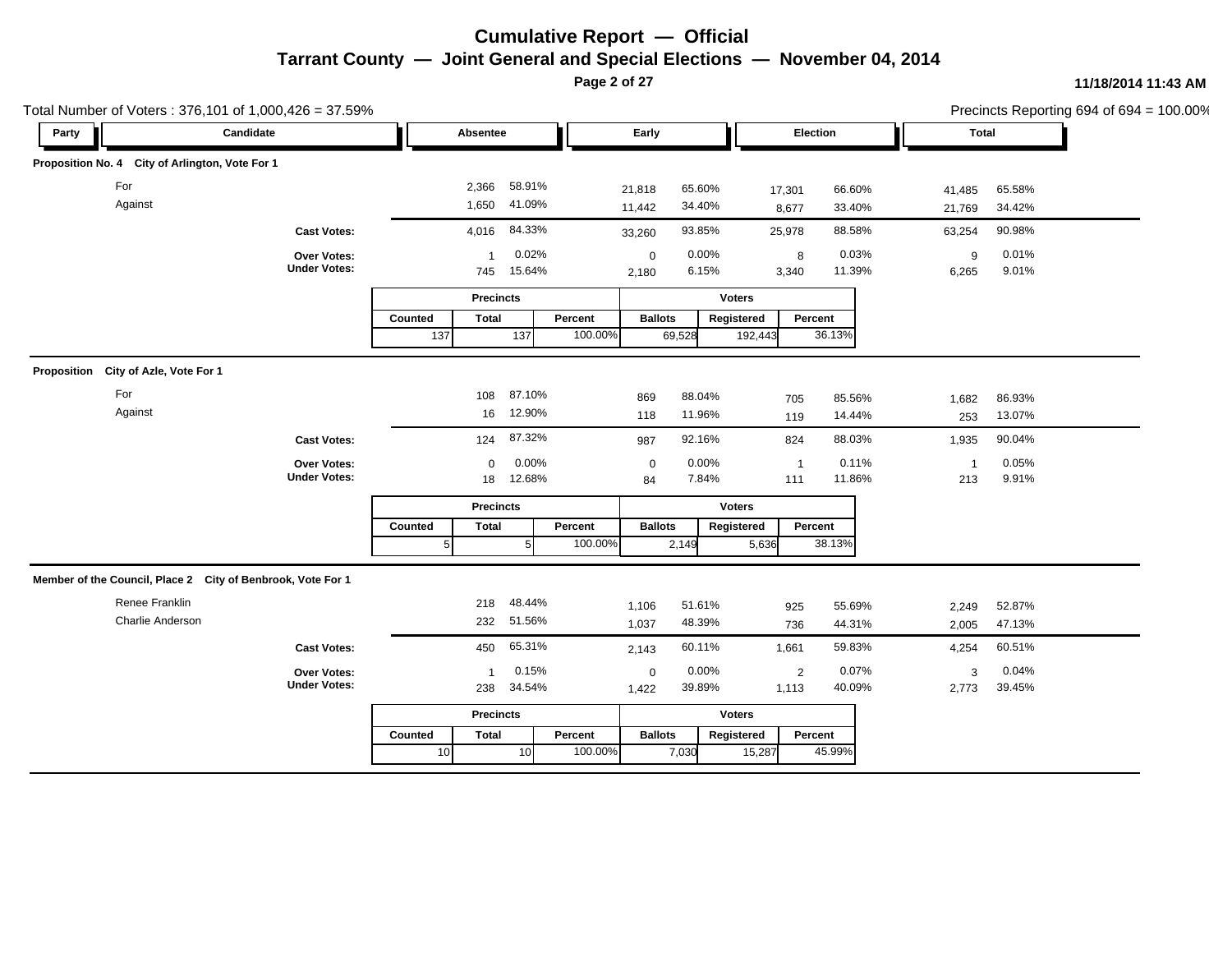**Page 3 of 27**

| Total Number of Voters: 376,101 of 1,000,426 = 37.59%       |                                    |                 |                    |                 |         |                           |                 |               |                      |                 |                      |                 | Precincts Reporting 694 of 694 = 100.00% |
|-------------------------------------------------------------|------------------------------------|-----------------|--------------------|-----------------|---------|---------------------------|-----------------|---------------|----------------------|-----------------|----------------------|-----------------|------------------------------------------|
| Party                                                       | Candidate                          |                 | Absentee           |                 |         | Early                     |                 |               | Election             |                 | <b>Total</b>         |                 |                                          |
| Member of the Council, Place 4 City of Benbrook, Vote For 1 |                                    |                 |                    |                 |         |                           |                 |               |                      |                 |                      |                 |                                          |
| <b>Rickie Allison</b>                                       |                                    |                 |                    | 371 100.00%     |         | 1,882                     | 100.00%         |               | 1,333                | 100.00%         | 3,586                | 100.00%         |                                          |
|                                                             | <b>Cast Votes:</b>                 |                 | 371                | 53.85%          |         | 1,882                     | 52.79%          |               | 1,333                | 48.02%          | 3,586                | 51.01%          |                                          |
|                                                             | Over Votes:<br><b>Under Votes:</b> |                 | $\mathbf 0$<br>318 | 0.00%<br>46.15% |         | $\boldsymbol{0}$<br>1,683 | 0.00%<br>47.21% |               | $\mathbf 0$<br>1,443 | 0.00%<br>51.98% | $\mathbf 0$<br>3,444 | 0.00%<br>48.99% |                                          |
|                                                             |                                    |                 | <b>Precincts</b>   |                 |         |                           |                 | <b>Voters</b> |                      |                 |                      |                 |                                          |
|                                                             |                                    | Counted         | <b>Total</b>       |                 | Percent | <b>Ballots</b>            |                 | Registered    | Percent              |                 |                      |                 |                                          |
|                                                             |                                    | 10 <sup>1</sup> |                    | 10              | 100.00% |                           | 7,030           | 15,287        |                      | 45.99%          |                      |                 |                                          |
| Member of the Council, Place 6 City of Benbrook, Vote For 1 |                                    |                 |                    |                 |         |                           |                 |               |                      |                 |                      |                 |                                          |
| <b>Mark Mourer</b>                                          |                                    |                 | 148                | 35.15%          |         | 550                       | 27.40%          |               | 493                  | 33.22%          | 1,191                | 30.44%          |                                          |
| Mark Washburn                                               |                                    |                 | 273                | 64.85%          |         | 1,457                     | 72.60%          |               | 991                  | 66.78%          | 2,721                | 69.56%          |                                          |
|                                                             | <b>Cast Votes:</b>                 |                 | 421                | 61.10%          |         | 2,007                     | 56.30%          |               | 1,484                | 53.46%          | 3,912                | 55.65%          |                                          |
|                                                             | Over Votes:                        |                 | $\mathbf 0$        | 0.00%           |         | $\boldsymbol{0}$          | 0.00%           |               | $\overline{2}$       | 0.07%           | 2                    | 0.03%           |                                          |
|                                                             | <b>Under Votes:</b>                |                 | 268                | 38.90%          |         | 1,558                     | 43.70%          |               | 1,290                | 46.47%          | 3,116                | 44.32%          |                                          |
|                                                             |                                    |                 | <b>Precincts</b>   |                 |         |                           |                 | <b>Voters</b> |                      |                 |                      |                 |                                          |
|                                                             |                                    | Counted         | <b>Total</b>       |                 | Percent | <b>Ballots</b>            |                 | Registered    | Percent              |                 |                      |                 |                                          |
|                                                             |                                    | 10              |                    | 10 <sup>1</sup> | 100.00% |                           | 7,030           | 15,287        |                      | 45.99%          |                      |                 |                                          |
| City of Forest Hill, Vote For 1<br>Proposition              |                                    |                 |                    |                 |         |                           |                 |               |                      |                 |                      |                 |                                          |
| For                                                         |                                    |                 | 174                | 90.63%          |         | 932                       | 80.62%          |               | 454                  | 79.37%          | 1,560                | 81.25%          |                                          |
| Against                                                     |                                    |                 | 18                 | 9.38%           |         | 224                       | 19.38%          |               | 118                  | 20.63%          | 360                  | 18.75%          |                                          |
|                                                             | <b>Cast Votes:</b>                 |                 | 192                | 77.73%          |         | 1,156                     | 75.60%          |               | 572                  | 69.42%          | 1,920                | 73.85%          |                                          |
|                                                             | Over Votes:                        |                 | $\mathbf 0$        | 0.00%           |         | $\mathbf 0$               | 0.00%           |               | $\mathbf 0$          | 0.00%           | $\mathbf 0$          | 0.00%           |                                          |
|                                                             | <b>Under Votes:</b>                |                 | 55                 | 22.27%          |         | 373                       | 24.40%          |               | 252                  | 30.58%          | 680                  | 26.15%          |                                          |
|                                                             |                                    |                 | <b>Precincts</b>   |                 |         |                           |                 | <b>Voters</b> |                      |                 |                      |                 |                                          |
|                                                             |                                    | Counted         | <b>Total</b>       |                 | Percent | <b>Ballots</b>            |                 | Registered    | Percent              |                 |                      |                 |                                          |
|                                                             |                                    | 5 <sub>l</sub>  |                    | 5               | 100.00% |                           | 2,600           | 6,794         |                      | 38.27%          |                      |                 |                                          |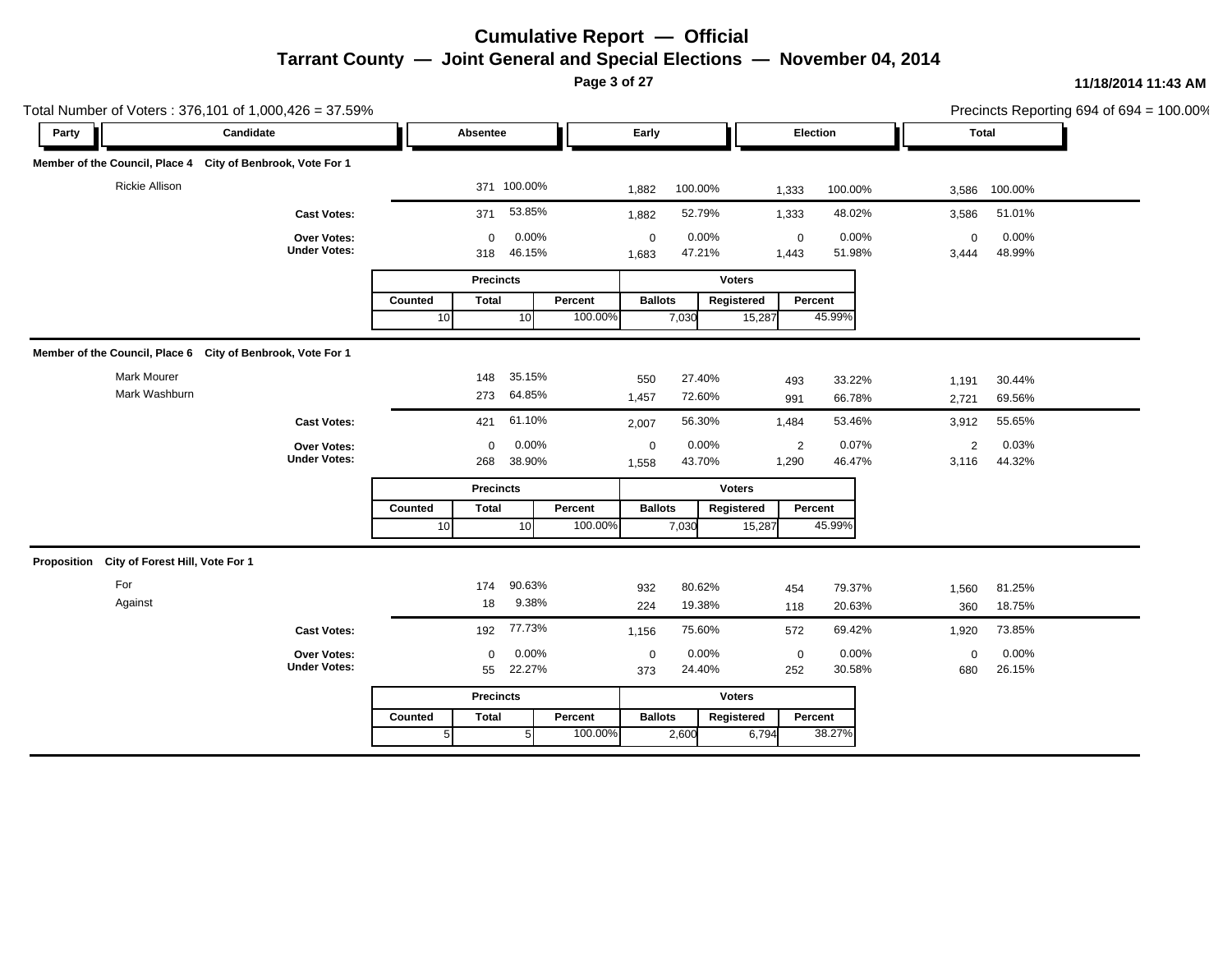**Page 4 of 27**

| Total Number of Voters: 376,101 of 1,000,426 = 37.59% |                                    |                                    |         |                                        |                       |                  |                  |                  | Precincts Reporting 694 of 694 = 100.00% |
|-------------------------------------------------------|------------------------------------|------------------------------------|---------|----------------------------------------|-----------------------|------------------|------------------|------------------|------------------------------------------|
| Party                                                 | Candidate                          | Absentee                           |         | Early                                  | Election              |                  | <b>Total</b>     |                  |                                          |
| Proposition No. 1 City of Fort Worth, Vote For 1      |                                    |                                    |         |                                        |                       |                  |                  |                  |                                          |
| For<br>Against                                        |                                    | 77.93%<br>8,847<br>22.07%<br>2,506 |         | 79.09%<br>45,878<br>20.91%<br>12,129   | 43,808<br>11,514      | 79.19%<br>20.81% | 98,533<br>26,149 | 79.03%<br>20.97% |                                          |
|                                                       | <b>Cast Votes:</b>                 | 89.77%<br>11,353                   |         | 93.81%<br>58,007                       | 55,322                | 91.17%           | 124,682          | 92.24%           |                                          |
|                                                       | Over Votes:<br><b>Under Votes:</b> | 0.07%<br>9<br>10.16%<br>1,285      |         | 0.00%<br>$\mathbf 0$<br>6.19%<br>3,828 | 17<br>5,344           | 0.03%<br>8.81%   | 26<br>10,457     | 0.02%<br>7.74%   |                                          |
|                                                       |                                    | <b>Precincts</b>                   |         |                                        | <b>Voters</b>         |                  |                  |                  |                                          |
|                                                       |                                    | Counted<br><b>Total</b>            | Percent | <b>Ballots</b>                         | Percent<br>Registered |                  |                  |                  |                                          |
|                                                       |                                    | 350<br>350                         | 100.00% | 135,165                                | 375,380               | 36.01%           |                  |                  |                                          |
| Proposition No. 2 City of Fort Worth, Vote For 1      |                                    |                                    |         |                                        |                       |                  |                  |                  |                                          |
| For                                                   |                                    | 76.70%<br>8,653                    |         | 76.70%<br>44,311                       | 42,246                | 77.05%           | 95,210           | 76.86%           |                                          |
| Against                                               |                                    | 23.30%<br>2,629                    |         | 23.30%<br>13,459                       | 12,581                | 22.95%           | 28,669           | 23.14%           |                                          |
|                                                       | <b>Cast Votes:</b>                 | 89.21%<br>11,282                   |         | 93.43%<br>57,770                       | 54,827                | 90.35%           | 123,879          | 91.65%           |                                          |
|                                                       | Over Votes:                        | 0.05%<br>6                         |         | 0.00%<br>$\mathbf 0$                   | 22                    | 0.04%            | 28               | 0.02%            |                                          |
|                                                       | <b>Under Votes:</b>                | 10.75%<br>1,359                    |         | 6.57%<br>4,065                         | 5,834                 | 9.61%            | 11,258           | 8.33%            |                                          |
|                                                       |                                    | <b>Precincts</b>                   |         |                                        | <b>Voters</b>         |                  |                  |                  |                                          |
|                                                       |                                    | Counted<br><b>Total</b>            | Percent | <b>Ballots</b>                         | Registered<br>Percent |                  |                  |                  |                                          |
|                                                       |                                    | 350<br>350                         | 100.00% | 135,165                                | 375,380               | 36.01%           |                  |                  |                                          |
| Proposition No. 3 City of Fort Worth, Vote For 1      |                                    |                                    |         |                                        |                       |                  |                  |                  |                                          |
| For                                                   |                                    | 72.59%<br>8,087                    |         | 72.09%<br>40,787                       | 39,060                | 72.28%           | 87,934           | 72.22%           |                                          |
| Against                                               |                                    | 27.41%<br>3,054                    |         | 27.91%<br>15,790                       | 14,979                | 27.72%           | 33,823           | 27.78%           |                                          |
|                                                       | <b>Cast Votes:</b>                 | 88.09%<br>11,141                   |         | 91.50%<br>56,577                       | 54,039                | 89.05%           | 121,757          | 90.08%           |                                          |
|                                                       | Over Votes:                        | 0.06%<br>$\overline{7}$            |         | 0.00%<br>$\mathbf 0$                   | 16                    | 0.03%            | 23               | 0.02%            |                                          |
|                                                       | <b>Under Votes:</b>                | 11.85%<br>1,499                    |         | 8.50%<br>5,258                         | 6,628                 | 10.92%           | 13,385           | 9.90%            |                                          |
|                                                       |                                    | <b>Precincts</b>                   |         |                                        | <b>Voters</b>         |                  |                  |                  |                                          |
|                                                       |                                    | <b>Total</b><br>Counted            | Percent | <b>Ballots</b>                         | Percent<br>Registered |                  |                  |                  |                                          |
|                                                       |                                    | 350<br>350                         | 100.00% | 135,165                                | 375,380               | 36.01%           |                  |                  |                                          |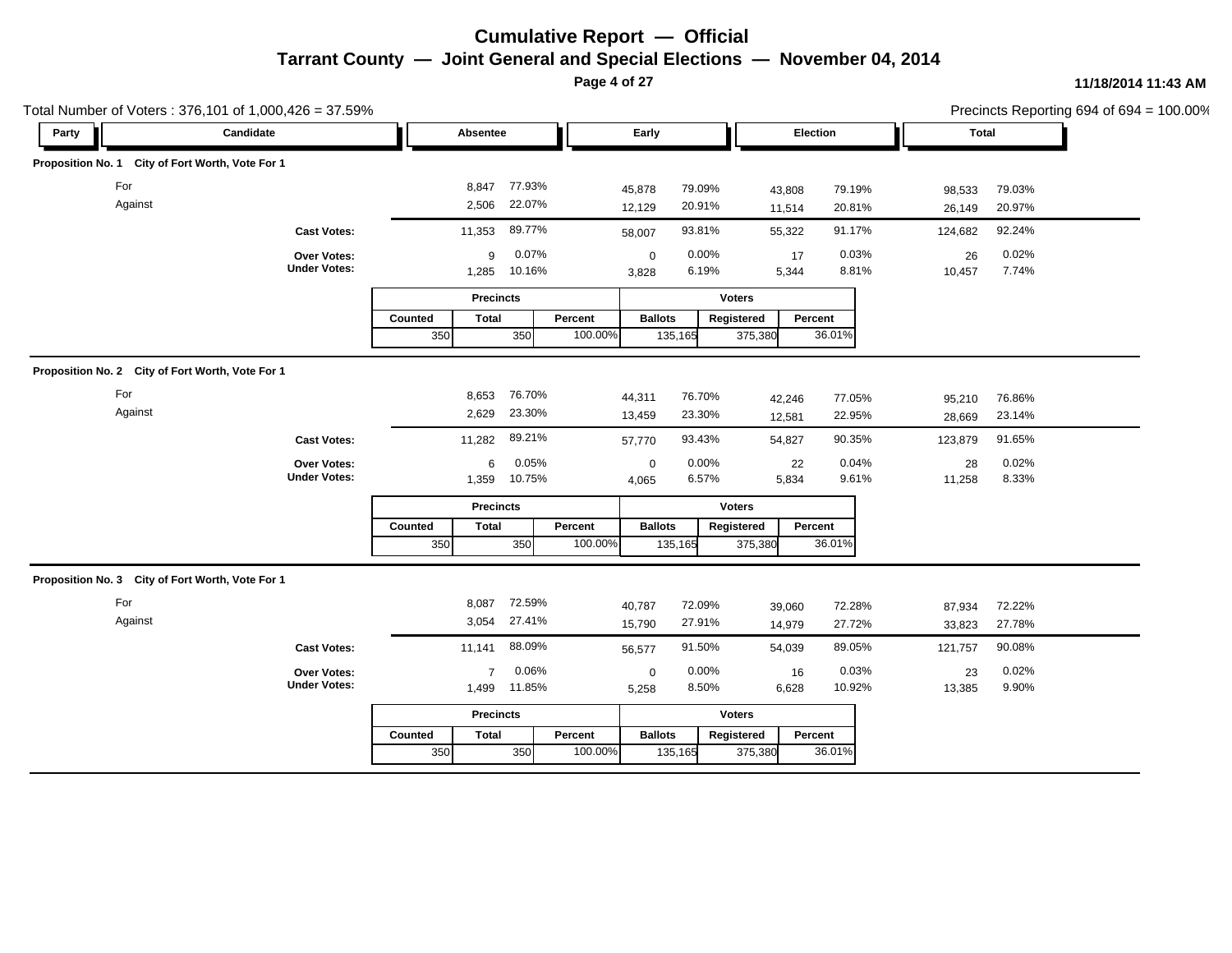**Page 5 of 27**

|       | Total Number of Voters: 376,101 of 1,000,426 = 37.59%               |                                           |                           |                                                |                    |                                                     |                       |                                      |                            | Precincts Reporting 694 of 694 = 100.00% |  |
|-------|---------------------------------------------------------------------|-------------------------------------------|---------------------------|------------------------------------------------|--------------------|-----------------------------------------------------|-----------------------|--------------------------------------|----------------------------|------------------------------------------|--|
| Party | Candidate                                                           |                                           |                           | Absentee                                       |                    | Early                                               |                       | Election                             | <b>Total</b>               |                                          |  |
|       | Council Member, Place 2 (Unexpired Term) City of Keller, Vote For 1 |                                           |                           |                                                |                    |                                                     |                       |                                      |                            |                                          |  |
|       | Armin Mizani<br><b>Christopher Whatley</b><br>Frank Roszell         |                                           |                           | 27.53%<br>109<br>51.77%<br>205<br>20.71%<br>82 |                    | 2,474<br>39.95%<br>45.22%<br>2,800<br>14.83%<br>918 | 1,144<br>1,818<br>537 | 32.70%<br>51.96%<br>15.35%           | 3,727<br>4,823<br>1,537    | 36.95%<br>47.81%<br>15.24%               |  |
|       |                                                                     | <b>Cast Votes:</b>                        |                           | 66.78%<br>396                                  |                    | 77.56%<br>6,192                                     | 3,499                 | 66.38%                               | 10,087                     | 72.85%                                   |  |
|       |                                                                     | Over Votes:<br><b>Under Votes:</b>        |                           | 0.84%<br>5<br>32.38%<br>192                    |                    | $0.00\%$<br>$\mathbf 0$<br>22.44%<br>1,791          | 1,766                 | 0.11%<br>6<br>33.50%                 | 11<br>3,749                | 0.08%<br>27.07%                          |  |
|       |                                                                     |                                           |                           | <b>Precincts</b>                               |                    |                                                     | <b>Voters</b>         |                                      |                            |                                          |  |
|       |                                                                     |                                           | Counted<br>16             | <b>Total</b><br>16                             | Percent<br>100.00% | <b>Ballots</b><br>13,847                            | Registered<br>29,123  | Percent<br>47.55%                    |                            |                                          |  |
|       | Proposition 1 City of Reno, Vote For 1                              |                                           |                           |                                                |                    |                                                     |                       |                                      |                            |                                          |  |
|       | For                                                                 |                                           |                           | 0.00%<br>$\mathbf{0}$                          |                    | 0.00%<br>$\mathbf 0$                                |                       | 0.00%<br>$\mathbf 0$                 | $\mathbf 0$                | 0.00%                                    |  |
|       | Against                                                             |                                           |                           | 0.00%<br>$\mathbf 0$                           |                    | 0.00%<br>$\mathbf 0$                                |                       | 100.00%<br>$\overline{1}$            | 1                          | 100.00%                                  |  |
|       |                                                                     | <b>Cast Votes:</b>                        |                           | $\mathbf 0$                                    | 0.00%              | $0.00\%$<br>$\mathbf 0$                             |                       | 100.00%<br>$\overline{1}$            | $\mathbf{1}$               | 100.00%                                  |  |
|       |                                                                     | Over Votes:<br><b>Under Votes:</b>        |                           | 0.00%<br>$\Omega$<br>$0.00\%$<br>$\mathbf 0$   |                    | 0.00%<br>$\mathbf 0$<br>0.00%<br>0                  |                       | 0.00%<br>0<br>0.00%<br>0             | $\mathbf 0$<br>$\mathbf 0$ | 0.00%<br>0.00%                           |  |
|       |                                                                     |                                           |                           | <b>Precincts</b>                               |                    |                                                     | <b>Voters</b>         |                                      |                            |                                          |  |
|       |                                                                     |                                           | Counted<br>$\overline{2}$ | <b>Total</b><br>$\overline{2}$                 | Percent<br>100.00% | <b>Ballots</b>                                      | Registered            | Percent<br>25.00%                    |                            |                                          |  |
|       | Proposition Richland Hills CCPD, Vote For 1                         |                                           |                           |                                                |                    |                                                     |                       |                                      |                            |                                          |  |
|       | For<br>Against                                                      |                                           |                           | 85.32%<br>93<br>14.68%<br>16                   |                    | 81.73%<br>689<br>18.27%<br>154                      | 643<br>115            | 84.83%<br>15.17%                     | 1,425<br>285               | 83.33%<br>16.67%                         |  |
|       |                                                                     | <b>Cast Votes:</b>                        |                           | 85.83%<br>109                                  |                    | 95.25%<br>843                                       | 758                   | 89.92%                               | 1,710                      | 92.18%                                   |  |
|       |                                                                     | <b>Over Votes:</b><br><b>Under Votes:</b> |                           | 0.00%<br>$\mathbf 0$<br>14.17%<br>18           |                    | 0.00%<br>0<br>4.75%<br>42                           |                       | 0.00%<br>$\mathbf 0$<br>10.08%<br>85 | $\mathbf 0$<br>145         | 0.00%<br>7.82%                           |  |
|       |                                                                     |                                           |                           | <b>Precincts</b>                               |                    |                                                     | <b>Voters</b>         |                                      |                            |                                          |  |
|       |                                                                     |                                           | Counted                   | <b>Total</b>                                   | Percent            | <b>Ballots</b>                                      | Registered            | Percent                              |                            |                                          |  |
|       |                                                                     |                                           | $6 \overline{6}$          | 6                                              | 100.00%            | 1,855                                               | 4,736                 | 39.17%                               |                            |                                          |  |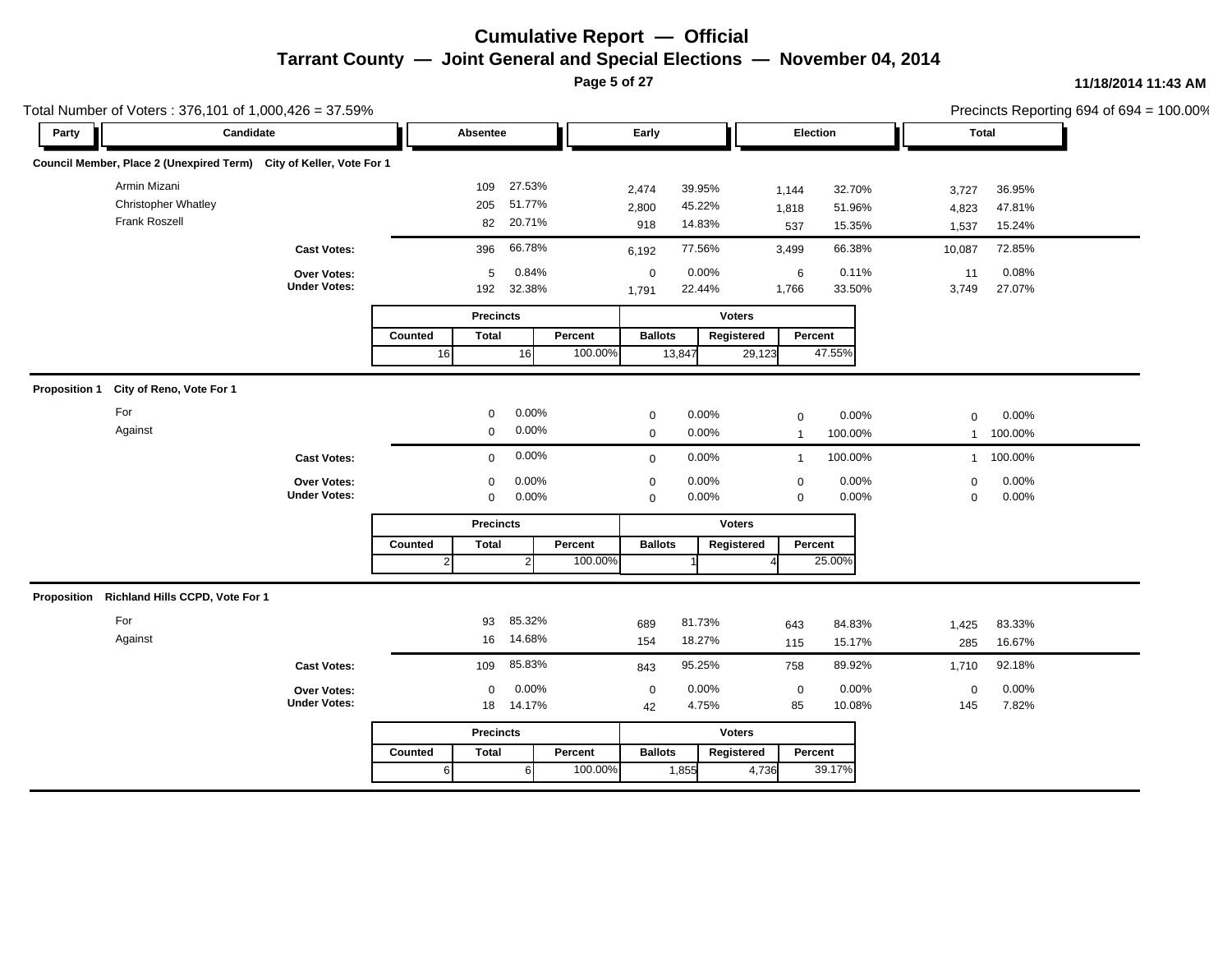**Page 6 of 27**

|       | Total Number of Voters: 376,101 of 1,000,426 = 37.59%                                            |                          |                           |                           |                       | Precincts Reporting 694 of 694 = 100.00% |
|-------|--------------------------------------------------------------------------------------------------|--------------------------|---------------------------|---------------------------|-----------------------|------------------------------------------|
| Party | Candidate                                                                                        | Absentee                 | Early                     | Election                  | <b>Total</b>          |                                          |
|       | Council Member Place 4 (Unexpired Term - Term Expiring May 2015) Town of Trophy Club, Vote For 1 |                          |                           |                           |                       |                                          |
|       | Jeanne Buck                                                                                      | 50.00%<br>$\mathbf{1}$   | 12<br>18.46%              | 34.38%<br>11              | 24.24%<br>24          |                                          |
|       | Tim Kurtz                                                                                        | 0.00%<br>$\mathbf 0$     | 52.31%<br>34              | 50.00%<br>16              | 50<br>50.51%          |                                          |
|       | <b>Gregory Wilson</b>                                                                            | 50.00%<br>$\mathbf{1}$   | 29.23%<br>19              | 15.63%<br>$5\phantom{.0}$ | 25.25%<br>25          |                                          |
|       | <b>Cast Votes:</b>                                                                               | 66.67%<br>$\overline{2}$ | 64.36%<br>65              | 60.38%<br>32              | 63.06%<br>99          |                                          |
|       | Over Votes:                                                                                      | 0.00%<br>$\mathbf 0$     | 0.00%<br>$\mathbf 0$      | 0.00%<br>$\mathbf 0$      | 0.00%<br>$\mathbf 0$  |                                          |
|       | <b>Under Votes:</b>                                                                              | 33.33%<br>$\mathbf{1}$   | 35.64%<br>36              | 21<br>39.62%              | 36.94%<br>58          |                                          |
|       |                                                                                                  | <b>Precincts</b>         |                           | <b>Voters</b>             |                       |                                          |
|       |                                                                                                  | Counted<br><b>Total</b>  | Percent<br><b>Ballots</b> | Registered<br>Percent     |                       |                                          |
|       |                                                                                                  |                          | 100.00%<br>157            | 37.92%<br>414             |                       |                                          |
|       | Mayor City of White Settlement, Vote For 1                                                       |                          |                           |                           |                       |                                          |
|       | George Klecan                                                                                    | 25.77%<br>25             | 13.21%<br>135             | 17.00%<br>118             | 15.33%<br>278         |                                          |
|       | Jerry Burns                                                                                      | 30.93%<br>30             | 49.22%<br>503             | 47.69%<br>331             | 47.66%<br>864         |                                          |
|       | Ronald A. White                                                                                  | 43.30%<br>42             | 37.57%<br>384             | 35.30%<br>245             | 37.01%<br>671         |                                          |
|       | <b>Cast Votes:</b>                                                                               | 87.39%<br>97             | 82.89%<br>1,022           | 694<br>81.17%             | 82.45%<br>1,813       |                                          |
|       | Over Votes:                                                                                      | 0.00%<br>0               | $\pmb{0}$<br>0.00%        | 0.00%<br>$\mathbf 0$      | 0.00%<br>$\mathsf 0$  |                                          |
|       | <b>Under Votes:</b>                                                                              | 12.61%<br>14             | 17.11%<br>211             | 161<br>18.83%             | 17.55%<br>386         |                                          |
|       |                                                                                                  | <b>Precincts</b>         |                           | <b>Voters</b>             |                       |                                          |
|       |                                                                                                  | Counted<br><b>Total</b>  | Percent<br><b>Ballots</b> | Registered<br>Percent     |                       |                                          |
|       |                                                                                                  | 5 <sup>5</sup><br>5      | 100.00%<br>2,199          | 27.91%<br>7,880           |                       |                                          |
|       | Council Member, Place 1 City of White Settlement, Vote For 1                                     |                          |                           |                           |                       |                                          |
|       | Gunnar Rasmussen                                                                                 | 35.48%<br>33             | 29.13%<br>291             | 29.75%<br>194             | 29.70%<br>518         |                                          |
|       | Johnny Powell                                                                                    | 40.86%<br>38             | 30.83%<br>308             | 32.52%<br>212             | 32.00%<br>558         |                                          |
|       | Paul Moore                                                                                       | 23.66%<br>22             | 40.04%<br>400             | 37.73%<br>246             | 38.30%<br>668         |                                          |
|       | <b>Cast Votes:</b>                                                                               | 83.78%<br>93             | 81.02%<br>999             | 76.26%<br>652             | 79.31%<br>1,744       |                                          |
|       | Over Votes:                                                                                      | 0.00%<br>0               | 0.00%<br>$\mathbf 0$      | 0.12%<br>$\overline{1}$   | 0.05%<br>$\mathbf{1}$ |                                          |
|       | <b>Under Votes:</b>                                                                              | 16.22%<br>18             | 18.98%<br>234             | 202<br>23.63%             | 454<br>20.65%         |                                          |
|       |                                                                                                  | <b>Precincts</b>         |                           | <b>Voters</b>             |                       |                                          |
|       |                                                                                                  | <b>Total</b><br>Counted  | <b>Ballots</b><br>Percent | Registered<br>Percent     |                       |                                          |
|       |                                                                                                  | 100.00%<br>2,199         | 27.91%<br>7,880           |                           |                       |                                          |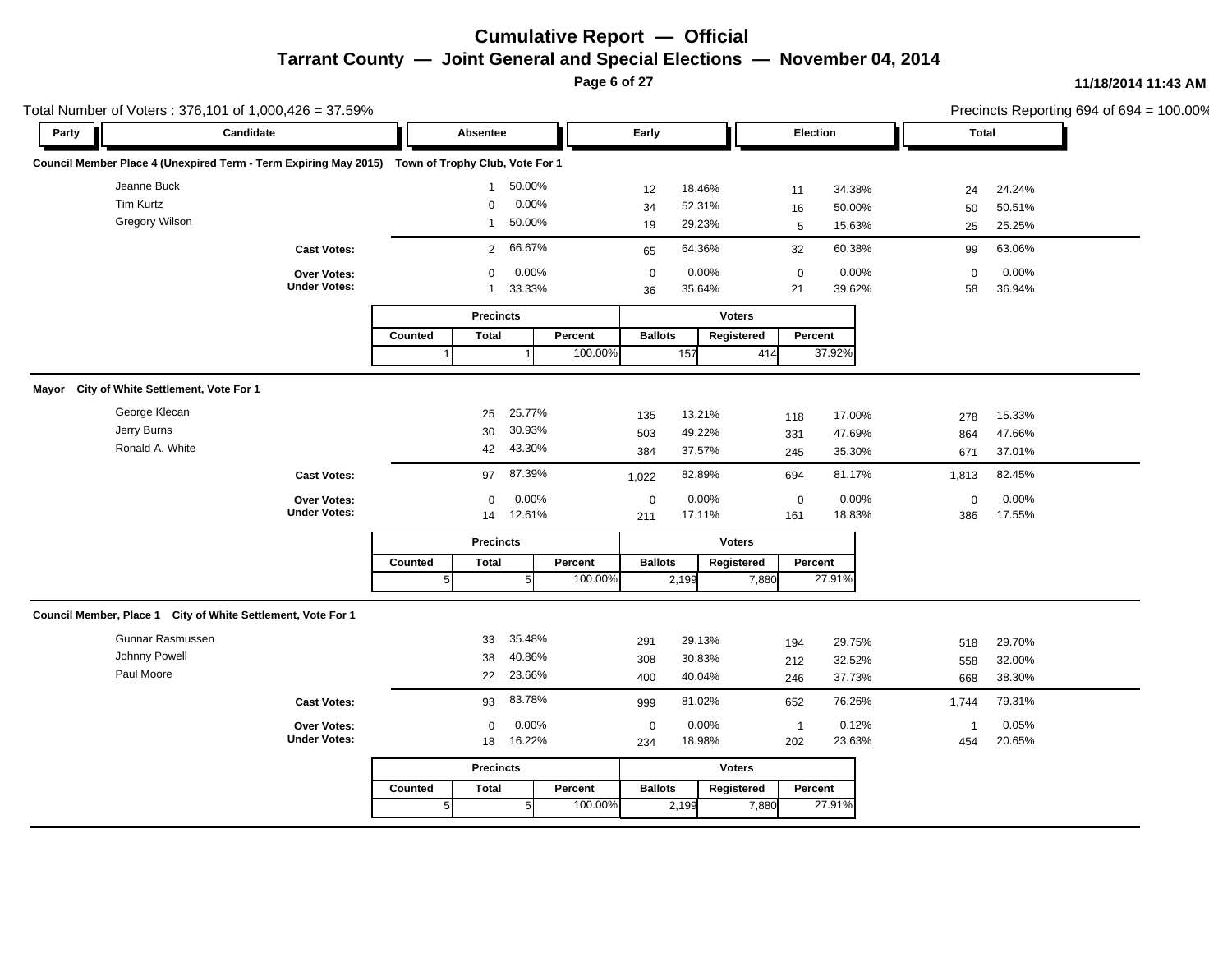**Page 7 of 27**

| Total Number of Voters: 376,101 of 1,000,426 = 37.59% |                                       |                                    |              |                  |                   |         |                               |                |               |                                    |                |                   |                | Precincts Reporting 694 of 694 = 100.00% |
|-------------------------------------------------------|---------------------------------------|------------------------------------|--------------|------------------|-------------------|---------|-------------------------------|----------------|---------------|------------------------------------|----------------|-------------------|----------------|------------------------------------------|
| Party                                                 | Candidate                             |                                    |              | Absentee         |                   |         | Early                         |                |               |                                    | Election       | <b>Total</b>      |                |                                          |
|                                                       | Proposition Aledo ISD, Vote For 1     |                                    |              |                  |                   |         |                               |                |               |                                    |                |                   |                |                                          |
|                                                       | For                                   |                                    |              | $\overline{2}$   | 50.00%            |         | 58                            | 53.70%         |               | 64                                 | 65.98%         | 124               | 59.33%         |                                          |
|                                                       | Against                               |                                    |              |                  | 2 50.00%          |         | 50                            | 46.30%         |               | 33                                 | 34.02%         | 85                | 40.67%         |                                          |
|                                                       |                                       | <b>Cast Votes:</b>                 |              |                  | 4 100.00%         |         | 108                           | 93.91%         |               | 97                                 | 93.27%         | 209               | 93.72%         |                                          |
|                                                       |                                       | Over Votes:<br><b>Under Votes:</b> |              | 0<br>0           | $0.00\%$<br>0.00% |         | $\mathbf 0$<br>$\overline{7}$ | 0.00%<br>6.09% |               | $\boldsymbol{0}$<br>$\overline{7}$ | 0.00%<br>6.73% | $\mathbf 0$<br>14 | 0.00%<br>6.28% |                                          |
|                                                       |                                       |                                    |              | <b>Precincts</b> |                   |         |                               |                | <b>Voters</b> |                                    |                |                   |                |                                          |
|                                                       |                                       |                                    | Counted      | <b>Total</b>     |                   | Percent | <b>Ballots</b>                |                | Registered    | Percent                            |                |                   |                |                                          |
|                                                       |                                       |                                    | $\mathbf{2}$ |                  | $\mathbf{2}$      | 100.00% |                               | 223            | 492           |                                    | 45.33%         |                   |                |                                          |
|                                                       | Proposition Birdville ISD, Vote For 1 |                                    |              |                  |                   |         |                               |                |               |                                    |                |                   |                |                                          |
|                                                       | For                                   |                                    |              | 1,076            | 69.20%            |         | 9,399                         | 66.67%         |               | 6,369                              | 66.42%         | 16,844            | 66.73%         |                                          |
|                                                       | Against                               |                                    |              | 479              | 30.80%            |         | 4,698                         | 33.33%         |               | 3,220                              | 33.58%         | 8,397             | 33.27%         |                                          |
|                                                       |                                       | <b>Cast Votes:</b>                 |              | 1,555            | 86.34%            |         | 14,097                        | 94.42%         |               | 9,589                              | 89.82%         | 25,241            | 92.10%         |                                          |
|                                                       |                                       | Over Votes:                        |              | $\mathbf 1$      | 0.06%             |         | $\mathbf 0$                   | 0.00%          |               | $\overline{2}$                     | 0.02%          | 3                 | 0.01%          |                                          |
|                                                       |                                       | <b>Under Votes:</b>                |              | 245              | 13.60%            |         | 833                           | 5.58%          |               | 1,085                              | 10.16%         | 2,163             | 7.89%          |                                          |
|                                                       |                                       |                                    |              | <b>Precincts</b> |                   |         |                               |                | <b>Voters</b> |                                    |                |                   |                |                                          |
|                                                       |                                       |                                    | Counted      | <b>Total</b>     |                   | Percent | <b>Ballots</b>                |                | Registered    | Percent                            |                |                   |                |                                          |
|                                                       |                                       |                                    | 69           |                  | 69                | 100.00% |                               | 27,407         | 72,061        |                                    | 38.03%         |                   |                |                                          |
|                                                       | Proposition Keller ISD, Vote For 1    |                                    |              |                  |                   |         |                               |                |               |                                    |                |                   |                |                                          |
|                                                       | For                                   |                                    |              | 853              | 52.85%            |         | 10,787                        | 54.01%         |               | 9,311                              | 61.35%         | 20,951            | 56.98%         |                                          |
|                                                       | Against                               |                                    |              | 761              | 47.15%            |         | 9,187                         | 45.99%         |               | 5,867                              | 38.65%         | 15,815            | 43.02%         |                                          |
|                                                       |                                       | <b>Cast Votes:</b>                 |              | 1,614            | 90.02%            |         | 19,974                        | 95.92%         |               | 15,178                             | 94.10%         | 36,766            | 94.89%         |                                          |
|                                                       |                                       | Over Votes:                        |              | $\overline{1}$   | 0.06%             |         | $\mathbf 0$                   | 0.00%          |               | 3                                  | 0.02%          | $\overline{4}$    | 0.01%          |                                          |
|                                                       |                                       | <b>Under Votes:</b>                |              | 178              | 9.93%             |         | 849                           | 4.08%          |               | 949                                | 5.88%          | 1,976             | 5.10%          |                                          |
|                                                       |                                       |                                    |              | <b>Precincts</b> |                   |         |                               |                | <b>Voters</b> |                                    |                |                   |                |                                          |
|                                                       |                                       |                                    | Counted      | <b>Total</b>     |                   | Percent | <b>Ballots</b>                |                | Registered    | Percent                            |                |                   |                |                                          |
|                                                       |                                       |                                    | 52           |                  | 52                | 100.00% |                               | 38,746         | 96,056        |                                    | 40.34%         |                   |                |                                          |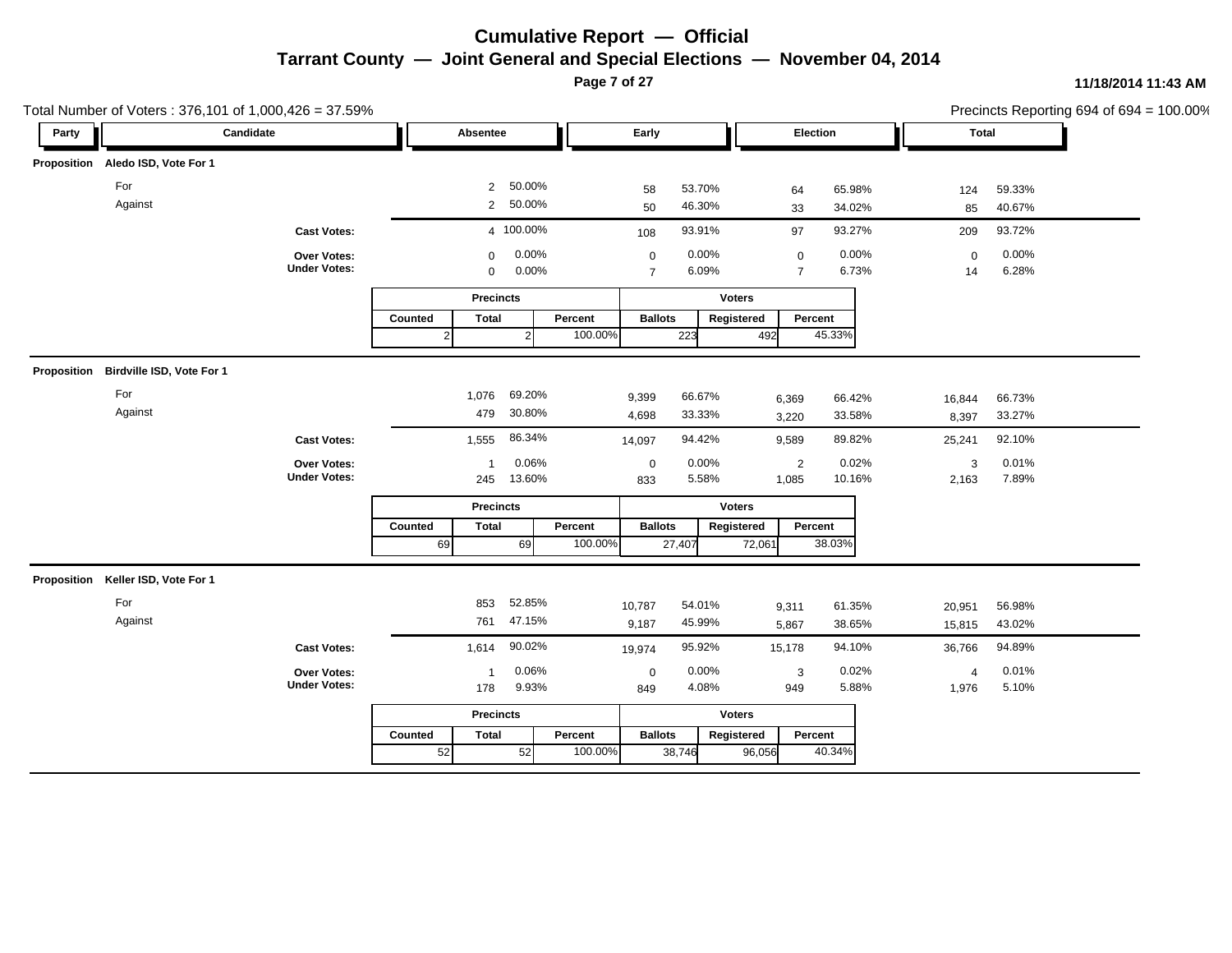**Page 8 of 27**

|            | Total Number of Voters: 376,101 of 1,000,426 = 37.59% |                     |                         |        |         |                |               |          |        |                |        | Precincts Reporting 694 of 694 = 100.00% |
|------------|-------------------------------------------------------|---------------------|-------------------------|--------|---------|----------------|---------------|----------|--------|----------------|--------|------------------------------------------|
| Party      | Candidate                                             |                     | Absentee                |        |         | Early          |               | Election |        | <b>Total</b>   |        |                                          |
|            | Straight Party, Vote For 1                            |                     |                         |        |         |                |               |          |        |                |        |                                          |
|            | Republican Party (REP)                                |                     | 11,873                  | 62.15% | 74,082  |                | 59.81%        | 62,790   | 61.93% | 148,745        | 60.87% |                                          |
|            | Democratic Party (DEM)                                |                     | 7,168                   | 37.52% | 48,868  |                | 39.45%        | 37,315   | 36.80% | 93,351         | 38.20% |                                          |
|            | Libertarian Party (LIB)                               |                     | 47                      | 0.25%  |         | 683            | 0.55%         | 1,049    | 1.03%  | 1,779          | 0.73%  |                                          |
|            | Green Party (GRN)                                     |                     | 16                      | 0.08%  |         | 229            | 0.18%         | 235      | 0.23%  | 480            | 0.20%  |                                          |
|            |                                                       | <b>Cast Votes:</b>  | 19,104                  | 70.94% | 123,862 |                | 66.30%        | 101,389  | 62.45% | 244,355        | 64.97% |                                          |
|            |                                                       | Over Votes:         | 20                      | 0.07%  |         | $\mathbf 0$    | 0.00%         | 20       | 0.01%  | 40             | 0.01%  |                                          |
|            |                                                       | <b>Under Votes:</b> | 7,806                   | 28.99% | 62,960  |                | 33.70%        | 60,940   | 37.54% | 131,706        | 35.02% |                                          |
|            | United States Senator, Vote For 1                     |                     |                         |        |         |                |               |          |        |                |        |                                          |
| <b>REP</b> | John Cornyn                                           |                     | 15,992                  | 60.53% | 108,505 |                | 59.55%        | 95,927   | 60.47% | 220,424        | 60.02% |                                          |
| <b>DEM</b> | David M. Alameel                                      |                     | 9,907                   | 37.50% | 67,984  |                | 37.31%        | 54,822   | 34.56% | 132,713        | 36.13% |                                          |
| LIB        | Rebecca Paddock                                       |                     | 413                     | 1.56%  | 4,189   |                | 2.30%         | 5,796    | 3.65%  | 10,398         | 2.83%  |                                          |
| GRN        | Emily "Spicybrown" Sanchez                            |                     | 108                     | 0.41%  | 1,538   |                | 0.84%         | 2,074    | 1.31%  | 3,720          | 1.01%  |                                          |
|            | Mohammed Tahiro (W)                                   |                     | $\mathbf 1$             | 0.00%  |         | 3              | 0.00%         | 11       | 0.01%  | 15             | 0.00%  |                                          |
|            |                                                       | <b>Cast Votes:</b>  | 26,421                  | 98.11% | 182,219 |                | 97.54%        | 158,630  | 97.71% | 367,270        | 97.65% |                                          |
|            |                                                       | <b>Over Votes:</b>  | 17                      | 0.06%  |         | $\mathbf 0$    | 0.00%         | 35       | 0.02%  | 52             | 0.01%  |                                          |
|            |                                                       | <b>Under Votes:</b> | 492                     | 1.83%  | 4,603   |                | 2.46%         | 3,684    | 2.27%  | 8,779          | 2.33%  |                                          |
|            | United States Representative, District 6, Vote For 1  |                     |                         |        |         |                |               |          |        |                |        |                                          |
| <b>REP</b> | Joe Barton                                            |                     | 4,520                   | 63.58% | 30,106  |                | 54.05%        | 26,482   | 56.42% | 61,108         | 55.68% |                                          |
| <b>DEM</b> | David E. Cozad                                        |                     | 2,506                   | 35.25% | 24,453  |                | 43.90%        | 19,130   | 40.76% | 46,089         | 42.00% |                                          |
| LIB        | Hugh Chauvin                                          |                     | 83                      | 1.17%  | 1,140   |                | 2.05%         | 1,322    | 2.82%  | 2,545          | 2.32%  |                                          |
|            |                                                       | <b>Cast Votes:</b>  | 7,109                   | 98.82% | 55,699  |                | 98.13%        | 46,934   | 98.00% | 109,742        | 98.12% |                                          |
|            |                                                       | <b>Over Votes:</b>  | $\overline{2}$          | 0.03%  |         | $\mathbf 0$    | 0.00%         | 5        | 0.01%  | $\overline{7}$ | 0.01%  |                                          |
|            |                                                       | <b>Under Votes:</b> | 83                      | 1.15%  | 1,064   |                | 1.87%         | 953      | 1.99%  | 2,100          | 1.88%  |                                          |
|            |                                                       |                     | <b>Precincts</b>        |        |         |                | <b>Voters</b> |          |        |                |        |                                          |
|            |                                                       |                     | Counted<br><b>Total</b> |        | Percent | <b>Ballots</b> | Registered    | Percent  |        |                |        |                                          |
|            |                                                       |                     | 180                     | 180    | 100.00% | 111,849        |               | 295,534  | 37.85% |                |        |                                          |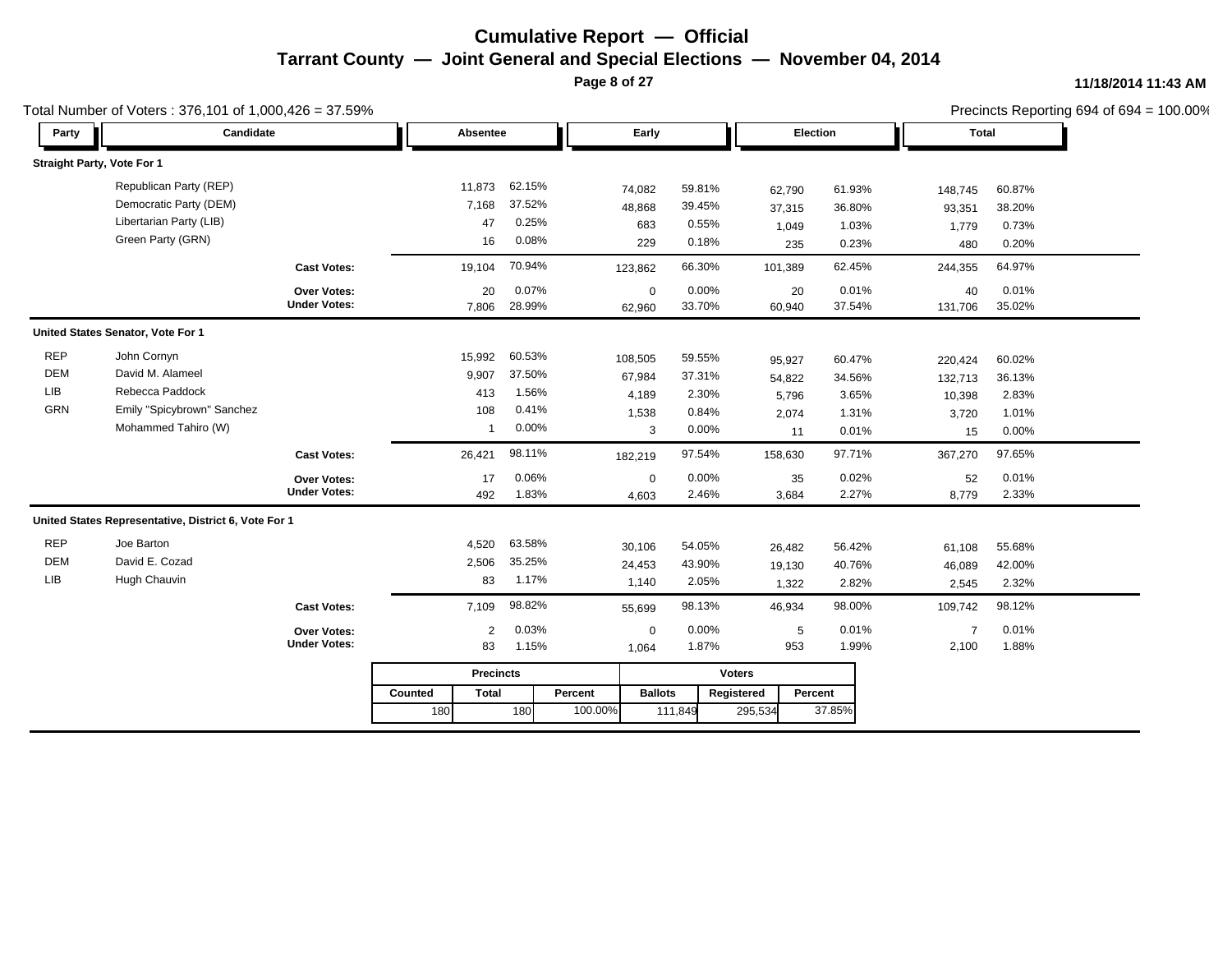**Page 9 of 27**

|             | Total Number of Voters: 376,101 of 1,000,426 = 37.59% |                     |                         |         |         |                         |               |                         |                |              | Precincts Reporting 694 of 694 = 100.00% |
|-------------|-------------------------------------------------------|---------------------|-------------------------|---------|---------|-------------------------|---------------|-------------------------|----------------|--------------|------------------------------------------|
| Party       | Candidate                                             |                     | Absentee                |         | Early   |                         |               | Election                |                | <b>Total</b> |                                          |
|             | United States Representative, District 12, Vote For 1 |                     |                         |         |         |                         |               |                         |                |              |                                          |
| <b>REP</b>  | Kay Granger                                           |                     | 7,453                   | 68.72%  | 37,592  | 65.70%                  | 37,608        | 68.96%                  | 82,653         | 67.42%       |                                          |
| <b>DEM</b>  | Mark Greene                                           |                     | 3,254                   | 30.00%  | 18,478  | 32.29%                  | 15,298        | 28.05%                  | 37,030         | 30.20%       |                                          |
| ${\sf LIB}$ | Ed Colliver                                           |                     | 138                     | 1.27%   | 1,148   | 2.01%                   | 1,633         | 2.99%                   | 2,919          | 2.38%        |                                          |
|             |                                                       | <b>Cast Votes:</b>  | 10,845                  | 99.06%  | 57,218  | 98.60%                  | 54,539        | 98.48%                  | 122,602        | 98.59%       |                                          |
|             |                                                       | Over Votes:         | $\overline{4}$          | 0.04%   |         | 0.00%<br>$\mathbf 0$    |               | 0.02%<br>12             | 16             | 0.01%        |                                          |
|             |                                                       | <b>Under Votes:</b> | 99                      | 0.90%   | 810     | 1.40%                   |               | 1.50%<br>829            | 1,738          | 1.40%        |                                          |
|             |                                                       |                     | <b>Precincts</b>        |         |         |                         | <b>Voters</b> |                         |                |              |                                          |
|             |                                                       |                     | Counted<br><b>Total</b> |         | Percent | <b>Ballots</b>          | Registered    | Percent                 |                |              |                                          |
|             |                                                       |                     | 218                     | 218     | 100.00% | 124,356                 | 321,157       | 38.72%                  |                |              |                                          |
|             | United States Representative, District 24, Vote For 1 |                     |                         |         |         |                         |               |                         |                |              |                                          |
| <b>REP</b>  | Kenny E. Marchant                                     |                     | 2,174                   | 71.87%  | 24,773  | 71.66%                  | 18,695        | 69.40%                  | 45,642         | 70.73%       |                                          |
| DEM         | <b>Patrick McGehearty</b>                             |                     | 819                     | 27.07%  | 9,030   | 26.12%                  | 7,349         | 27.28%                  | 17,198         | 26.65%       |                                          |
| LIB         | <b>Mike Kolls</b>                                     |                     | 32                      | 1.06%   | 769     | 2.22%                   | 893           | 3.32%                   | 1,694          | 2.62%        |                                          |
|             |                                                       | <b>Cast Votes:</b>  | 3,025                   | 98.63%  | 34,572  | 98.31%                  | 26,937        | 98.08%                  | 64,534         | 98.23%       |                                          |
|             |                                                       | Over Votes:         | $\mathbf 0$             | 0.00%   |         | $\pmb{0}$<br>0.00%      |               | 0.00%<br>$\overline{1}$ | $\overline{1}$ | 0.00%        |                                          |
|             |                                                       | <b>Under Votes:</b> | 42                      | 1.37%   | 595     | 1.69%                   |               | 1.92%<br>526            | 1,163          | 1.77%        |                                          |
|             |                                                       |                     | <b>Precincts</b>        |         |         |                         | <b>Voters</b> |                         |                |              |                                          |
|             |                                                       |                     | <b>Total</b><br>Counted |         | Percent | <b>Ballots</b>          | Registered    | Percent                 |                |              |                                          |
|             |                                                       |                     | 95                      | 95      | 100.00% | 65,698                  | 162,046       | 40.54%                  |                |              |                                          |
|             | United States Representative, District 25, Vote For 1 |                     |                         |         |         |                         |               |                         |                |              |                                          |
| <b>REP</b>  | Roger Williams                                        |                     | 84                      | 80.00%  | 474     | 72.92%                  |               | 77.31%<br>603           | 1,161          | 75.64%       |                                          |
| DEM         | Marco Montoya                                         |                     | 21                      | 20.00%  | 169     | 26.00%                  | 156           | 20.00%                  | 346            | 22.54%       |                                          |
| LIB         | John Betz                                             |                     | 0                       | 0.00%   |         | 1.08%<br>$\overline{7}$ |               | 2.69%<br>21             | 28             | 1.82%        |                                          |
|             |                                                       | <b>Cast Votes:</b>  | 105                     | 94.59%  | 650     | 98.34%                  |               | 98.86%<br>780           | 1,535          | 98.33%       |                                          |
|             |                                                       | Over Votes:         | 0                       | 0.00%   |         | 0.00%<br>$\pmb{0}$      |               | 0.00%<br>$\pmb{0}$      | $\mathsf 0$    | 0.00%        |                                          |
|             |                                                       | <b>Under Votes:</b> | $\,6$                   | 5.41%   | 11      | 1.66%                   |               | 1.14%<br>9              | 26             | 1.67%        |                                          |
|             |                                                       |                     | <b>Precincts</b>        |         |         |                         | <b>Voters</b> |                         |                |              |                                          |
|             |                                                       |                     | <b>Total</b><br>Counted |         | Percent | <b>Ballots</b>          | Registered    | Percent                 |                |              |                                          |
|             |                                                       |                     | 3                       | 100.00% | 1,561   | 4,057                   | 38.48%        |                         |                |              |                                          |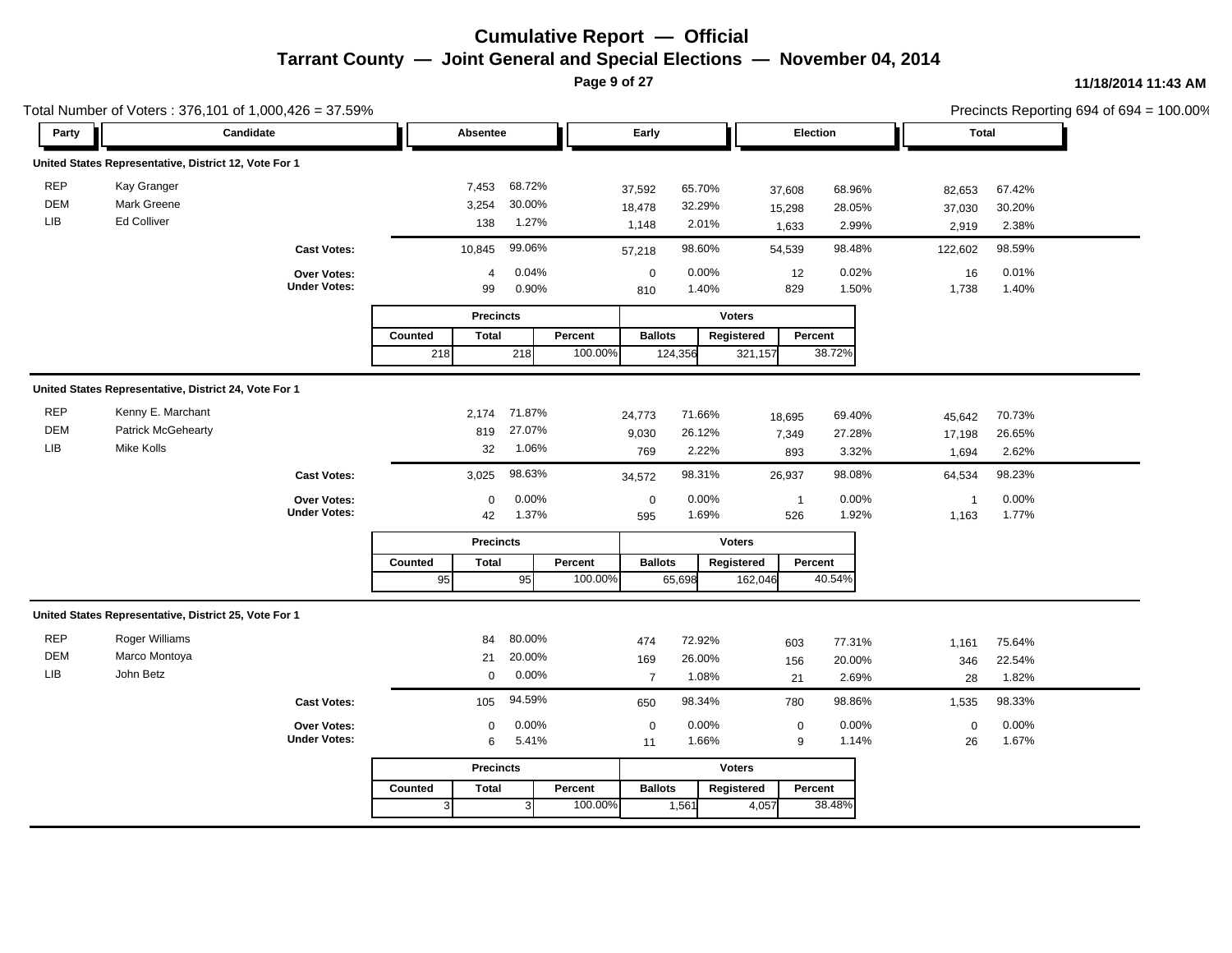**Page 10 of 27**

|                      | Total Number of Voters: 376,101 of 1,000,426 = 37.59% |                     |                         |               |             |                |                       |        |              |        | Precincts Reporting 694 of 694 = 100.00% |
|----------------------|-------------------------------------------------------|---------------------|-------------------------|---------------|-------------|----------------|-----------------------|--------|--------------|--------|------------------------------------------|
| Party                | Candidate                                             |                     | <b>Absentee</b>         |               | Early       |                | Election              |        | <b>Total</b> |        |                                          |
|                      | United States Representative, District 26, Vote For 1 |                     |                         |               |             |                |                       |        |              |        |                                          |
| <b>REP</b>           | <b>Michael Burgess</b>                                |                     | 1,272                   | 89.33%        | 15,482      | 86.70%         | 11,982                | 85.31% | 28,736       | 86.23% |                                          |
| LIB                  | Mark Boler                                            |                     | 152                     | 10.67%        | 2,374       | 13.30%         | 2,064                 | 14.69% | 4,590        | 13.77% |                                          |
|                      |                                                       | <b>Cast Votes:</b>  | 1,424                   | 83.42%        | 17,856      | 87.96%         | 14,046                | 87.54% | 33,326       | 87.58% |                                          |
|                      |                                                       | Over Votes:         | 1                       | 0.06%         | $\mathbf 0$ | 0.00%          | $\overline{4}$        | 0.02%  | 5            | 0.01%  |                                          |
|                      |                                                       | <b>Under Votes:</b> | 282                     | 16.52%        | 2,444       | 12.04%         | 1,996                 | 12.44% | 4,722        | 12.41% |                                          |
|                      |                                                       |                     | <b>Precincts</b>        |               |             |                | <b>Voters</b>         |        |              |        |                                          |
|                      |                                                       |                     | Counted<br>Total        |               | Percent     | <b>Ballots</b> | Registered<br>Percent |        |              |        |                                          |
|                      |                                                       |                     | 39                      | 39            | 100.00%     | 38,053         | 93,837                | 40.55% |              |        |                                          |
|                      |                                                       |                     |                         |               |             |                |                       |        |              |        |                                          |
|                      | United States Representative, District 33, Vote For 1 |                     |                         |               |             |                |                       |        |              |        |                                          |
| DEM                  | Marc Veasey                                           |                     | 3,062                   | 92.76%        | 12,338      | 89.86%         | 10,944                | 88.02% | 26,344       | 89.40% |                                          |
| LIB                  | Jason Reeves                                          |                     | 239                     | 7.24%         | 1,393       | 10.14%         | 1,490                 | 11.98% | 3,122        | 10.60% |                                          |
|                      |                                                       | <b>Cast Votes:</b>  | 3,301                   | 84.62%        | 13,731      | 87.58%         | 12,434                | 84.14% | 29,466       | 85.76% |                                          |
|                      |                                                       | Over Votes:         | $\overline{2}$          | 0.05%         | $\mathbf 0$ | 0.00%          | $\overline{1}$        | 0.01%  | 3            | 0.01%  |                                          |
|                      |                                                       | <b>Under Votes:</b> | 598                     | 15.33%        | 1,947       | 12.42%         | 2,343                 | 15.85% | 4,888        | 14.23% |                                          |
|                      |                                                       |                     | <b>Precincts</b>        |               |             |                | <b>Voters</b>         |        |              |        |                                          |
|                      |                                                       |                     | Counted<br><b>Total</b> |               | Percent     | <b>Ballots</b> | Percent<br>Registered |        |              |        |                                          |
|                      |                                                       |                     | 159                     | 159           | 100.00%     | 34,357         | 123,795               | 27.75% |              |        |                                          |
| Governor, Vote For 1 |                                                       |                     |                         |               |             |                |                       |        |              |        |                                          |
| <b>REP</b>           | <b>Greg Abbott</b>                                    |                     | 15,144                  | 56.65%        | 105,455     | 56.99%         | 92,521                | 57.39% | 213,120      | 57.14% |                                          |
| DEM                  | Wendy R. Davis                                        |                     | 11,200                  | 41.90%        | 76,933      | 41.58%         | 65,081                | 40.37% | 153,214      | 41.08% |                                          |
| LIB                  | <b>Kathie Glass</b>                                   |                     | 274                     | 1.03%         | 2,049       | 1.11%          | 2,885                 | 1.79%  | 5,208        | 1.40%  |                                          |
| <b>GRN</b>           | <b>Brandon Parmer</b>                                 |                     | 100                     | 0.37%         | 594         | 0.32%          | 705                   | 0.44%  | 1,399        | 0.38%  |                                          |
|                      | Sarah M. Pavitt (W)                                   |                     | 13                      | 0.05%         | 6           | 0.00%          | 13                    | 0.01%  | 32           | 0.01%  |                                          |
|                      |                                                       | <b>Cast Votes:</b>  | 26,731                  | 99.37%        | 185,037     | 99.04%         | 161,205               | 99.30% | 372,973      | 99.18% |                                          |
|                      |                                                       | Over Votes:         | 12                      | 0.04%         | $\mathbf 0$ | 0.00%          | 21                    | 0.01%  | 33           | 0.01%  |                                          |
|                      |                                                       | <b>Under Votes:</b> | 157                     | 0.58%         | 1,785       | 0.96%          | 1,123                 | 0.69%  | 3,065        | 0.82%  |                                          |
|                      | Lieutenant Governor, Vote For 1                       |                     |                         |               |             |                |                       |        |              |        |                                          |
| <b>REP</b>           | Dan Patrick                                           |                     |                         | 15,342 57.75% | 104,500     | 56.72%         | 91,744                | 57.35% | 211,586      | 57.07% |                                          |
| DEM                  | Leticia Van de Putte                                  |                     | 10,698                  | 40.27%        | 74,408      | 40.39%         | 61,442                | 38.41% | 146,548      | 39.53% |                                          |
| LIB                  | Robert D. Butler                                      |                     | 451                     | 1.70%         | 4,226       | 2.29%          | 5,564                 | 3.48%  | 10,241       | 2.76%  |                                          |
| <b>GRN</b>           | Chandrakantha Courtney                                |                     | 76                      | 0.29%         | 1,089       | 0.59%          | 1,226                 | 0.77%  | 2,391        | 0.64%  |                                          |
|                      |                                                       | <b>Cast Votes:</b>  | 26,567                  | 98.76%        | 184,223     | 98.61%         | 159,976               | 98.54% | 370,766      | 98.59% |                                          |
|                      |                                                       | Over Votes:         | 18                      | 0.07%         | $\mathbf 0$ | 0.00%          | 27                    | 0.02%  | 45           | 0.01%  |                                          |
|                      |                                                       | <b>Under Votes:</b> | 315                     | 1.17%         | 2,599       | 1.39%          | 2,346                 | 1.45%  | 5,260        | 1.40%  |                                          |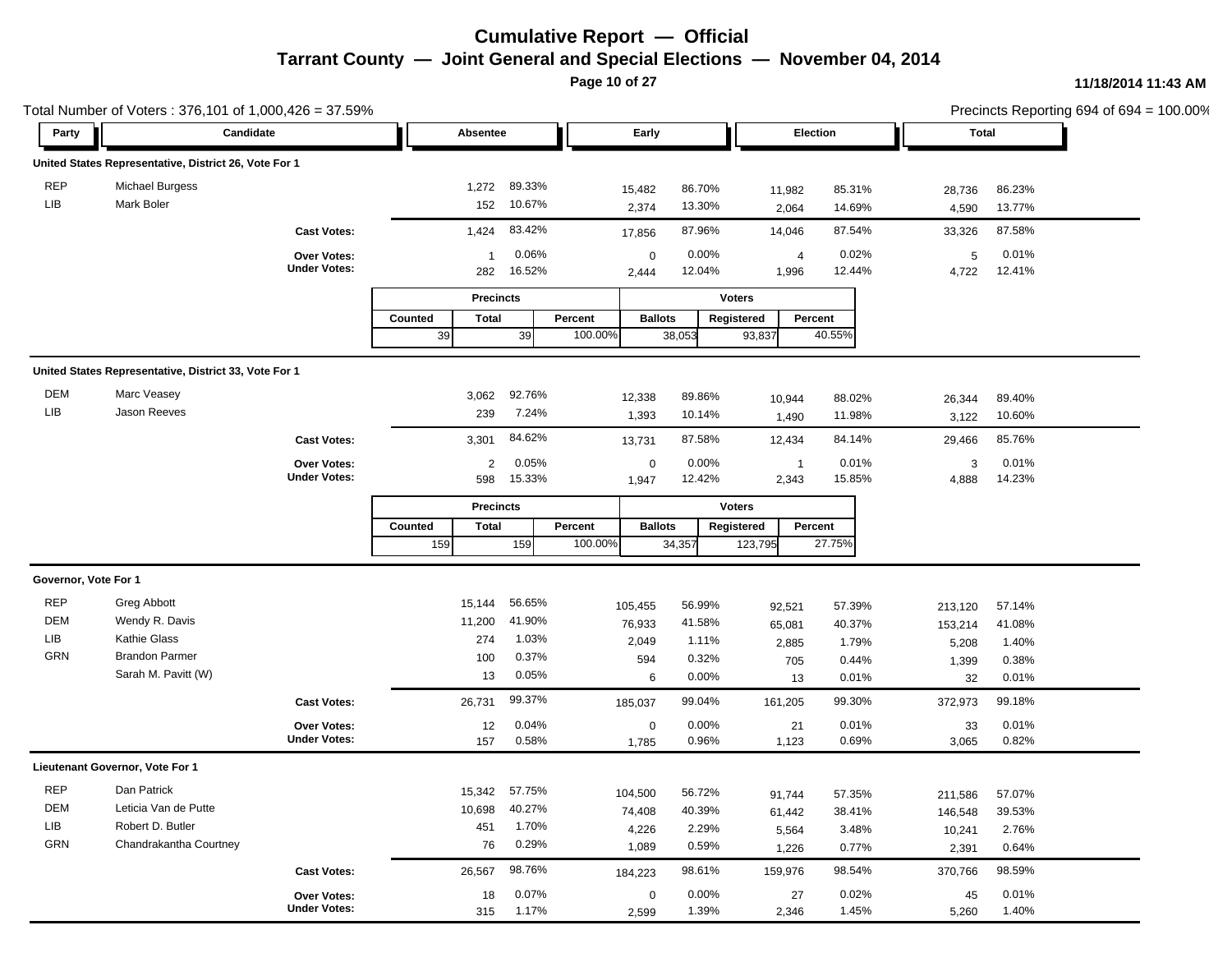**Page 11 of 27**

|             | Total Number of Voters: 376,101 of 1,000,426 = 37.59% |                     |                 |        |             |        |                 |        |              |        | Precincts Reporting 694 of 694 = 100.00% |
|-------------|-------------------------------------------------------|---------------------|-----------------|--------|-------------|--------|-----------------|--------|--------------|--------|------------------------------------------|
| Party       | Candidate                                             |                     | <b>Absentee</b> |        | Early       |        | <b>Election</b> |        | <b>Total</b> |        |                                          |
|             | Attorney General, Vote For 1                          |                     |                 |        |             |        |                 |        |              |        |                                          |
| <b>REP</b>  | Ken Paxton                                            |                     | 15,314          | 57.93% | 106,338     | 57.84% | 92,877          | 58.48% | 214,529      | 58.12% |                                          |
| <b>DEM</b>  | Sam Houston                                           |                     | 10,789          | 40.81% | 73,150      | 39.79% | 59,693          | 37.59% | 143,632      | 38.91% |                                          |
| LIB         | Jamie Balagia                                         |                     | 253             | 0.96%  | 3,370       | 1.83%  | 5,063           | 3.19%  | 8,686        | 2.35%  |                                          |
| <b>GRN</b>  | Jamar Osborne                                         |                     | 81              | 0.31%  | 989         | 0.54%  | 1,175           | 0.74%  | 2,245        | 0.61%  |                                          |
|             |                                                       | <b>Cast Votes:</b>  | 26,437          | 98.28% | 183,847     | 98.41% | 158,808         | 97.82% | 369,092      | 98.14% |                                          |
|             |                                                       | Over Votes:         | 14              | 0.05%  | $\mathsf 0$ | 0.00%  | 28              | 0.02%  | 42           | 0.01%  |                                          |
|             |                                                       | <b>Under Votes:</b> | 449             | 1.67%  | 2,975       | 1.59%  | 3,513           | 2.16%  | 6,937        | 1.84%  |                                          |
|             | <b>Comptroller of Public Accounts, Vote For 1</b>     |                     |                 |        |             |        |                 |        |              |        |                                          |
| <b>REP</b>  | Glenn Hegar                                           |                     | 15,065          | 57.45% | 104,495     | 57.16% | 90,642          | 57.72% | 210,202      | 57.42% |                                          |
| <b>DEM</b>  | Mike Collier                                          |                     | 10,640          | 40.57% | 72,594      | 39.71% | 58,337          | 37.15% | 141,571      | 38.67% |                                          |
| LIB         | <b>Ben Sanders</b>                                    |                     | 379             | 1.45%  | 4,271       | 2.34%  | 6,155           | 3.92%  | 10,805       | 2.95%  |                                          |
| <b>GRN</b>  | Deb Shafto                                            |                     | 140             | 0.53%  | 1,457       | 0.80%  | 1,898           | 1.21%  | 3,495        | 0.95%  |                                          |
|             |                                                       | <b>Cast Votes:</b>  | 26,224          | 97.49% | 182,817     | 97.86% | 157,032         | 96.72% | 366,073      | 97.34% |                                          |
|             |                                                       | Over Votes:         | 10              | 0.04%  | $\mathsf 0$ | 0.00%  | 18              | 0.01%  | 28           | 0.01%  |                                          |
|             |                                                       | <b>Under Votes:</b> | 666             | 2.48%  | 4,005       | 2.14%  | 5,299           | 3.26%  | 9,970        | 2.65%  |                                          |
|             | Commissioner of the General Land Office, Vote For 1   |                     |                 |        |             |        |                 |        |              |        |                                          |
| <b>REP</b>  | George P. Bush                                        |                     | 15,899          | 60.09% | 108,891     | 59.23% | 94,912          | 59.90% | 219,702      | 59.58% |                                          |
| <b>DEM</b>  | John Cook                                             |                     | 9,972           | 37.69% | 68,971      | 37.52% | 55,624          | 35.11% | 134,567      | 36.49% |                                          |
| ${\sf LIB}$ | Justin Knight                                         |                     | 427             | 1.61%  | 4,195       | 2.28%  | 5,479           | 3.46%  | 10,101       | 2.74%  |                                          |
| <b>GRN</b>  | Valerie Alessi                                        |                     | 160             | 0.60%  | 1,781       | 0.97%  | 2,430           | 1.53%  | 4,371        | 1.19%  |                                          |
|             |                                                       | <b>Cast Votes:</b>  | 26,458          | 98.36% | 183,838     | 98.40% | 158,445         | 97.60% | 368,741      | 98.05% |                                          |
|             |                                                       | Over Votes:         | 68              | 0.25%  | $\mathbf 0$ | 0.00%  | 31              | 0.02%  | 99           | 0.03%  |                                          |
|             |                                                       | <b>Under Votes:</b> | 374             | 1.39%  | 2,984       | 1.60%  | 3,873           | 2.39%  | 7,231        | 1.92%  |                                          |
|             | <b>Commissioner of Agriculture, Vote For 1</b>        |                     |                 |        |             |        |                 |        |              |        |                                          |
| <b>REP</b>  | Sid Miller                                            |                     | 15,078          | 57.69% | 104,520     | 57.33% | 90,068          | 57.55% | 209,666      | 57.45% |                                          |
| <b>DEM</b>  | Jim Hogan                                             |                     | 10,507          | 40.20% | 71,292      | 39.10% | 57,405          | 36.68% | 139,204      | 38.14% |                                          |
| LIB         | David (Rocky) Palmquist                               |                     | 305             | 1.17%  | 4,119       | 2.26%  | 5,922           | 3.78%  | 10,346       | 2.83%  |                                          |
| <b>GRN</b>  | Kenneth Kendrick                                      |                     | 247             | 0.95%  | 2,384       | 1.31%  | 3,106           | 1.98%  | 5,737        | 1.57%  |                                          |
|             |                                                       | <b>Cast Votes:</b>  | 26,137          | 97.16% | 182,315     | 97.59% | 156,501         | 96.40% | 364,953      | 97.04% |                                          |
|             |                                                       | <b>Over Votes:</b>  | 10              | 0.04%  | $\mathbf 0$ | 0.00%  | 29              | 0.02%  | 39           | 0.01%  |                                          |
|             |                                                       | <b>Under Votes:</b> | 753             | 2.80%  | 4.507       | 2.41%  | 5,819           | 3.58%  | 11,079       | 2.95%  |                                          |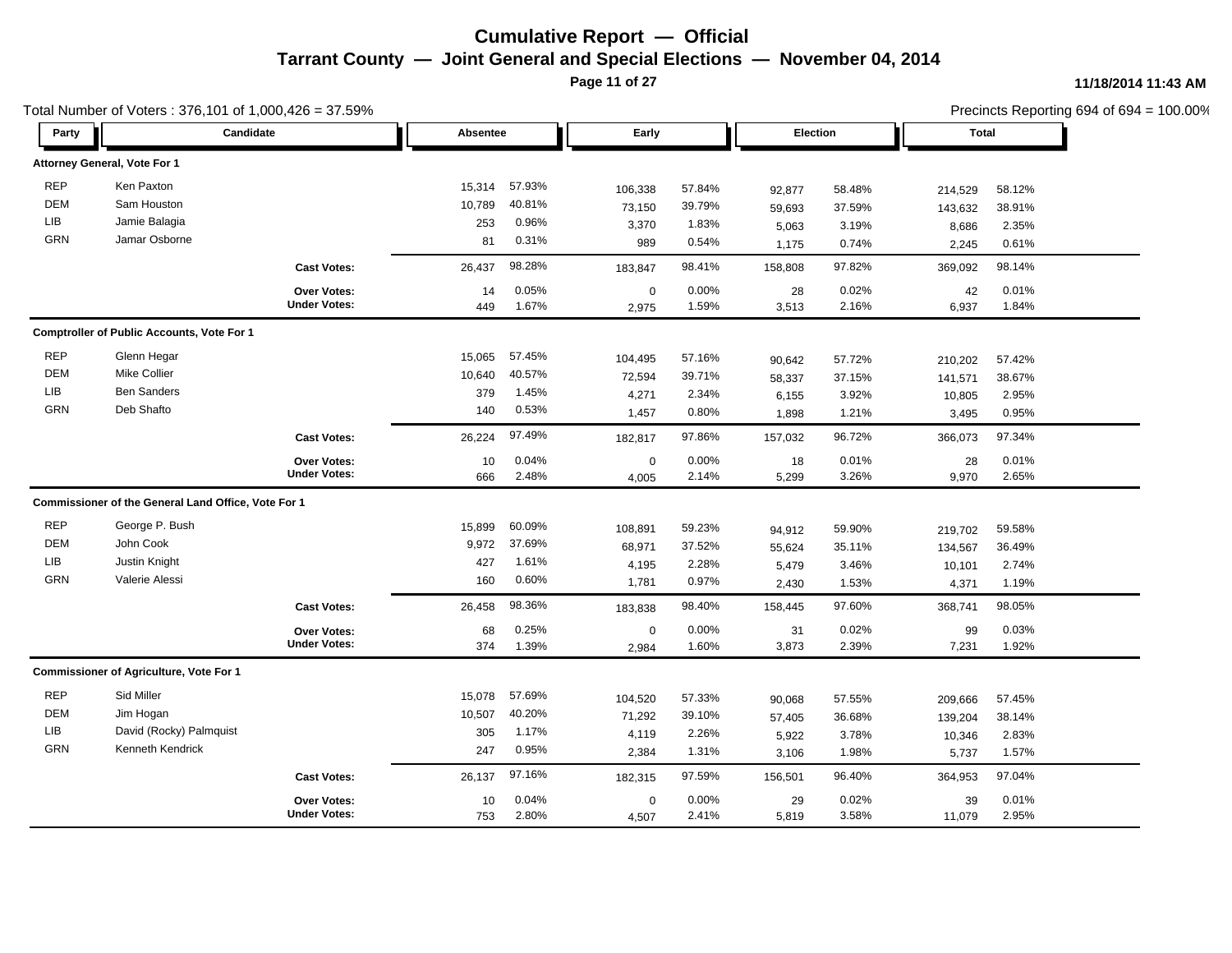**Page 12 of 27**

|            | Total Number of Voters: 376,101 of 1,000,426 = 37.59%        |                     |          |        |             |        |          |        |         |        | Precincts Reporting 694 of 694 = 100.00% |
|------------|--------------------------------------------------------------|---------------------|----------|--------|-------------|--------|----------|--------|---------|--------|------------------------------------------|
| Party      | Candidate                                                    |                     | Absentee |        | Early       |        | Election |        | Total   |        |                                          |
|            | Railroad Commissioner, Vote For 1                            |                     |          |        |             |        |          |        |         |        |                                          |
| <b>REP</b> | <b>Ryan Sitton</b>                                           |                     | 15,119   | 57.74% | 104,464     | 57.28% | 90,171   | 57.54% | 209,754 | 57.42% |                                          |
| <b>DEM</b> | Steve Brown                                                  |                     | 10,375   | 39.62% | 70,854      | 38.85% | 56,796   | 36.24% | 138,025 | 37.79% |                                          |
| LIB        | Mark A. Miller                                               |                     | 447      | 1.71%  | 4,732       | 2.59%  | 6,245    | 3.98%  | 11,424  | 3.13%  |                                          |
| GRN        | Martina Salinas                                              |                     | 242      | 0.92%  | 2,329       | 1.28%  | 3,508    | 2.24%  | 6,079   | 1.66%  |                                          |
|            |                                                              | <b>Cast Votes:</b>  | 26,183   | 97.33% | 182,379     | 97.62% | 156,720  | 96.53% | 365,282 | 97.13% |                                          |
|            |                                                              | <b>Over Votes:</b>  | 14       | 0.05%  | $\mathbf 0$ | 0.00%  | 39       | 0.02%  | 53      | 0.01%  |                                          |
|            |                                                              | <b>Under Votes:</b> | 703      | 2.61%  | 4,443       | 2.38%  | 5,590    | 3.44%  | 10,736  | 2.85%  |                                          |
|            | Chief Justice, Supreme Court, Vote For 1                     |                     |          |        |             |        |          |        |         |        |                                          |
| <b>REP</b> | Nathan Hecht                                                 |                     | 15,327   | 58.72% | 106,453     | 58.27% | 92,152   | 58.72% | 213,932 | 58.50% |                                          |
| <b>DEM</b> | William Moody                                                |                     | 10,377   | 39.75% | 71,695      | 39.25% | 58,471   | 37.26% | 140,543 | 38.43% |                                          |
| <b>LIB</b> | Tom Oxford                                                   |                     | 399      | 1.53%  | 4,528       | 2.48%  | 6,303    | 4.02%  | 11,230  | 3.07%  |                                          |
|            |                                                              | <b>Cast Votes:</b>  | 26,103   | 97.04% | 182,676     | 97.78% | 156,926  | 96.66% | 365,705 | 97.24% |                                          |
|            |                                                              | Over Votes:         | 18       | 0.07%  | $\mathbf 0$ | 0.00%  | 28       | 0.02%  | 46      | 0.01%  |                                          |
|            |                                                              | <b>Under Votes:</b> | 779      | 2.90%  | 4,146       | 2.22%  | 5,395    | 3.32%  | 10,320  | 2.74%  |                                          |
|            | Justice, Supreme Court, Place 6 (Unexpired Term), Vote For 1 |                     |          |        |             |        |          |        |         |        |                                          |
| <b>REP</b> | Jeff Brown                                                   |                     | 15,384   | 59.19% | 106,320     | 58.39% | 92,352   | 59.08% | 214,056 | 58.75% |                                          |
| <b>DEM</b> | <b>Lawrence Edward Meyers</b>                                |                     | 10,173   | 39.14% | 71,042      | 39.02% | 57,323   | 36.67% | 138,538 | 38.02% |                                          |
| <b>LIB</b> | Mark Ash                                                     |                     | 434      | 1.67%  | 4,721       | 2.59%  | 6,632    | 4.24%  | 11,787  | 3.23%  |                                          |
|            |                                                              | <b>Cast Votes:</b>  | 25,991   | 96.62% | 182,083     | 97.46% | 156,307  | 96.28% | 364,381 | 96.89% |                                          |
|            |                                                              | Over Votes:         | 16       | 0.06%  | $\mathbf 0$ | 0.00%  | 34       | 0.02%  | 50      | 0.01%  |                                          |
|            |                                                              | <b>Under Votes:</b> | 893      | 3.32%  | 4,739       | 2.54%  | 6,008    | 3.70%  | 11,640  | 3.10%  |                                          |
|            | Justice, Supreme Court, Place 7, Vote For 1                  |                     |          |        |             |        |          |        |         |        |                                          |
| <b>REP</b> | Jeff Boyd                                                    |                     | 15,248   | 58.59% | 105,256     | 57.82% | 90,870   | 58.10% | 211,374 | 57.99% |                                          |
| <b>DEM</b> | Gina Benavides                                               |                     | 10,273   | 39.48% | 71,501      | 39.28% | 58,239   | 37.24% | 140,013 | 38.41% |                                          |
| <b>LIB</b> | Don Fulton                                                   |                     | 383      | 1.47%  | 4,110       | 2.26%  | 5,753    | 3.68%  | 10,246  | 2.81%  |                                          |
| GRN        | Charles E. Waterbury                                         |                     | 120      | 0.46%  | 1,176       | 0.65%  | 1,546    | 0.99%  | 2,842   | 0.78%  |                                          |
|            |                                                              | <b>Cast Votes:</b>  | 26,024   | 96.74% | 182,043     | 97.44% | 156,408  | 96.34% | 364,475 | 96.92% |                                          |
|            |                                                              | Over Votes:         | 10       | 0.04%  | $\mathbf 0$ | 0.00%  | 32       | 0.02%  | 42      | 0.01%  |                                          |
|            |                                                              | <b>Under Votes:</b> | 866      | 3.22%  | 4,779       | 2.56%  | 5,909    | 3.64%  | 11,554  | 3.07%  |                                          |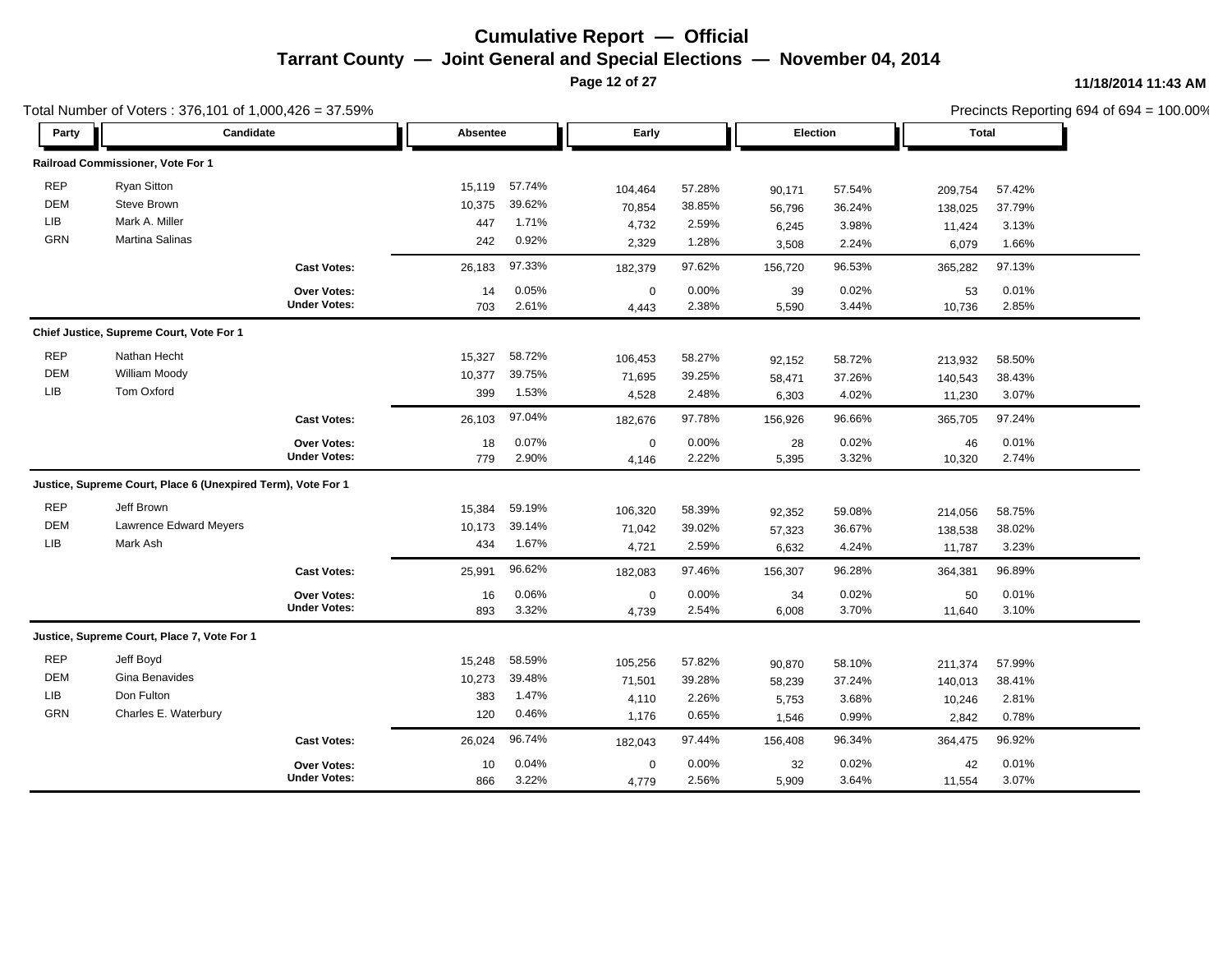**Page 13 of 27**

|            | Total Number of Voters: 376,101 of 1,000,426 = 37.59% |                     |                |        |             |        |          |        |              |        | Precincts Reporting 694 of 694 = 100.00% |
|------------|-------------------------------------------------------|---------------------|----------------|--------|-------------|--------|----------|--------|--------------|--------|------------------------------------------|
| Party      | Candidate                                             |                     | Absentee       |        | Early       |        | Election |        | <b>Total</b> |        |                                          |
|            | Justice, Supreme Court, Place 8, Vote For 1           |                     |                |        |             |        |          |        |              |        |                                          |
| <b>REP</b> | Phil Johnson                                          |                     | 16,356         | 86.49% | 112,215     | 79.18% | 97,942   | 78.53% | 226,513      | 79.38% |                                          |
| <b>LIB</b> | <b>RS Roberto Koelsch</b>                             |                     | 1,399          | 7.40%  | 16,596      | 11.71% | 16,874   | 13.53% | 34,869       | 12.22% |                                          |
| <b>GRN</b> | Jim Chisolm                                           |                     | 1,156          | 6.11%  | 12,918      | 9.11%  | 9,909    | 7.94%  | 23,983       | 8.40%  |                                          |
|            |                                                       | <b>Cast Votes:</b>  | 18,911         | 70.30% | 141,729     | 75.86% | 124,725  | 76.83% | 285,365      | 75.88% |                                          |
|            |                                                       | Over Votes:         | $\overline{7}$ | 0.03%  | $\mathbf 0$ | 0.00%  | 28       | 0.02%  | 35           | 0.01%  |                                          |
|            |                                                       | <b>Under Votes:</b> | 7,982          | 29.67% | 45,093      | 24.14% | 37,596   | 23.16% | 90,671       | 24.11% |                                          |
|            | Judge, Court of Criminal Appeals, Place 3, Vote For 1 |                     |                |        |             |        |          |        |              |        |                                          |
| <b>REP</b> | <b>Bert Richardson</b>                                |                     | 15,204         | 58.86% | 105,613     | 58.23% | 91,237   | 58.73% | 212,054      | 58.49% |                                          |
| <b>DEM</b> | John Granberg                                         |                     | 10,194         | 39.46% | 70,723      | 38.99% | 56,833   | 36.59% | 137,750      | 38.00% |                                          |
| <b>LIB</b> | Mark W. Bennett                                       |                     | 433            | 1.68%  | 5,039       | 2.78%  | 7,271    | 4.68%  | 12,743       | 3.51%  |                                          |
|            |                                                       | <b>Cast Votes:</b>  | 25,831         | 96.03% | 181,375     | 97.08% | 155,341  | 95.68% | 362,547      | 96.40% |                                          |
|            |                                                       | Over Votes:         | 9              | 0.03%  | $\mathbf 0$ | 0.00%  | 25       | 0.02%  | 34           | 0.01%  |                                          |
|            |                                                       | <b>Under Votes:</b> | 1,060          | 3.94%  | 5,447       | 2.92%  | 6,983    | 4.30%  | 13,490       | 3.59%  |                                          |
|            | Judge, Court of Criminal Appeals, Place 4, Vote For 1 |                     |                |        |             |        |          |        |              |        |                                          |
| <b>REP</b> | Kevin Patrick Yeary                                   |                     | 15,929         | 84.04% | 109,574     | 76.57% | 95,160   | 76.02% | 220,663      | 76.82% |                                          |
| LIB        | Quanah Parker                                         |                     | 1,948          | 10.28% | 20,395      | 14.25% | 19,665   | 15.71% | 42,008       | 14.62% |                                          |
| <b>GRN</b> | Judith Sanders-Castro                                 |                     | 1,077          | 5.68%  | 13,130      | 9.18%  | 10,359   | 8.28%  | 24,566       | 8.55%  |                                          |
|            |                                                       | <b>Cast Votes:</b>  | 18,954         | 70.46% | 143,099     | 76.60% | 125,184  | 77.11% | 287,237      | 76.38% |                                          |
|            |                                                       | Over Votes:         | 10             | 0.04%  | $\mathbf 0$ | 0.00%  | 26       | 0.02%  | 36           | 0.01%  |                                          |
|            |                                                       | <b>Under Votes:</b> | 7,936          | 29.50% | 43,723      | 23.40% | 37,139   | 22.88% | 88,798       | 23.61% |                                          |
|            | Judge, Court of Criminal Appeals, Place 9, Vote For 1 |                     |                |        |             |        |          |        |              |        |                                          |
| <b>REP</b> | David Newell                                          |                     | 16,228         | 86.33% | 111,745     | 78.54% | 97,031   | 78.17% | 225,004      | 78.89% |                                          |
| <b>LIB</b> | William Bryan Strange, III                            |                     | 1,654          | 8.80%  | 18,406      | 12.94% | 18,546   | 14.94% | 38,606       | 13.54% |                                          |
| GRN        | George Joseph Altgelt                                 |                     | 916            | 4.87%  | 12,118      | 8.52%  | 8,553    | 6.89%  | 21,587       | 7.57%  |                                          |
|            |                                                       | <b>Cast Votes:</b>  | 18,798         | 69.88% | 142,269     | 76.15% | 124,130  | 76.46% | 285,197      | 75.84% |                                          |
|            |                                                       | <b>Over Votes:</b>  | 9              | 0.03%  | 0           | 0.00%  | 30       | 0.02%  | 39           | 0.01%  |                                          |
|            |                                                       | <b>Under Votes:</b> | 8,093          | 30.09% | 44,553      | 23.85% | 38,189   | 23.52% | 90,835       | 24.15% |                                          |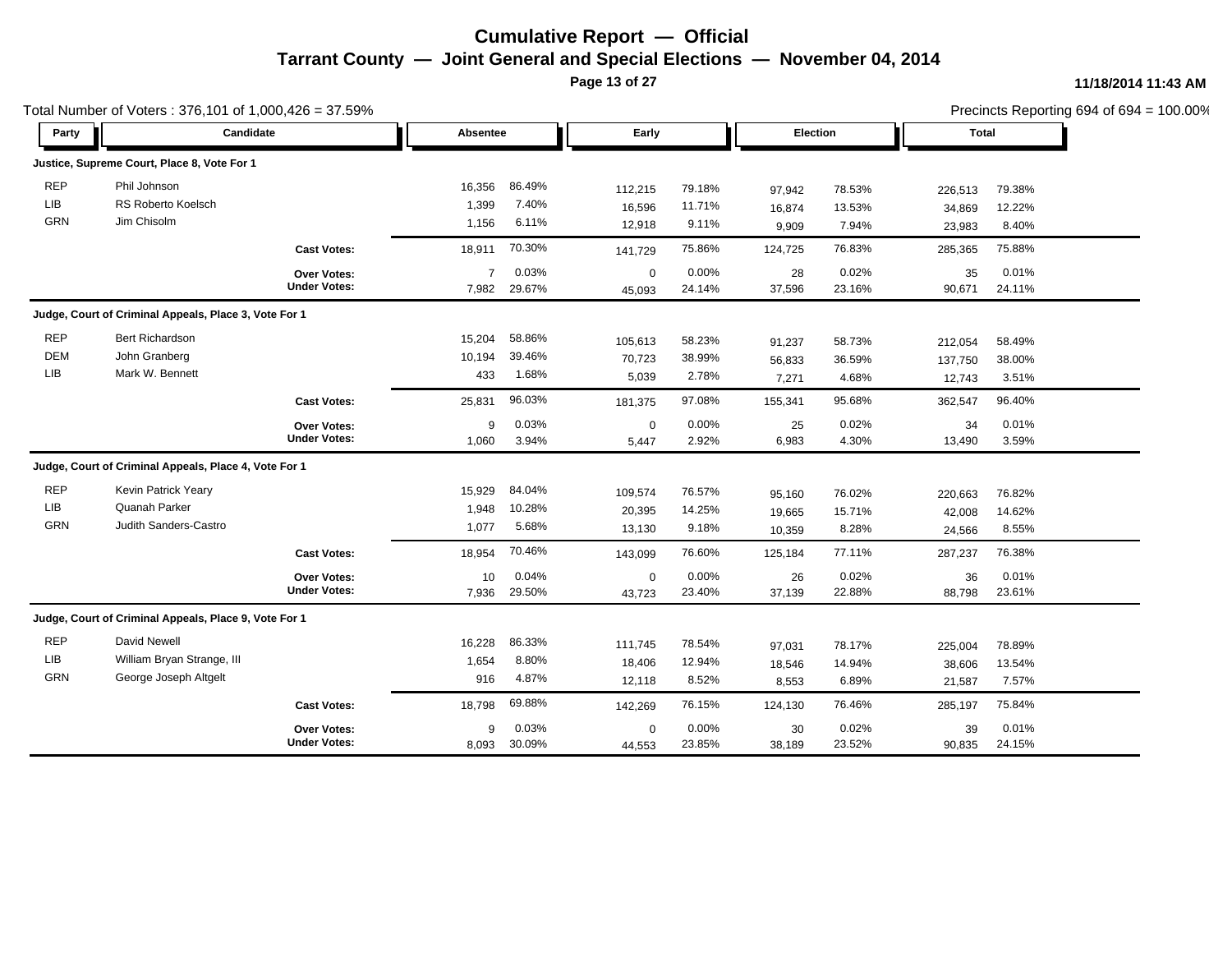**Page 14 of 27**

|            | Total Number of Voters: 376,101 of 1,000,426 = 37.59% |                     |                         |                |                       |                       |        |              |        | Precincts Reporting 694 of 694 = 100.00% |
|------------|-------------------------------------------------------|---------------------|-------------------------|----------------|-----------------------|-----------------------|--------|--------------|--------|------------------------------------------|
| Party      | Candidate                                             |                     | Absentee                |                | Early                 | Election              |        | <b>Total</b> |        |                                          |
|            | State Board of Education, District 11, Vote For 1     |                     |                         |                |                       |                       |        |              |        |                                          |
| <b>REP</b> | Patricia "Pat" Hardy                                  |                     | 12,704                  | 66.15%         | 93,406<br>64.62%      | 79,188                | 64.74% | 185,298      | 64.78% |                                          |
| DEM        | Nancy Bean                                            |                     | 6,130                   | 31.92%         | 32.51%<br>46,996      | 37,701                | 30.82% | 90,827       | 31.75% |                                          |
| LIB        | <b>Craig Sanders</b>                                  |                     | 371                     | 1.93%          | 2.87%<br>4,142        | 5,419                 | 4.43%  | 9,932        | 3.47%  |                                          |
|            |                                                       | <b>Cast Votes:</b>  | 19,205                  | 96.53%         | 97.53%<br>144,544     | 122,308               | 96.16% | 286,057      | 96.87% |                                          |
|            |                                                       | Over Votes:         | 9                       | 0.05%          | 0.00%<br>$\mathbf 0$  | 37                    | 0.03%  | 46           | 0.02%  |                                          |
|            |                                                       | <b>Under Votes:</b> | 681                     | 3.42%          | 2.47%<br>3,667        | 4,851                 | 3.81%  | 9,199        | 3.12%  |                                          |
|            |                                                       |                     | <b>Precincts</b>        |                |                       | <b>Voters</b>         |        |              |        |                                          |
|            |                                                       |                     | Counted<br><b>Total</b> | Percent        | <b>Ballots</b>        | Registered<br>Percent |        |              |        |                                          |
|            |                                                       |                     | 444<br>444              | 100.00%        | 295,302               | 39.41%<br>749,253     |        |              |        |                                          |
|            | State Board of Education, District 13, Vote For 1     |                     |                         |                |                       |                       |        |              |        |                                          |
| <b>DEM</b> | Erika Beltran                                         |                     | 4,673                   | 92.81%         | 86.54%<br>26,790      | 23,292                | 85.88% | 54,755       | 86.75% |                                          |
| LIB        | Junart Sodoy                                          |                     | 362                     | 7.19%          | 13.46%<br>4,168       | 3,830                 | 14.12% | 8,360        | 13.25% |                                          |
|            |                                                       | <b>Cast Votes:</b>  | 5,035                   | 71.89%         | 80.63%<br>30,958      | 27,122                | 77.15% | 63,115       | 78.35% |                                          |
|            |                                                       | Over Votes:         | 6                       | 0.09%          | 0.00%<br>$\mathbf 0$  | 22                    | 0.06%  | 28           | 0.03%  |                                          |
|            |                                                       | <b>Under Votes:</b> | 1,963                   | 28.03%         | 19.37%<br>7,438       | 8,009                 | 22.78% | 17,410       | 21.61% |                                          |
|            |                                                       |                     | <b>Precincts</b>        |                |                       | <b>Voters</b>         |        |              |        |                                          |
|            |                                                       |                     | Counted<br><b>Total</b> | Percent        | <b>Ballots</b>        | Percent<br>Registered |        |              |        |                                          |
|            |                                                       |                     | 250<br>250              | 100.00%        | 80,553                | 32.07%<br>251,173     |        |              |        |                                          |
|            | State Senator, District 9, Vote For 1                 |                     |                         |                |                       |                       |        |              |        |                                          |
| <b>REP</b> | Kelly Hancock                                         |                     | 4,363                   | 69.69%         | 67.30%<br>40,336      | 31,899                | 66.76% | 76,598       | 67.20% |                                          |
| <b>DEM</b> | Gregory R. Perry                                      |                     | 1,898                   | 30.31%         | 32.70%<br>19,600      | 15,882                | 33.24% | 37,380       | 32.80% |                                          |
|            |                                                       | <b>Cast Votes:</b>  | 6,261                   | 97.24%         | 97.48%<br>59,936      | 47,781                | 96.18% | 113,978      | 96.92% |                                          |
|            |                                                       | Over Votes:         | 4                       | 0.06%          | 0.00%<br>$\mathbf 0$  | 8                     | 0.02%  | 12           | 0.01%  |                                          |
|            |                                                       | <b>Under Votes:</b> | 174                     | 2.70%          | 2.52%<br>1,550        | 1,892                 | 3.81%  | 3,616        | 3.07%  |                                          |
|            |                                                       |                     | <b>Precincts</b>        |                |                       | <b>Voters</b>         |        |              |        |                                          |
|            |                                                       | Counted<br>Total    | Percent                 | <b>Ballots</b> | Registered<br>Percent |                       |        |              |        |                                          |
|            |                                                       |                     | 214<br>214              | 100.00%        | 117,606               | 36.01%<br>326,578     |        |              |        |                                          |
|            |                                                       |                     |                         |                |                       |                       |        |              |        |                                          |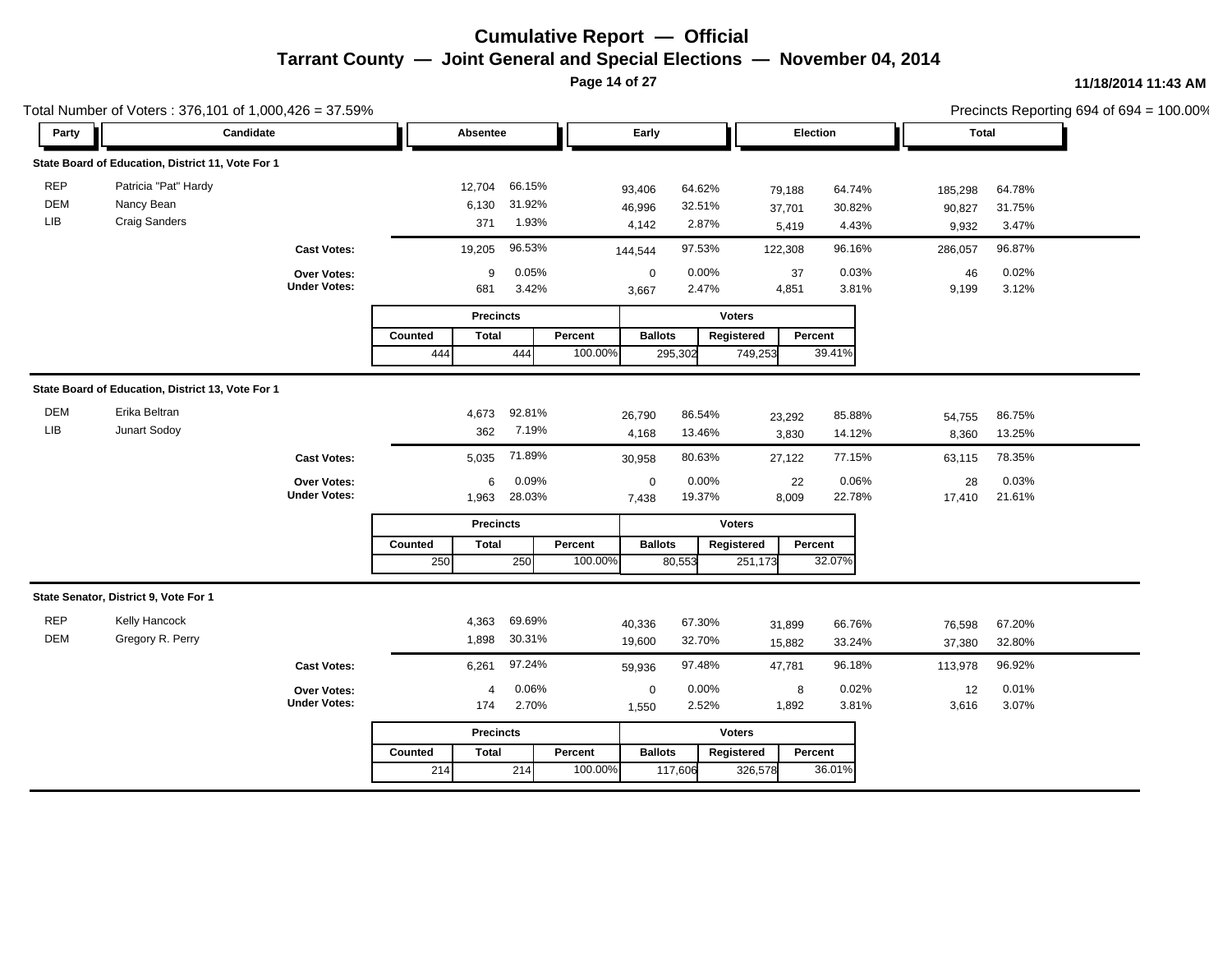**Page 15 of 27**

|            | Total Number of Voters: 376,101 of 1,000,426 = 37.59% |                     |         |                  |               |         |                |         |               |                |         |                | Precincts Reporting 694 of 694 = 100.00% |  |
|------------|-------------------------------------------------------|---------------------|---------|------------------|---------------|---------|----------------|---------|---------------|----------------|---------|----------------|------------------------------------------|--|
| Party      | Candidate                                             |                     |         | Absentee         |               |         | Early          |         |               | Election       |         |                | <b>Total</b>                             |  |
|            | State Senator, District 10, Vote For 1                |                     |         |                  |               |         |                |         |               |                |         |                |                                          |  |
| <b>REP</b> | Konni Burton                                          |                     |         | 8,107            | 52.40%        |         | 46,721         | 52.02%  |               | 40,704         | 53.88%  | 95,532         | 52.83%                                   |  |
| <b>DEM</b> | <b>Libby Willis</b>                                   |                     |         | 7,158            | 46.27%        |         | 41,365         | 46.06%  |               | 32,349         | 42.82%  | 80,872         | 44.72%                                   |  |
| LIB        | Gene Lord                                             |                     |         | 163              | 1.05%         |         | 1,293          | 1.44%   |               | 1,884          | 2.49%   | 3,340          | 1.85%                                    |  |
| GRN        | John Tunmire                                          |                     |         | 43               | 0.28%         |         | 437            | 0.49%   |               | 614            | 0.81%   | 1,094          | 0.60%                                    |  |
|            |                                                       | <b>Cast Votes:</b>  |         | 15,471           | 97.70%        |         | 89,816         | 98.33%  |               | 75,551         | 97.55%  | 180,838        | 97.95%                                   |  |
|            |                                                       | Over Votes:         |         | 11               | 0.07%         |         | $\mathbf 0$    | 0.00%   |               | 12             | 0.02%   | 23             | 0.01%                                    |  |
|            |                                                       | <b>Under Votes:</b> |         | 354              | 2.24%         |         | 1,527          | 1.67%   |               | 1,882          | 2.43%   | 3,763          | 2.04%                                    |  |
|            |                                                       |                     |         | <b>Precincts</b> |               |         |                |         | <b>Voters</b> |                |         |                |                                          |  |
|            |                                                       |                     | Counted | <b>Total</b>     |               | Percent | <b>Ballots</b> |         | Registered    | Percent        |         |                |                                          |  |
|            |                                                       |                     | 357     |                  | 357           | 100.00% |                | 184,624 | 465,977       |                | 39.62%  |                |                                          |  |
|            | State Representative, District 90, Vote For 1         |                     |         |                  |               |         |                |         |               |                |         |                |                                          |  |
| <b>DEM</b> | Ramon Romero Jr.                                      |                     |         |                  |               |         |                |         |               |                |         |                |                                          |  |
|            |                                                       |                     |         |                  | 1,196 100.00% |         | 3,834          | 100.00% |               | 4.879          | 100.00% | 9.909          | 100.00%                                  |  |
|            |                                                       | <b>Cast Votes:</b>  |         | 1,196            | 75.84%        |         | 3,834          | 78.20%  |               | 4,879          | 73.13%  | 9,909          | 75.34%                                   |  |
|            |                                                       | Over Votes:         |         | 0                | 0.00%         |         | $\mathbf 0$    | 0.00%   |               | $\mathbf 0$    | 0.00%   | $\mathbf 0$    | 0.00%                                    |  |
|            |                                                       | <b>Under Votes:</b> |         | 381              | 24.16%        |         | 1,069          | 21.80%  |               | 1,793          | 26.87%  | 3,243          | 24.66%                                   |  |
|            |                                                       |                     |         | <b>Precincts</b> |               |         |                |         | <b>Voters</b> |                |         |                |                                          |  |
|            |                                                       |                     | Counted | <b>Total</b>     |               | Percent | <b>Ballots</b> |         | Registered    | Percent        |         |                |                                          |  |
|            |                                                       |                     | 89      |                  | 89            | 100.00% |                | 13,152  | 52,250        |                | 25.17%  |                |                                          |  |
|            | State Representative, District 91, Vote For 1         |                     |         |                  |               |         |                |         |               |                |         |                |                                          |  |
| <b>REP</b> | Stephanie Klick                                       |                     |         | 1,434            | 71.59%        |         | 12,299         | 69.06%  |               | 9,069          | 67.89%  | 22,802         | 68.74%                                   |  |
| DEM        | David L. Ragan                                        |                     |         | 532              | 26.56%        |         | 5,062          | 28.42%  |               | 3,755          | 28.11%  | 9,349          | 28.18%                                   |  |
| LIB        | Felecia Whatley                                       |                     |         | 37               | 1.85%         |         | 449            | 2.52%   |               | 535            | 4.00%   | 1,021          | 3.08%                                    |  |
|            |                                                       | <b>Cast Votes:</b>  |         | 2,003            | 96.44%        |         | 17,810         | 97.39%  |               | 13,359         | 96.08%  | 33,172         | 96.80%                                   |  |
|            |                                                       | Over Votes:         |         | 6                | 0.29%         |         | $\mathbf 0$    | 0.00%   |               | $\overline{1}$ | 0.01%   | $\overline{7}$ | 0.02%                                    |  |
|            |                                                       | <b>Under Votes:</b> |         | 68               | 3.27%         |         | 477            | 2.61%   |               | 544            | 3.91%   | 1,089          | 3.18%                                    |  |
|            |                                                       |                     |         | <b>Precincts</b> |               |         |                |         | <b>Voters</b> |                |         |                |                                          |  |
|            |                                                       |                     | Counted | <b>Total</b>     |               | Percent | <b>Ballots</b> |         | Registered    | Percent        |         |                |                                          |  |
|            |                                                       |                     | 55      |                  | 55            | 100.00% |                | 34,268  | 91,339        |                | 37.52%  |                |                                          |  |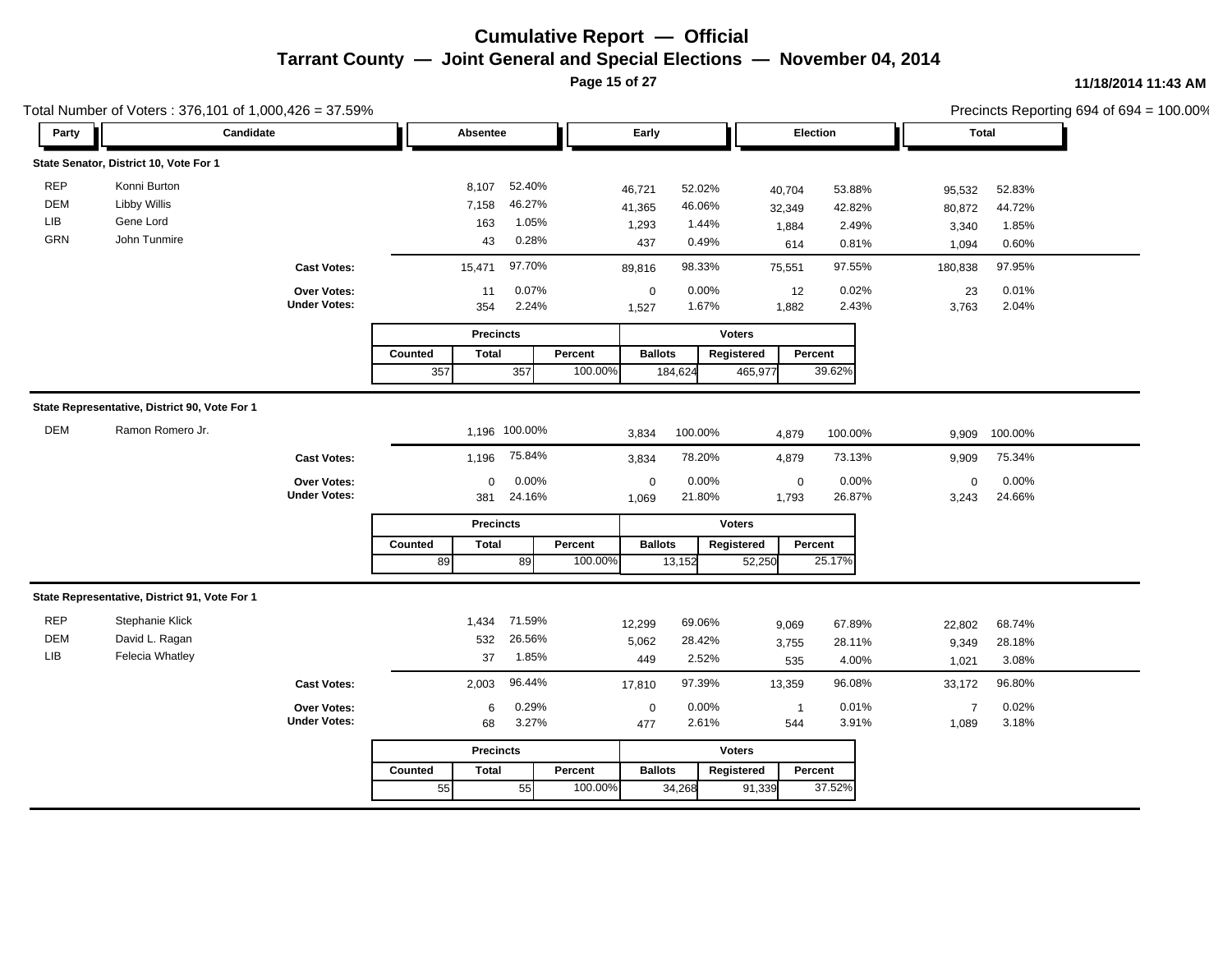**Page 16 of 27**

|                          | Total Number of Voters: 376,101 of 1,000,426 = 37.59% |                                    |         |                    |                  |         |                      |                  |                |                                         |                       | Precincts Reporting 694 of 694 = 100.00% |  |
|--------------------------|-------------------------------------------------------|------------------------------------|---------|--------------------|------------------|---------|----------------------|------------------|----------------|-----------------------------------------|-----------------------|------------------------------------------|--|
| Party                    | Candidate                                             |                                    |         | Absentee           |                  |         | Early                |                  |                | Election                                | Total                 |                                          |  |
|                          | State Representative, District 92, Vote For 1         |                                    |         |                    |                  |         |                      |                  |                |                                         |                       |                                          |  |
| <b>REP</b><br><b>DEM</b> | Jonathan Stickland<br>Tina Penney                     |                                    |         | 1,362<br>616       | 68.86%<br>31.14% |         | 11,736<br>6,658      | 63.80%<br>36.20% | 8,878<br>5,293 | 62.65%<br>37.35%                        | 21,976<br>12,567      | 63.62%<br>36.38%                         |  |
|                          |                                                       | <b>Cast Votes:</b>                 |         | 1,978              | 98.07%           |         | 18,394               | 97.82%           | 14,171         | 96.28%                                  | 34,543                | 97.20%                                   |  |
|                          |                                                       | Over Votes:<br><b>Under Votes:</b> |         | $\mathbf{1}$<br>38 | 0.05%<br>1.88%   |         | $\mathbf 0$<br>409   | 0.00%<br>2.18%   |                | 0.01%<br>$\overline{2}$<br>3.71%<br>546 | 3<br>993              | 0.01%<br>2.79%                           |  |
|                          |                                                       |                                    |         | <b>Precincts</b>   |                  |         |                      |                  | <b>Voters</b>  |                                         |                       |                                          |  |
|                          |                                                       |                                    | Counted | <b>Total</b>       |                  | Percent | <b>Ballots</b>       |                  | Registered     | Percent                                 |                       |                                          |  |
|                          |                                                       |                                    | 56      |                    | 56               | 100.00% |                      | 35,539           | 94,612         | 37.56%                                  |                       |                                          |  |
|                          | State Representative, District 93, Vote For 1         |                                    |         |                    |                  |         |                      |                  |                |                                         |                       |                                          |  |
| <b>REP</b>               | <b>Matt Krause</b>                                    |                                    |         | 1,170 100.00%      |                  |         | 9,911                | 100.00%          | 9,352          | 100.00%                                 | 20,433                | 100.00%                                  |  |
|                          |                                                       | <b>Cast Votes:</b>                 |         | 1,170              | 67.24%           |         | 9,911                | 66.60%           | 9,352          | 67.53%                                  | 20,433                | 67.06%                                   |  |
|                          |                                                       | Over Votes:<br><b>Under Votes:</b> |         | 0<br>570           | 0.00%<br>32.76%  |         | $\mathbf 0$<br>4,971 | 0.00%<br>33.40%  | 4,497          | $\mathbf 0$<br>0.00%<br>32.47%          | $\mathsf 0$<br>10,038 | 0.00%<br>32.94%                          |  |
|                          |                                                       |                                    |         | <b>Precincts</b>   |                  |         |                      |                  | <b>Voters</b>  |                                         |                       |                                          |  |
|                          |                                                       |                                    | Counted | <b>Total</b>       |                  | Percent | <b>Ballots</b>       |                  | Registered     | Percent                                 |                       |                                          |  |
|                          |                                                       |                                    | 67      |                    | 67               | 100.00% |                      | 30,471           | 89,057         | 34.22%                                  |                       |                                          |  |
|                          | State Representative, District 94, Vote For 1         |                                    |         |                    |                  |         |                      |                  |                |                                         |                       |                                          |  |
| <b>REP</b>               | <b>Tony Tinderholt</b>                                |                                    |         | 2,053              | 63.60%           |         | 11,527               | 55.87%           | 9,466          | 56.22%                                  | 23,046                | 56.63%                                   |  |
| DEM                      | Cole Ballweg                                          |                                    |         | 1,112              | 34.45%           |         | 8,630                | 41.83%           | 6,739          | 40.02%                                  | 16,481                | 40.49%                                   |  |
| LIB                      | <b>Robert Harris</b>                                  |                                    |         | 63                 | 1.95%            |         | 476                  | 2.31%            | 633            | 3.76%                                   | 1,172                 | 2.88%                                    |  |
|                          |                                                       | <b>Cast Votes:</b>                 |         | 3,228              | 97.79%           |         | 20,633               | 98.26%           | 16,838         | 97.40%                                  | 40,699                | 97.87%                                   |  |
|                          |                                                       | Over Votes:<br><b>Under Votes:</b> |         | 2                  | 0.06%<br>2.15%   |         | $\mathbf 0$          | 0.00%<br>1.74%   |                | 0.03%<br>$\sqrt{5}$<br>2.57%            | $\overline{7}$        | 0.02%<br>2.12%                           |  |
|                          |                                                       |                                    |         | 71                 |                  |         | 365                  |                  | 444            |                                         | 880                   |                                          |  |
|                          |                                                       |                                    |         | <b>Precincts</b>   |                  |         |                      |                  | <b>Voters</b>  |                                         |                       |                                          |  |
|                          |                                                       |                                    | Counted | Total              |                  | Percent | <b>Ballots</b>       |                  | Registered     | Percent                                 |                       |                                          |  |
|                          |                                                       |                                    | 58      |                    | 58               | 100.00% |                      | 41,586           | 101,010        | 41.17%                                  |                       |                                          |  |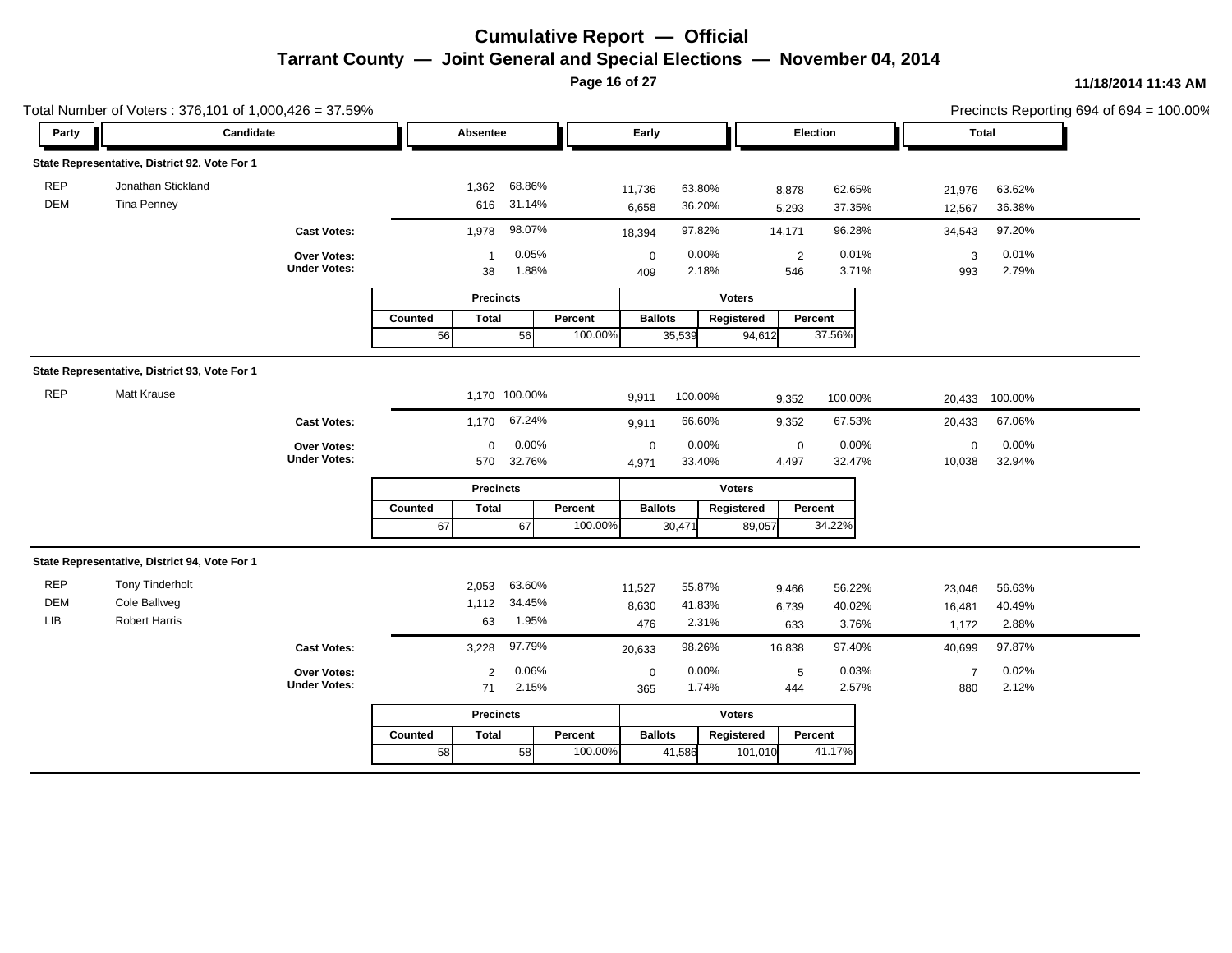**Page 17 of 27**

|                   | Total Number of Voters: 376,101 of 1,000,426 = 37.59% |                                    |                |                  |                  |         |                    |                  |               |                       |                  |                 | Precincts Reporting 694 of 694 = 100.00% |  |
|-------------------|-------------------------------------------------------|------------------------------------|----------------|------------------|------------------|---------|--------------------|------------------|---------------|-----------------------|------------------|-----------------|------------------------------------------|--|
| Party             | Candidate                                             |                                    |                | Absentee         |                  |         | Early              |                  |               | Election              |                  |                 | Total                                    |  |
|                   | State Representative, District 95, Vote For 1         |                                    |                |                  |                  |         |                    |                  |               |                       |                  |                 |                                          |  |
| <b>REP</b><br>DEM | Albert G. McDaniel<br>Nicole Collier                  |                                    |                | 937<br>2,286     | 29.07%<br>70.93% |         | 2,966<br>11,353    | 20.71%<br>79.29% |               | 3,099<br>8,269        | 27.26%<br>72.74% | 7,002<br>21,908 | 24.22%<br>75.78%                         |  |
|                   |                                                       | <b>Cast Votes:</b>                 |                | 3,223            | 97.25%           |         | 14,319             | 98.03%           |               | 11,368                | 96.60%           | 28,910          | 97.38%                                   |  |
|                   |                                                       | Over Votes:<br><b>Under Votes:</b> |                | 3<br>88          | 0.09%<br>2.66%   |         | $\mathbf 0$<br>288 | 0.00%<br>1.97%   |               | $\overline{1}$<br>399 | 0.01%<br>3.39%   | 4<br>775        | 0.01%<br>2.61%                           |  |
|                   |                                                       |                                    |                | <b>Precincts</b> |                  |         |                    |                  | <b>Voters</b> |                       |                  |                 |                                          |  |
|                   |                                                       |                                    | <b>Counted</b> | <b>Total</b>     |                  | Percent | <b>Ballots</b>     |                  | Registered    | Percent               |                  |                 |                                          |  |
|                   |                                                       |                                    | 89             |                  | 89               | 100.00% |                    | 29,689           | 83,133        |                       | 35.71%           |                 |                                          |  |
|                   | State Representative, District 96, Vote For 1         |                                    |                |                  |                  |         |                    |                  |               |                       |                  |                 |                                          |  |
| <b>REP</b>        | <b>Bill Zedler</b>                                    |                                    |                | 1,419            | 89.19%           |         | 11,242             | 79.23%           |               | 10,161                | 81.39%           | 22,822          | 80.75%                                   |  |
| LIB               | Quinn Eaker                                           |                                    |                | 172              | 10.81%           |         | 2,947              | 20.77%           |               | 2,323                 | 18.61%           | 5,442           | 19.25%                                   |  |
|                   |                                                       | <b>Cast Votes:</b>                 |                | 1,591            | 72.09%           |         | 14,189             | 72.78%           |               | 12,484                | 76.33%           | 28,264          | 74.26%                                   |  |
|                   |                                                       | Over Votes:                        |                | $\mathbf 0$      | 0.00%            |         | $\mathbf 0$        | 0.00%            |               | 3                     | 0.02%            | 3               | 0.01%                                    |  |
|                   |                                                       | <b>Under Votes:</b>                |                | 616              | 27.91%           |         | 5,307              | 27.22%           |               | 3,869                 | 23.65%           | 9,792           | 25.73%                                   |  |
|                   |                                                       |                                    |                | <b>Precincts</b> |                  |         |                    |                  | <b>Voters</b> |                       |                  |                 |                                          |  |
|                   |                                                       |                                    | Counted        | <b>Total</b>     |                  | Percent | <b>Ballots</b>     |                  | Registered    | Percent               |                  |                 |                                          |  |
|                   |                                                       |                                    | 46             |                  | 46               | 100.00% |                    | 38,059           | 99,172        |                       | 38.38%           |                 |                                          |  |
|                   | State Representative, District 97, Vote For 1         |                                    |                |                  |                  |         |                    |                  |               |                       |                  |                 |                                          |  |
| <b>REP</b>        | Craig Goldman                                         |                                    |                | 3,315            | 88.85%           |         | 12,409             | 81.29%           |               | 12,253                | 80.21%           | 27,977          | 81.63%                                   |  |
| LIB               | Rod Wingo                                             |                                    |                | 416              | 11.15%           |         | 2,856              | 18.71%           |               | 3,023                 | 19.79%           | 6,295           | 18.37%                                   |  |
|                   |                                                       | <b>Cast Votes:</b>                 |                | 3,731            | 73.37%           |         | 15,265             | 75.79%           |               | 15,276                | 78.72%           | 34,272          | 76.79%                                   |  |
|                   |                                                       | Over Votes:                        |                | $\Omega$         | 0.00%            |         | $\mathbf 0$        | 0.00%            |               | 3                     | 0.02%            | 3               | 0.01%                                    |  |
|                   |                                                       | <b>Under Votes:</b>                |                | 1,354            | 26.63%           |         | 4,876              | 24.21%           |               | 4,127                 | 21.27%           | 10,357          | 23.21%                                   |  |
|                   |                                                       |                                    |                | <b>Precincts</b> |                  |         |                    |                  | <b>Voters</b> |                       |                  |                 |                                          |  |
|                   |                                                       |                                    | Counted        | <b>Total</b>     |                  | Percent | <b>Ballots</b>     |                  | Registered    | Percent               |                  |                 |                                          |  |
|                   |                                                       |                                    | 62             |                  | 62               | 100.00% |                    | 44,632           | 101,088       |                       | 44.15%           |                 |                                          |  |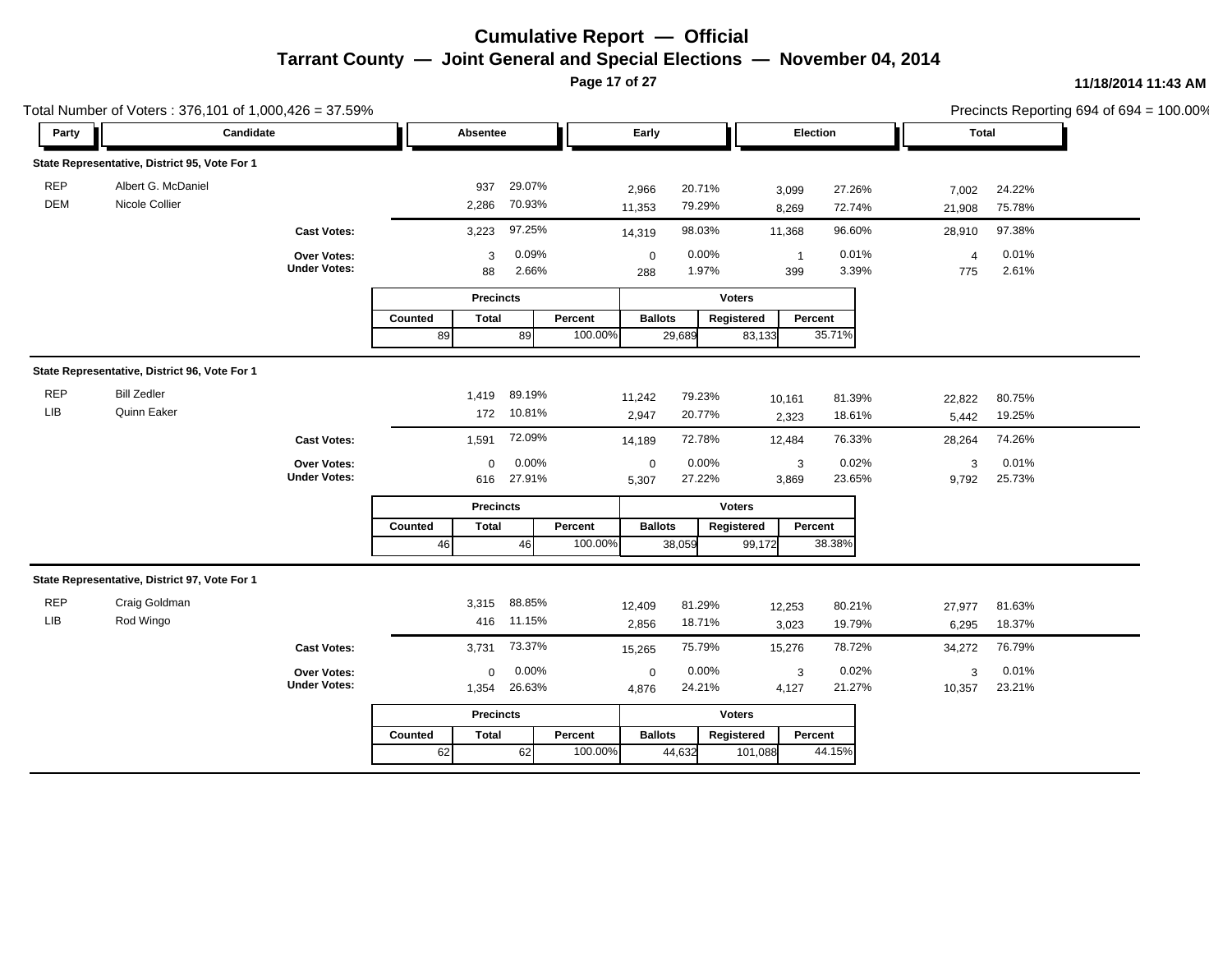**Page 18 of 27**

|                   | Total Number of Voters: 376,101 of 1,000,426 = 37.59%       |                                    |                               |                          |                                          |                                            |                                           | Precincts Reporting 694 of 694 = 100.00% |
|-------------------|-------------------------------------------------------------|------------------------------------|-------------------------------|--------------------------|------------------------------------------|--------------------------------------------|-------------------------------------------|------------------------------------------|
| Party             | Candidate                                                   |                                    | Absentee                      |                          | Early                                    | Election                                   | <b>Total</b>                              |                                          |
|                   | State Representative, District 98, Vote For 1               |                                    |                               |                          |                                          |                                            |                                           |                                          |
| <b>REP</b>        | Giovanni Capriglione                                        |                                    |                               | 1,385 100.00%            | 100.00%<br>21,950                        | 100.00%<br>16,072                          | 100.00%<br>39,407                         |                                          |
|                   |                                                             | <b>Cast Votes:</b>                 | 1,385                         | 74.02%                   | 79.52%<br>21,950                         | 76.48%<br>16,072                           | 78.05%<br>39,407                          |                                          |
|                   |                                                             | Over Votes:<br><b>Under Votes:</b> | 0<br>486                      | 0.00%<br>25.98%          | 0.00%<br>$\mathbf 0$<br>20.48%<br>5,654  | $\mathbf 0$<br>0.00%<br>23.52%<br>4,944    | 0.00%<br>$\mathbf 0$<br>21.95%<br>11,084  |                                          |
|                   |                                                             |                                    | <b>Precincts</b>              |                          |                                          | <b>Voters</b>                              |                                           |                                          |
|                   |                                                             |                                    | Counted<br><b>Total</b><br>53 | Percent<br>53<br>100.00% | <b>Ballots</b><br>50,491                 | Registered<br>Percent<br>43.76%<br>115,373 |                                           |                                          |
|                   | State Representative, District 99, Vote For 1               |                                    |                               |                          |                                          |                                            |                                           |                                          |
| <b>REP</b>        | Charlie Geren                                               |                                    |                               | 2,002 100.00%            | 100.00%<br>11,597                        | 100.00%<br>12,545                          | 100.00%<br>26,144                         |                                          |
|                   |                                                             | <b>Cast Votes:</b>                 | 2,002                         | 72.85%                   | 73.99%<br>11,597                         | 74.13%<br>12,545                           | 73.97%<br>26,144                          |                                          |
|                   |                                                             | Over Votes:<br><b>Under Votes:</b> | $\boldsymbol{0}$              | 0.00%<br>746 27.15%      | 0.00%<br>$\pmb{0}$<br>26.01%<br>4,076    | 0.00%<br>$\mathbf 0$<br>25.87%<br>4,378    | 0.00%<br>$\mathbf 0$<br>26.03%<br>9,200   |                                          |
|                   |                                                             |                                    | <b>Precincts</b>              |                          |                                          | <b>Voters</b>                              |                                           |                                          |
|                   |                                                             |                                    | <b>Total</b><br>Counted<br>69 | Percent<br>69<br>100.00% | <b>Ballots</b><br>35,344                 | Registered<br>Percent<br>36.40%<br>97,092  |                                           |                                          |
|                   | State Representative, District 101, Vote For 1              |                                    |                               |                          |                                          |                                            |                                           |                                          |
| <b>DEM</b><br>LIB | Chris Turner<br>Carl Nulsen                                 |                                    | 585                           | 88.37%<br>77 11.63%      | 84.62%<br>7,594<br>15.38%<br>1,380       | 84.23%<br>6,747<br>15.77%<br>1,263         | 84.59%<br>14,926<br>15.41%<br>2,720       |                                          |
|                   |                                                             | <b>Cast Votes:</b>                 | 662                           | 68.89%                   | 80.26%<br>8,974                          | 76.66%<br>8,010                            | 78.11%<br>17,646                          |                                          |
|                   |                                                             | Over Votes:<br><b>Under Votes:</b> | 0<br>299                      | 0.00%<br>31.11%          | $\mathbf 0$<br>0.00%<br>19.74%<br>2,207  | 0.04%<br>$\overline{4}$<br>23.30%<br>2,435 | 0.02%<br>4<br>21.87%<br>4,941             |                                          |
|                   |                                                             |                                    | <b>Precincts</b>              |                          |                                          | <b>Voters</b>                              |                                           |                                          |
|                   |                                                             |                                    | Counted<br><b>Total</b><br>50 | Percent<br>100.00%<br>50 | <b>Ballots</b><br>22,59'                 | Registered<br>Percent<br>29.61%<br>76,300  |                                           |                                          |
|                   | Justice, 2nd Court of Appeals District, Place 2, Vote For 1 |                                    |                               |                          |                                          |                                            |                                           |                                          |
| <b>REP</b>        | <b>Bill Meier</b>                                           |                                    | 16,332 100.00%                |                          | 100.00%<br>116,823                       | 100.00%<br>102,040                         | 100.00%<br>235,195                        |                                          |
|                   |                                                             | <b>Cast Votes:</b>                 | 16,332                        | 60.72%                   | 62.61%<br>116,823                        | 62.85%<br>102,040                          | 62.58%<br>235,195                         |                                          |
|                   |                                                             | Over Votes:<br><b>Under Votes:</b> | 0<br>10,567                   | 0.00%<br>39.28%          | 0.00%<br>$\mathbf 0$<br>37.39%<br>69,763 | 0.00%<br>$\mathbf 0$<br>37.15%<br>60,309   | 0.00%<br>$\mathbf 0$<br>37.42%<br>140,639 |                                          |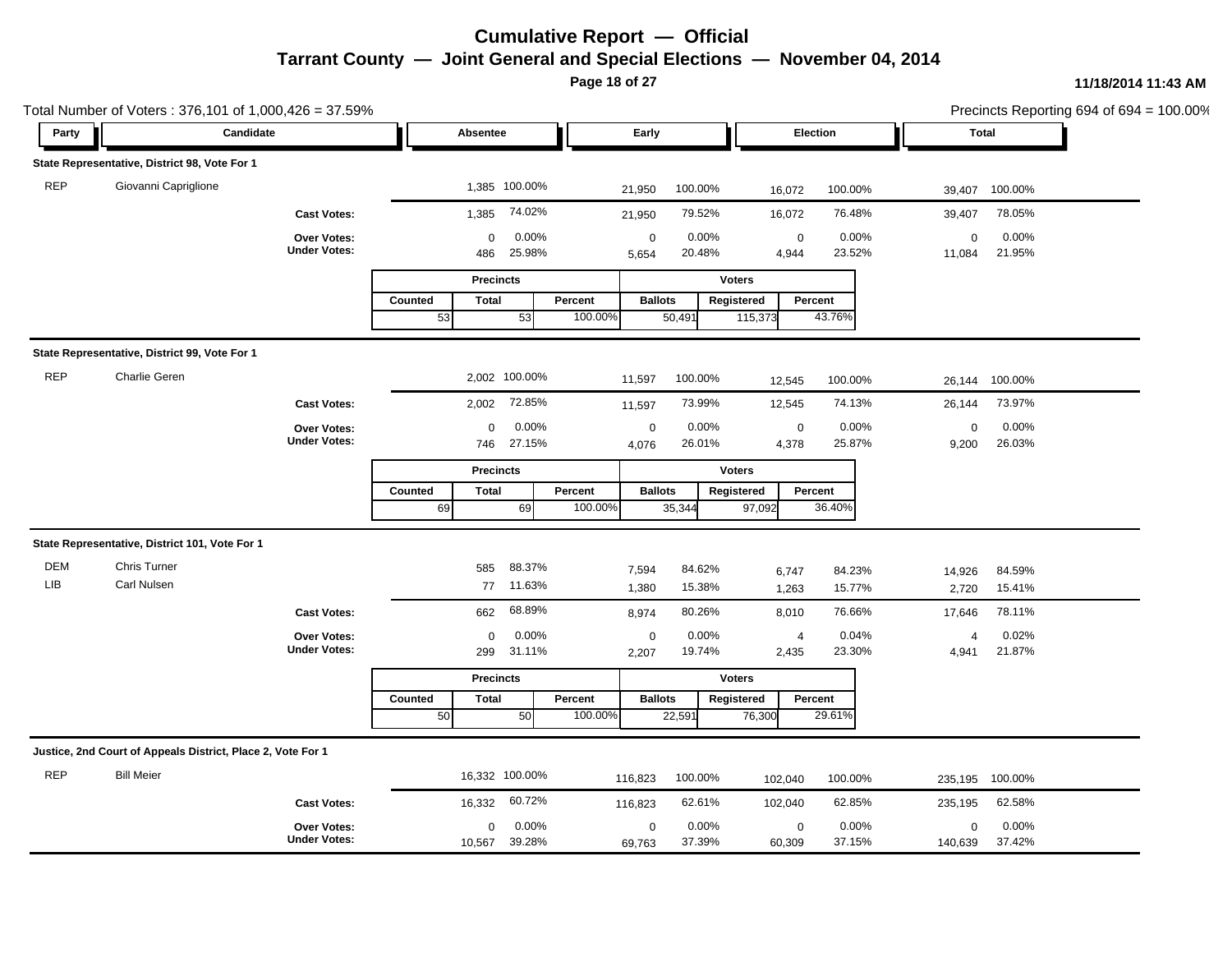**Page 19 of 27**

|                   | Total Number of Voters: 376,101 of 1,000,426 = 37.59%       |                                    |                       |                  |                       |                  |                       |                  |                        |                  | Precincts Reporting 694 of 694 = 100.00% |
|-------------------|-------------------------------------------------------------|------------------------------------|-----------------------|------------------|-----------------------|------------------|-----------------------|------------------|------------------------|------------------|------------------------------------------|
| Party             |                                                             | Candidate                          | Absentee              |                  | Early                 |                  | Election              |                  | <b>Total</b>           |                  |                                          |
|                   | Justice, 2nd Court of Appeals District, Place 7, Vote For 1 |                                    |                       |                  |                       |                  |                       |                  |                        |                  |                                          |
| <b>REP</b>        | Lee Gabriel                                                 |                                    | 16,258 100.00%        |                  | 116,367               | 100.00%          | 101,472               | 100.00%          | 234,097                | 100.00%          |                                          |
|                   |                                                             | <b>Cast Votes:</b>                 | 16,258                | 60.44%           | 116,367               | 62.37%           | 101,472               | 62.50%           | 234,097                | 62.29%           |                                          |
|                   |                                                             | Over Votes:<br><b>Under Votes:</b> | $\mathbf 0$<br>10,641 | 0.00%<br>39.56%  | $\mathbf 0$<br>70,219 | 0.00%<br>37.63%  | $\mathbf 0$<br>60,877 | 0.00%<br>37.50%  | $\mathbf 0$<br>141,737 | 0.00%<br>37.71%  |                                          |
|                   | District Judge, 141st Judicial District, Vote For 1         |                                    |                       |                  |                       |                  |                       |                  |                        |                  |                                          |
| <b>REP</b>        | John P. Chupp                                               |                                    | 16,169 100.00%        |                  | 116,074               | 100.00%          | 100,835               | 100.00%          | 233,078                | 100.00%          |                                          |
|                   |                                                             | <b>Cast Votes:</b>                 | 16,169                | 60.11%           | 116,074               | 62.21%           | 100,835               | 62.11%           | 233,078                | 62.02%           |                                          |
|                   |                                                             | Over Votes:<br><b>Under Votes:</b> | 0<br>10,729           | 0.00%<br>39.89%  | $\pmb{0}$<br>70,501   | 0.00%<br>37.79%  | $\mathbf 0$<br>61,514 | 0.00%<br>37.89%  | $\mathbf 0$<br>142,744 | 0.00%<br>37.98%  |                                          |
|                   | District Judge, 231st Judicial District, Vote For 1         |                                    |                       |                  |                       |                  |                       |                  |                        |                  |                                          |
| <b>REP</b>        | Jesse Nevarez                                               |                                    | 16,165 100.00%        |                  | 115,950               | 100.00%          | 100,964               | 100.00%          | 233,079                | 100.00%          |                                          |
|                   |                                                             | <b>Cast Votes:</b>                 | 16,165                | 60.10%           | 115,950               | 62.15%           | 100,964               | 62.19%           | 233,079                | 62.02%           |                                          |
|                   |                                                             | Over Votes:<br><b>Under Votes:</b> | 0<br>10,733           | 0.00%<br>39.90%  | $\mathbf 0$<br>70,625 | 0.00%<br>37.85%  | $\mathbf 0$<br>61,385 | 0.00%<br>37.81%  | $\mathsf 0$<br>142,743 | 0.00%<br>37.98%  |                                          |
|                   | District Judge, 233rd Judicial District, Vote For 1         |                                    |                       |                  |                       |                  |                       |                  |                        |                  |                                          |
| <b>REP</b>        | <b>Bill Harris</b>                                          |                                    | 16,160 100.00%        |                  | 115,761               | 100.00%          | 100,307               | 100.00%          | 232,228                | 100.00%          |                                          |
|                   |                                                             | <b>Cast Votes:</b>                 | 16,160                | 60.08%           | 115,761               | 62.05%           | 100,307               | 61.78%           | 232,228                | 61.79%           |                                          |
|                   |                                                             | Over Votes:<br><b>Under Votes:</b> | $\mathbf 0$<br>10,738 | 0.00%<br>39.92%  | $\pmb{0}$<br>70,814   | 0.00%<br>37.95%  | $\pmb{0}$<br>62,042   | 0.00%<br>38.22%  | $\mathbf 0$<br>143,594 | 0.00%<br>38.21%  |                                          |
|                   | District Judge, 236th Judicial District, Vote For 1         |                                    |                       |                  |                       |                  |                       |                  |                        |                  |                                          |
| <b>REP</b>        | Tom Lowe                                                    |                                    | 16,151 100.00%        |                  | 115,778               | 100.00%          | 100,121               | 100.00%          | 232,050                | 100.00%          |                                          |
|                   |                                                             | <b>Cast Votes:</b>                 | 16,151                | 60.05%           | 115,778               | 62.05%           | 100,121               | 61.67%           | 232,050                | 61.74%           |                                          |
|                   |                                                             | Over Votes:<br><b>Under Votes:</b> | $\mathbf 0$<br>10,747 | 0.00%<br>39.95%  | $\mathbf 0$<br>70,797 | 0.00%<br>37.95%  | $\pmb{0}$<br>62,228   | 0.00%<br>38.33%  | $\mathsf 0$<br>143,772 | 0.00%<br>38.26%  |                                          |
|                   | District Judge, 297th Judicial District, Vote For 1         |                                    |                       |                  |                       |                  |                       |                  |                        |                  |                                          |
| <b>REP</b><br>DEM | David Hagerman<br>Gwinda Burns                              |                                    | 15,289<br>10,294      | 59.76%<br>40.24% | 107,295<br>72,188     | 59.78%<br>40.22% | 93,455<br>58,582      | 61.47%<br>38.53% | 216,039<br>141,064     | 60.50%<br>39.50% |                                          |
|                   |                                                             | <b>Cast Votes:</b>                 | 25,583                | 95.11%           | 179,483               | 96.20%           | 152,037               | 93.65%           | 357,103                | 95.02%           |                                          |
|                   |                                                             | Over Votes:<br><b>Under Votes:</b> | 28<br>1,287           | 0.10%<br>4.78%   | $\mathbf 0$<br>7,092  | 0.00%<br>3.80%   | 172<br>10,140         | 0.11%<br>6.25%   | 200<br>18,519          | 0.05%<br>4.93%   |                                          |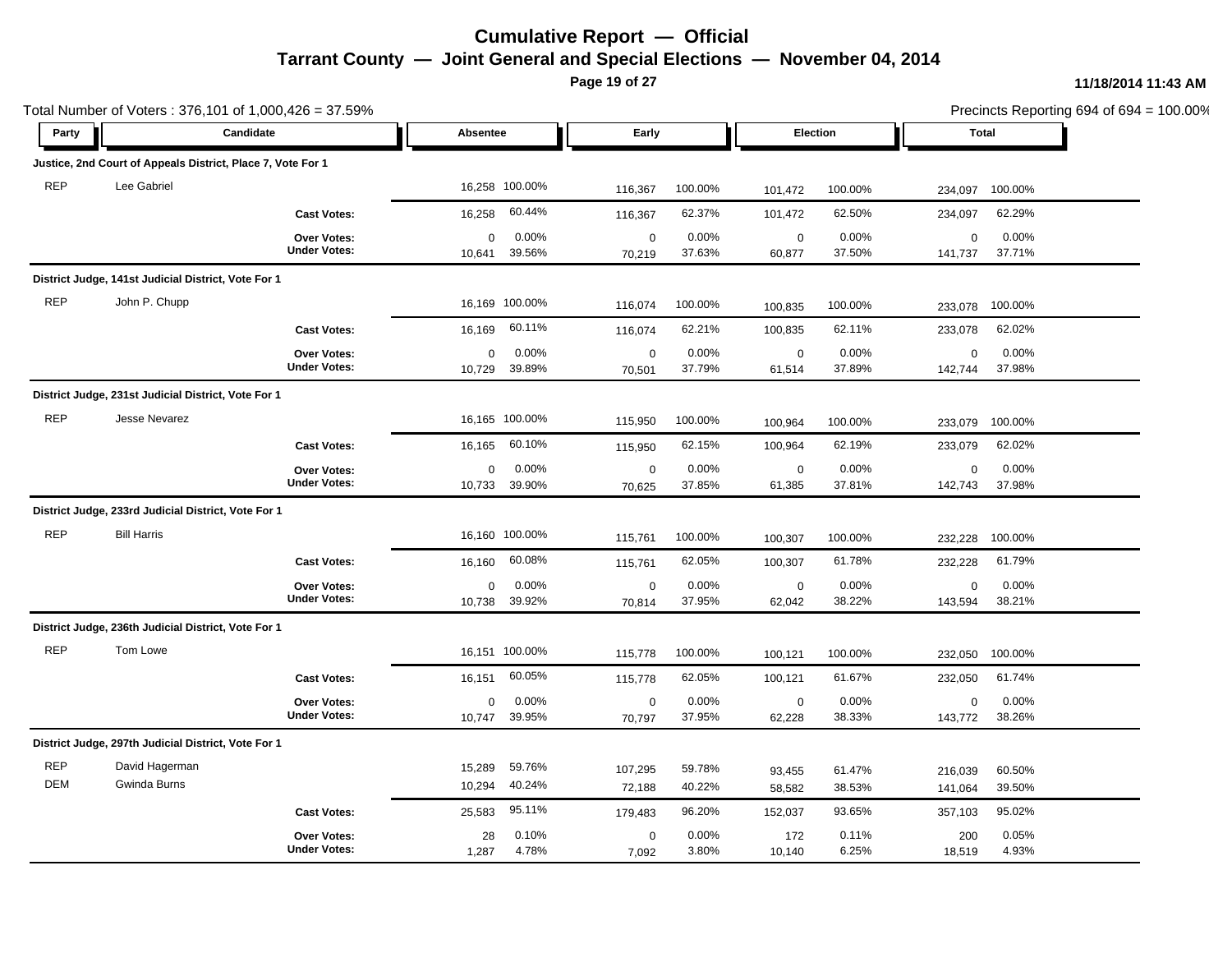**Page 20 of 27**

|            | Total Number of Voters: 376,101 of 1,000,426 = 37.59% |                                    |                       |                 |                       |                 |                       |                 |                        |                 | Precincts Reporting 694 of 694 = 100.00% |
|------------|-------------------------------------------------------|------------------------------------|-----------------------|-----------------|-----------------------|-----------------|-----------------------|-----------------|------------------------|-----------------|------------------------------------------|
| Party      |                                                       | Candidate                          | Absentee              |                 | Early                 |                 | Election              |                 |                        | <b>Total</b>    |                                          |
|            | District Judge, 371st Judicial District, Vote For 1   |                                    |                       |                 |                       |                 |                       |                 |                        |                 |                                          |
| <b>REP</b> | Mollee Westfall                                       |                                    | 16,175 100.00%        |                 | 115,545               | 100.00%         | 100,008               | 100.00%         | 231,728                | 100.00%         |                                          |
|            |                                                       | <b>Cast Votes:</b>                 | 16,175                | 60.13%          | 115,545               | 61.93%          | 100,008               | 61.60%          | 231,728                | 61.66%          |                                          |
|            |                                                       | Over Votes:<br><b>Under Votes:</b> | 0<br>10,723           | 0.00%<br>39.87% | $\pmb{0}$<br>71,030   | 0.00%<br>38.07% | $\mathbf 0$<br>62,341 | 0.00%<br>38.40% | $\mathbf 0$<br>144,094 | 0.00%<br>38.34% |                                          |
|            | District Judge, 372nd Judicial District, Vote For 1   |                                    |                       |                 |                       |                 |                       |                 |                        |                 |                                          |
| <b>REP</b> | Scott Wisch                                           |                                    |                       | 16,171 100.00%  | 115,225               | 100.00%         | 99,853                | 100.00%         | 231,249                | 100.00%         |                                          |
|            |                                                       | <b>Cast Votes:</b>                 | 16,171                | 60.12%          | 115,225               | 61.76%          | 99,853                | 61.51%          | 231,249                | 61.53%          |                                          |
|            |                                                       | Over Votes:<br><b>Under Votes:</b> | $\mathbf 0$<br>10,727 | 0.00%<br>39.88% | $\mathbf 0$<br>71,350 | 0.00%<br>38.24% | $\mathbf 0$<br>62,496 | 0.00%<br>38.49% | $\mathbf 0$<br>144,573 | 0.00%<br>38.47% |                                          |
|            | District Judge, 432nd Judicial District, Vote For 1   |                                    |                       |                 |                       |                 |                       |                 |                        |                 |                                          |
| <b>REP</b> | Ruben Gonzalez                                        |                                    | 16,118 100.00%        |                 | 115,342               | 100.00%         | 100,115               | 100.00%         | 231,575                | 100.00%         |                                          |
|            |                                                       | <b>Cast Votes:</b>                 | 16,118                | 59.92%          | 115,342               | 61.82%          | 100,115               | 61.67%          | 231,575                | 61.62%          |                                          |
|            |                                                       | Over Votes:<br><b>Under Votes:</b> | 0<br>10,780           | 0.00%<br>40.08% | $\mathbf 0$<br>71,233 | 0.00%<br>38.18% | $\mathbf 0$<br>62,234 | 0.00%<br>38.33% | 0<br>144,247           | 0.00%<br>38.38% |                                          |
|            | Criminal District Judge, Court No. 1, Vote For 1      |                                    |                       |                 |                       |                 |                       |                 |                        |                 |                                          |
| <b>REP</b> | Elizabeth Beach                                       |                                    | 16.135 100.00%        |                 | 115,304               | 100.00%         | 99,691                | 100.00%         | 231,130                | 100.00%         |                                          |
|            |                                                       | <b>Cast Votes:</b>                 | 16,135                | 59.99%          | 115,304               | 61.80%          | 99,691                | 61.41%          | 231,130                | 61.50%          |                                          |
|            |                                                       | Over Votes:<br><b>Under Votes:</b> | $\mathbf 0$<br>10,763 | 0.00%<br>40.01% | $\mathbf 0$<br>71,271 | 0.00%<br>38.20% | $\mathbf 0$<br>62,658 | 0.00%<br>38.59% | $\mathsf 0$<br>144,692 | 0.00%<br>38.50% |                                          |
|            | Criminal District Judge, Court No. 3, Vote For 1      |                                    |                       |                 |                       |                 |                       |                 |                        |                 |                                          |
| <b>REP</b> | Robb Catalano                                         |                                    | 16,055 100.00%        |                 | 114,955               | 100.00%         | 99,371                | 100.00%         | 230,381                | 100.00%         |                                          |
|            |                                                       | <b>Cast Votes:</b>                 | 16,055                | 59.69%          | 114,955               | 61.61%          | 99,371                | 61.21%          | 230,381                | 61.30%          |                                          |
|            |                                                       | Over Votes:<br><b>Under Votes:</b> | 0<br>10,843           | 0.00%<br>40.31% | $\mathbf 0$<br>71,620 | 0.00%<br>38.39% | $\pmb{0}$<br>62,978   | 0.00%<br>38.79% | $\mathsf 0$<br>145,441 | 0.00%<br>38.70% |                                          |
|            | Criminal District Judge, Court No. 4, Vote For 1      |                                    |                       |                 |                       |                 |                       |                 |                        |                 |                                          |
| <b>REP</b> | Mike Thomas                                           |                                    |                       | 16,108 100.00%  | 115,075               | 100.00%         | 99,310                | 100.00%         | 230,493                | 100.00%         |                                          |
|            |                                                       | <b>Cast Votes:</b>                 | 16,108                | 59.89%          | 115,075               | 61.68%          | 99,310                | 61.17%          | 230,493                | 61.33%          |                                          |
|            |                                                       | Over Votes:<br><b>Under Votes:</b> | $\mathbf 0$<br>10,790 | 0.00%<br>40.11% | $\mathbf 0$<br>71,500 | 0.00%<br>38.32% | $\mathbf 0$<br>63,039 | 0.00%<br>38.83% | $\mathbf 0$<br>145,329 | 0.00%<br>38.67% |                                          |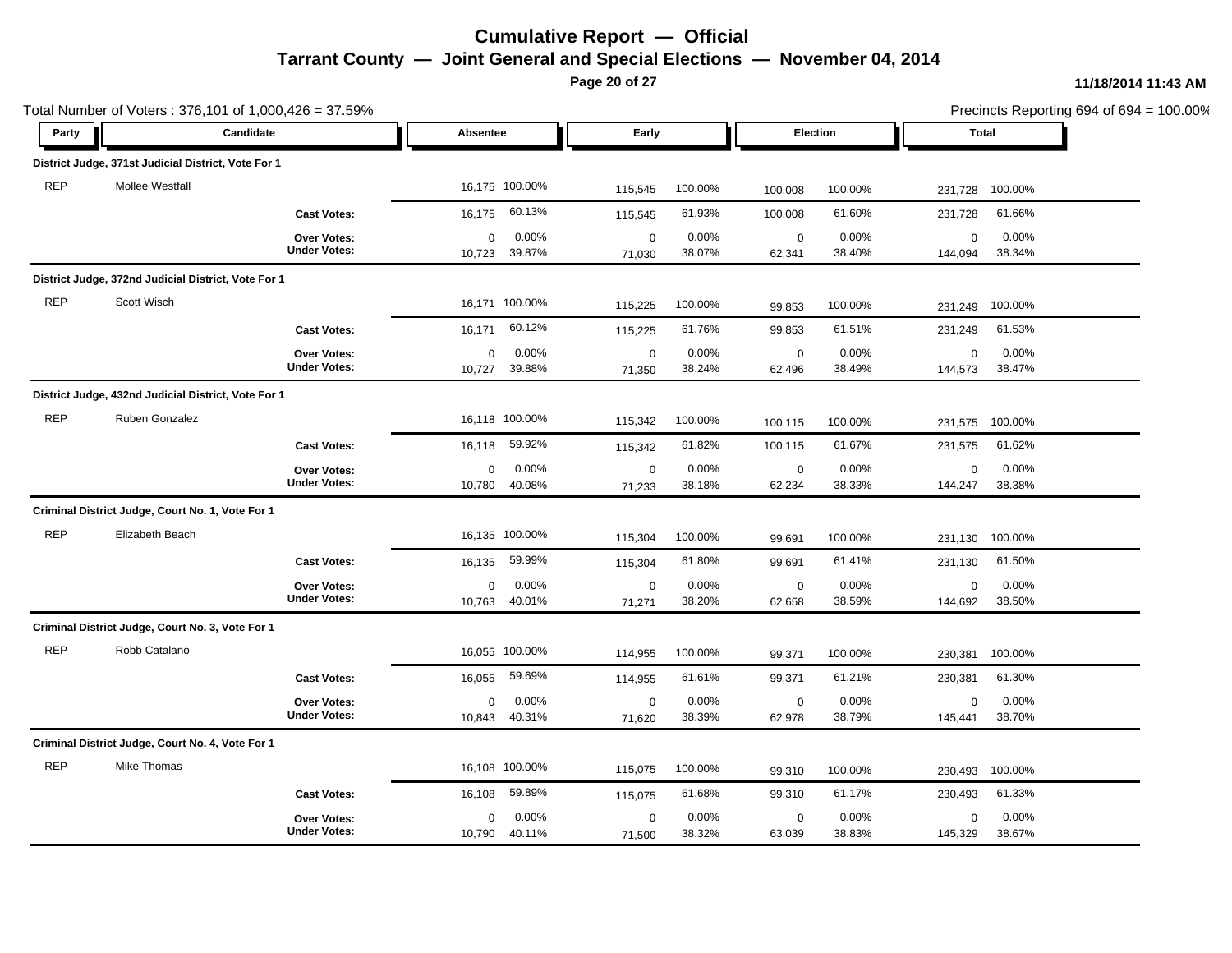**Page 21 of 27**

|            |                                                            | Total Number of Voters: 376,101 of 1,000,426 = 37.59% |                       |                 |                       |                 |                       |                 |                        |                 | Precincts Reporting 694 of 694 = 100.00% |
|------------|------------------------------------------------------------|-------------------------------------------------------|-----------------------|-----------------|-----------------------|-----------------|-----------------------|-----------------|------------------------|-----------------|------------------------------------------|
| Party      |                                                            | Candidate                                             | Absentee              |                 | Early                 |                 | Election              |                 | <b>Total</b>           |                 |                                          |
|            | Family District Judge, 322nd Judicial District, Vote For 1 |                                                       |                       |                 |                       |                 |                       |                 |                        |                 |                                          |
| <b>REP</b> | Nancy Berger                                               |                                                       |                       | 16,158 100.00%  | 115,306               | 100.00%         | 99,663                | 100.00%         | 231,127                | 100.00%         |                                          |
|            |                                                            | <b>Cast Votes:</b>                                    | 16,158                | 60.07%          | 115,306               | 61.80%          | 99,663                | 61.39%          | 231,127                | 61.50%          |                                          |
|            |                                                            | Over Votes:<br><b>Under Votes:</b>                    | 0<br>10,740           | 0.00%<br>39.93% | $\pmb{0}$<br>71,269   | 0.00%<br>38.20% | $\mathbf 0$<br>62,686 | 0.00%<br>38.61% | $\mathbf 0$<br>144,695 | 0.00%<br>38.50% |                                          |
|            | Family District Judge, 323rd Judicial District, Vote For 1 |                                                       |                       |                 |                       |                 |                       |                 |                        |                 |                                          |
| <b>REP</b> | <b>Tim Menikos</b>                                         |                                                       |                       | 16,047 100.00%  | 114,592               | 100.00%         | 98,879                | 100.00%         | 229,518                | 100.00%         |                                          |
|            |                                                            | <b>Cast Votes:</b>                                    | 16,047                | 59.66%          | 114,592               | 61.42%          | 98,879                | 60.91%          | 229,518                | 61.07%          |                                          |
|            |                                                            | Over Votes:<br><b>Under Votes:</b>                    | $\mathbf 0$<br>10,851 | 0.00%<br>40.34% | $\mathbf 0$<br>71,983 | 0.00%<br>38.58% | $\mathbf 0$<br>63,470 | 0.00%<br>39.09% | $\mathbf 0$<br>146,304 | 0.00%<br>38.93% |                                          |
|            | Family District Judge, 324th Judicial District, Vote For 1 |                                                       |                       |                 |                       |                 |                       |                 |                        |                 |                                          |
| <b>REP</b> | Jerry Hennigan                                             |                                                       |                       | 16,059 100.00%  | 114,661               | 100.00%         | 98,720                | 100.00%         | 229,440                | 100.00%         |                                          |
|            |                                                            | <b>Cast Votes:</b>                                    | 16,059                | 59.70%          | 114,661               | 61.46%          | 98,720                | 60.81%          | 229,440                | 61.05%          |                                          |
|            |                                                            | Over Votes:<br><b>Under Votes:</b>                    | 0<br>10,839           | 0.00%<br>40.30% | $\mathbf 0$<br>71,914 | 0.00%<br>38.54% | $\pmb{0}$<br>63,629   | 0.00%<br>39.19% | $\mathbf 0$<br>146,382 | 0.00%<br>38.95% |                                          |
|            | Family District Judge, 325th Judicial District, Vote For 1 |                                                       |                       |                 |                       |                 |                       |                 |                        |                 |                                          |
| <b>REP</b> | Judith Wells                                               |                                                       |                       | 16,119 100.00%  | 115,162               | 100.00%         | 99,019                | 100.00%         | 230,300                | 100.00%         |                                          |
|            |                                                            | <b>Cast Votes:</b>                                    | 16,119                | 59.93%          | 115,162               | 61.72%          | 99,019                | 60.99%          | 230,300                | 61.28%          |                                          |
|            |                                                            | Over Votes:<br><b>Under Votes:</b>                    | $\mathbf 0$<br>10,779 | 0.00%<br>40.07% | $\mathbf 0$<br>71,413 | 0.00%<br>38.28% | $\mathbf 0$<br>63,330 | 0.00%<br>39.01% | $\mathsf 0$<br>145,522 | 0.00%<br>38.72% |                                          |
|            | <b>Criminal District Attorney, Vote For 1</b>              |                                                       |                       |                 |                       |                 |                       |                 |                        |                 |                                          |
| <b>REP</b> | Sharen Wilson                                              |                                                       |                       | 16,217 100.00%  | 115,694               | 100.00%         | 99,131                | 100.00%         | 231,042                | 100.00%         |                                          |
|            |                                                            | <b>Cast Votes:</b>                                    | 16,217                | 60.29%          | 115,694               | 62.01%          | 99,131                | 61.06%          | 231,042                | 61.48%          |                                          |
|            |                                                            | Over Votes:<br><b>Under Votes:</b>                    | $\mathbf 0$<br>10,681 | 0.00%<br>39.71% | $\mathbf 0$<br>70,881 | 0.00%<br>37.99% | $\pmb{0}$<br>63,218   | 0.00%<br>38.94% | $\mathsf 0$<br>144,780 | 0.00%<br>38.52% |                                          |
|            | County Judge, Vote For 1                                   |                                                       |                       |                 |                       |                 |                       |                 |                        |                 |                                          |
| <b>REP</b> | <b>Glen Whitley</b>                                        |                                                       |                       | 16,141 100.00%  | 115,393               | 100.00%         | 98,777                | 100.00%         | 230,311                | 100.00%         |                                          |
|            |                                                            | <b>Cast Votes:</b>                                    | 16,141                | 60.01%          | 115,393               | 61.85%          | 98,777                | 60.84%          | 230,311                | 61.28%          |                                          |
|            |                                                            | Over Votes:<br><b>Under Votes:</b>                    | $\mathbf 0$<br>10,757 | 0.00%<br>39.99% | $\mathbf 0$<br>71,182 | 0.00%<br>38.15% | $\pmb{0}$<br>63,572   | 0.00%<br>39.16% | $\mathbf 0$<br>145,511 | 0.00%<br>38.72% |                                          |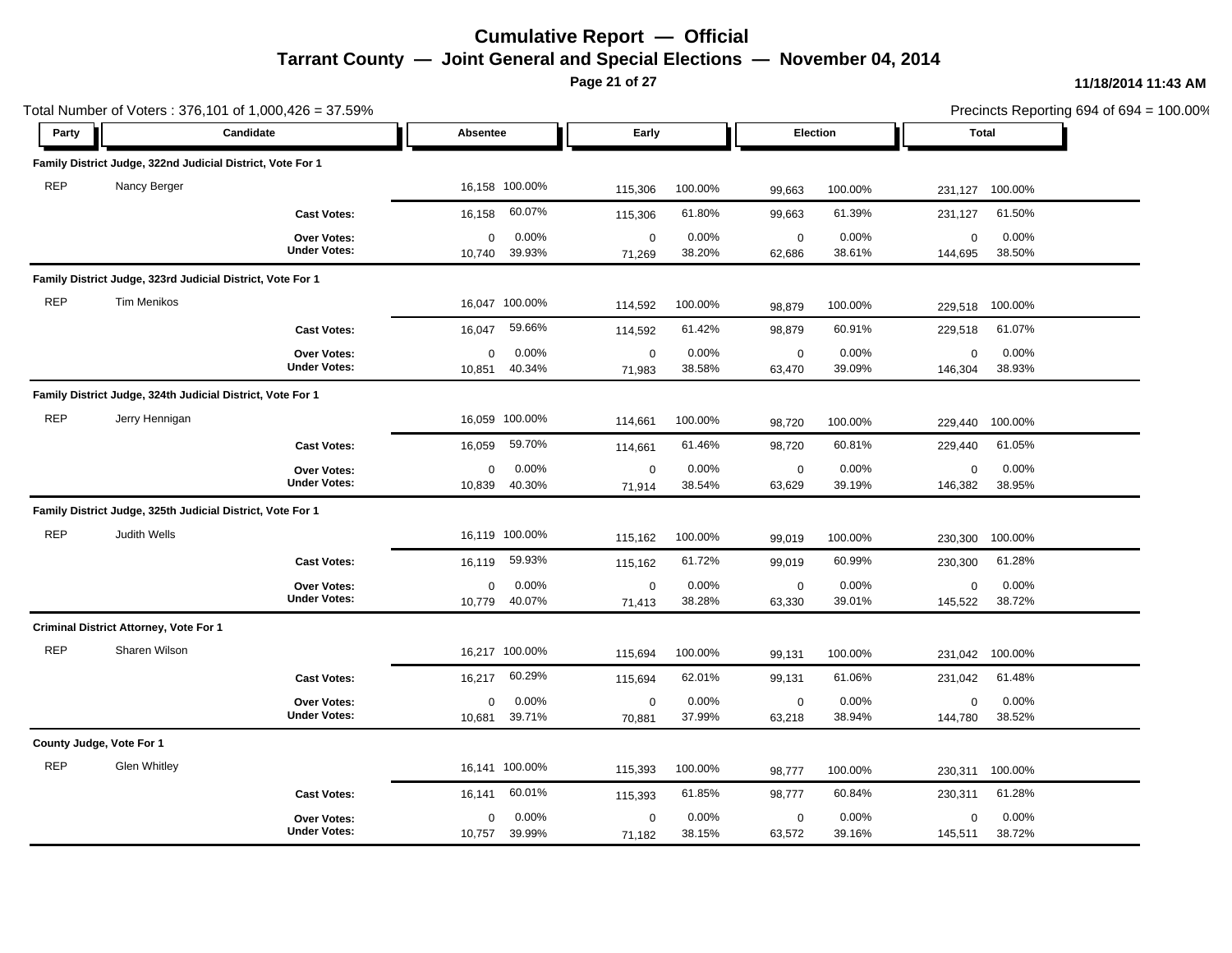**Page 22 of 27**

|                          | Total Number of Voters: 376,101 of 1,000,426 = 37.59% |                                    |                                      |                                      |                  |                       |                  |                        |                  | Precincts Reporting 694 of 694 = 100.00% |
|--------------------------|-------------------------------------------------------|------------------------------------|--------------------------------------|--------------------------------------|------------------|-----------------------|------------------|------------------------|------------------|------------------------------------------|
| Party                    |                                                       | Candidate                          | Absentee                             | Early                                |                  | Election              |                  |                        | <b>Total</b>     |                                          |
|                          | Judge, County Court at Law No. 1, Vote For 1          |                                    |                                      |                                      |                  |                       |                  |                        |                  |                                          |
| <b>REP</b>               | Don Pierson                                           |                                    | 16,027 100.00%                       | 114,408                              | 100.00%          | 98,316                | 100.00%          | 228,751                | 100.00%          |                                          |
|                          |                                                       | <b>Cast Votes:</b>                 | 59.58%<br>16,027                     | 114,408                              | 61.32%           | 98,316                | 60.56%           | 228,751                | 60.87%           |                                          |
|                          |                                                       | Over Votes:<br><b>Under Votes:</b> | $\mathbf 0$<br>40.42%<br>10,871      | 0.00%<br>$\mathbf 0$<br>72,167       | 0.00%<br>38.68%  | $\mathbf 0$<br>64,033 | 0.00%<br>39.44%  | $\mathbf 0$<br>147,071 | 0.00%<br>39.13%  |                                          |
|                          | Judge, County Court at Law No. 2, Vote For 1          |                                    |                                      |                                      |                  |                       |                  |                        |                  |                                          |
| <b>REP</b>               | Jennifer Rymell                                       |                                    | 16,054 100.00%                       | 114,390                              | 100.00%          | 98,463                | 100.00%          | 228,907                | 100.00%          |                                          |
|                          |                                                       | <b>Cast Votes:</b>                 | 59.68%<br>16,054                     | 114,390                              | 61.31%           | 98,463                | 60.65%           | 228,907                | 60.91%           |                                          |
|                          |                                                       | Over Votes:<br><b>Under Votes:</b> | $\mathbf 0$<br>40.32%<br>10,844      | 0.00%<br>$\mathbf 0$<br>72,185       | 0.00%<br>38.69%  | $\mathbf 0$<br>63,886 | 0.00%<br>39.35%  | $\mathbf 0$<br>146,915 | 0.00%<br>39.09%  |                                          |
|                          | Judge, County Court at Law No. 3, Vote For 1          |                                    |                                      |                                      |                  |                       |                  |                        |                  |                                          |
| <b>REP</b>               | <b>Mike Hrabal</b>                                    |                                    | 16,001 100.00%                       | 114,129                              | 100.00%          | 98,182                | 100.00%          | 228,312                | 100.00%          |                                          |
|                          |                                                       | <b>Cast Votes:</b>                 | 59.49%<br>16,001                     | 114,129                              | 61.17%           | 98,182                | 60.48%           | 228,312                | 60.75%           |                                          |
|                          |                                                       | Over Votes:<br><b>Under Votes:</b> | 0<br>40.51%<br>10,897                | 0.00%<br>$\mathbf 0$<br>72,446       | 0.00%<br>38.83%  | $\mathbf 0$<br>64,167 | 0.00%<br>39.52%  | $\mathbf 0$<br>147,510 | 0.00%<br>39.25%  |                                          |
|                          | Judge, County Criminal Court No. 1, Vote For 1        |                                    |                                      |                                      |                  |                       |                  |                        |                  |                                          |
| <b>REP</b>               | David Cook                                            |                                    | 16,037 100.00%                       | 114,370                              | 100.00%          | 98,354                | 100.00%          | 228,761                | 100.00%          |                                          |
|                          |                                                       | <b>Cast Votes:</b>                 | 59.62%<br>16,037                     | 114,370                              | 61.30%           | 98,354                | 60.58%           | 228,761                | 60.87%           |                                          |
|                          |                                                       | Over Votes:<br><b>Under Votes:</b> | 0<br>40.38%<br>10,861                | 0.00%<br>$\pmb{0}$<br>72,205         | 0.00%<br>38.70%  | $\mathbf 0$<br>63,995 | 0.00%<br>39.42%  | $\mathbf 0$<br>147,061 | 0.00%<br>39.13%  |                                          |
|                          | Judge, County Criminal Court No. 2, Vote For 1        |                                    |                                      |                                      |                  |                       |                  |                        |                  |                                          |
| <b>REP</b><br><b>DEM</b> | Carey Walker<br>Leon Reed, Jr.                        |                                    | 60.11%<br>15,218<br>39.89%<br>10,101 | 107,001<br>71,125                    | 60.07%<br>39.93% | 93,198<br>57,053      | 62.03%<br>37.97% | 215,417<br>138,279     | 60.90%<br>39.10% |                                          |
|                          |                                                       | <b>Cast Votes:</b>                 | 94.13%<br>25,319                     | 178,126                              | 95.47%           | 150,251               | 92.55%           | 353,696                | 94.11%           |                                          |
|                          |                                                       | Over Votes:<br><b>Under Votes:</b> | 62<br>1,517                          | 0.23%<br>$\pmb{0}$<br>5.64%<br>8,449 | 0.00%<br>4.53%   | 305<br>11,793         | 0.19%<br>7.26%   | 367<br>21,759          | 0.10%<br>5.79%   |                                          |
|                          | Judge, County Criminal Court No. 3, Vote For 1        |                                    |                                      |                                      |                  |                       |                  |                        |                  |                                          |
| <b>REP</b>               | Bob McCoy                                             |                                    | 16,061 100.00%                       | 114,128                              | 100.00%          | 98,143                | 100.00%          | 228,332                | 100.00%          |                                          |
|                          |                                                       | <b>Cast Votes:</b>                 | 59.71%<br>16,061                     | 114,128                              | 61.17%           | 98,143                | 60.45%           | 228,332                | 60.76%           |                                          |
|                          |                                                       | Over Votes:<br><b>Under Votes:</b> | 0<br>40.29%<br>10,837                | 0.00%<br>$\mathbf 0$<br>72,447       | 0.00%<br>38.83%  | $\mathbf 0$<br>64,206 | 0.00%<br>39.55%  | $\mathbf 0$<br>147,490 | 0.00%<br>39.24%  |                                          |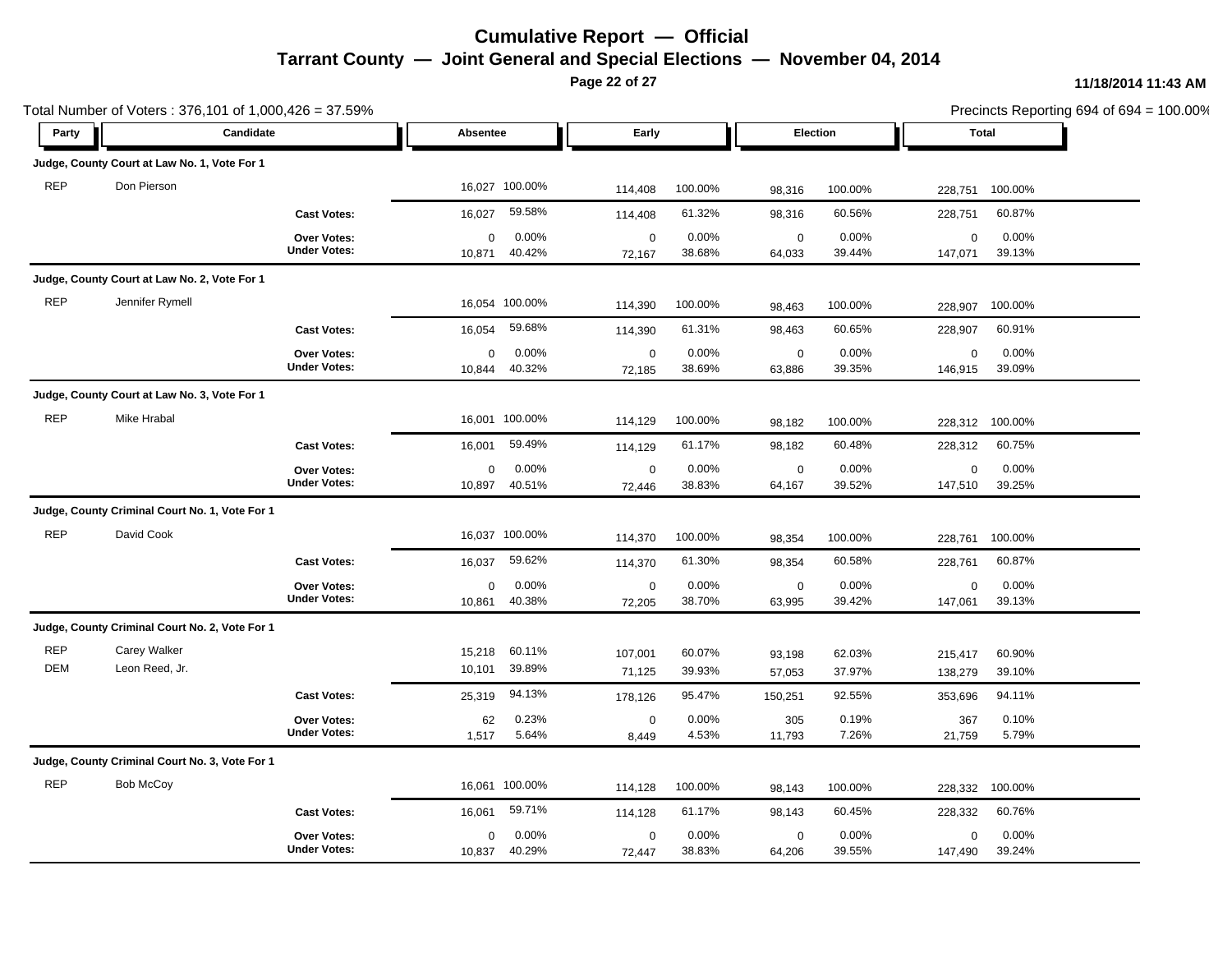**Page 23 of 27**

|            | Total Number of Voters: 376,101 of 1,000,426 = 37.59% |                                    |                       |                 |                       |                 |                       |                 |                        |                 | Precincts Reporting 694 of 694 = 100.00% |
|------------|-------------------------------------------------------|------------------------------------|-----------------------|-----------------|-----------------------|-----------------|-----------------------|-----------------|------------------------|-----------------|------------------------------------------|
| Party      | Candidate                                             |                                    | Absentee              |                 | Early                 |                 | Election              |                 | <b>Total</b>           |                 |                                          |
|            | Judge, County Criminal Court No. 4, Vote For 1        |                                    |                       |                 |                       |                 |                       |                 |                        |                 |                                          |
| <b>REP</b> | Deborah Nekhom                                        |                                    |                       | 16,034 100.00%  | 114,095               | 100.00%         | 98,185                | 100.00%         | 228,314                | 100.00%         |                                          |
|            |                                                       | <b>Cast Votes:</b>                 | 16,034                | 59.61%          | 114,095               | 61.15%          | 98,185                | 60.48%          | 228,314                | 60.75%          |                                          |
|            |                                                       | Over Votes:<br><b>Under Votes:</b> | $\mathbf 0$<br>10,864 | 0.00%<br>40.39% | $\mathbf 0$<br>72,480 | 0.00%<br>38.85% | $\mathbf 0$<br>64,164 | 0.00%<br>39.52% | $\mathbf 0$<br>147,508 | 0.00%<br>39.25% |                                          |
|            | Judge, County Criminal Court No. 5, Vote For 1        |                                    |                       |                 |                       |                 |                       |                 |                        |                 |                                          |
| <b>REP</b> | Jamie Cummings                                        |                                    |                       | 16,026 100.00%  | 113,982               | 100.00%         | 98,061                | 100.00%         | 228,069                | 100.00%         |                                          |
|            |                                                       | <b>Cast Votes:</b>                 | 16,026                | 59.58%          | 113,982               | 61.09%          | 98,061                | 60.40%          | 228,069                | 60.69%          |                                          |
|            |                                                       | Over Votes:<br><b>Under Votes:</b> | $\mathbf 0$<br>10,872 | 0.00%<br>40.42% | $\mathbf 0$<br>72,593 | 0.00%<br>38.91% | $\mathbf 0$<br>64,288 | 0.00%<br>39.60% | $\mathbf 0$<br>147,753 | 0.00%<br>39.31% |                                          |
|            | Judge, County Criminal Court No. 6, Vote For 1        |                                    |                       |                 |                       |                 |                       |                 |                        |                 |                                          |
| <b>REP</b> | Molly Jones                                           |                                    |                       | 16,080 100.00%  | 114,270               | 100.00%         | 98,251                | 100.00%         | 228,601                | 100.00%         |                                          |
|            |                                                       | <b>Cast Votes:</b>                 | 16,080                | 59.78%          | 114,270               | 61.25%          | 98,251                | 60.52%          | 228,601                | 60.83%          |                                          |
|            |                                                       | Over Votes:<br><b>Under Votes:</b> | 0<br>10,818           | 0.00%<br>40.22% | $\pmb{0}$<br>72,305   | 0.00%<br>38.75% | $\mathbf 0$<br>64,098 | 0.00%<br>39.48% | $\mathsf 0$<br>147,221 | 0.00%<br>39.17% |                                          |
|            | Judge, County Criminal Court No. 7, Vote For 1        |                                    |                       |                 |                       |                 |                       |                 |                        |                 |                                          |
| <b>REP</b> | Cheril S. Hardy                                       |                                    |                       | 16,053 100.00%  | 114,120               | 100.00%         | 98,197                | 100.00%         | 228,370                | 100.00%         |                                          |
|            |                                                       | <b>Cast Votes:</b>                 | 16,053                | 59.68%          | 114,120               | 61.17%          | 98,197                | 60.49%          | 228,370                | 60.77%          |                                          |
|            |                                                       | Over Votes:<br><b>Under Votes:</b> | 0<br>10,845           | 0.00%<br>40.32% | $\mathbf 0$<br>72,455 | 0.00%<br>38.83% | $\pmb{0}$<br>64,152   | 0.00%<br>39.51% | $\mathbf 0$<br>147,452 | 0.00%<br>39.23% |                                          |
|            | Judge, County Criminal Court No. 8, Vote For 1        |                                    |                       |                 |                       |                 |                       |                 |                        |                 |                                          |
| <b>REP</b> | Charles L. "Chuck" Vanover                            |                                    |                       | 16,022 100.00%  | 113,841               | 100.00%         | 97,991                | 100.00%         | 227,854                | 100.00%         |                                          |
|            |                                                       | <b>Cast Votes:</b>                 | 16,022                | 59.57%          | 113,841               | 61.02%          | 97,991                | 60.36%          | 227,854                | 60.63%          |                                          |
|            |                                                       | Over Votes:<br><b>Under Votes:</b> | 0<br>10,876           | 0.00%<br>40.43% | $\mathbf 0$<br>72,734 | 0.00%<br>38.98% | $\mathbf 0$<br>64,358 | 0.00%<br>39.64% | $\mathsf 0$<br>147,968 | 0.00%<br>39.37% |                                          |
|            | Judge, County Criminal Court No. 9, Vote For 1        |                                    |                       |                 |                       |                 |                       |                 |                        |                 |                                          |
| <b>REP</b> | <b>Brent Carr</b>                                     |                                    |                       | 16,065 100.00%  | 114,095               | 100.00%         | 98,209                | 100.00%         | 228,369                | 100.00%         |                                          |
|            |                                                       | <b>Cast Votes:</b>                 | 16,065                | 59.73%          | 114,095               | 61.15%          | 98,209                | 60.49%          | 228,369                | 60.77%          |                                          |
|            |                                                       | Over Votes:<br><b>Under Votes:</b> | $\mathbf 0$<br>10,833 | 0.00%<br>40.27% | $\pmb{0}$<br>72,480   | 0.00%<br>38.85% | $\mathbf 0$<br>64,140 | 0.00%<br>39.51% | $\mathbf 0$<br>147,453 | 0.00%<br>39.23% |                                          |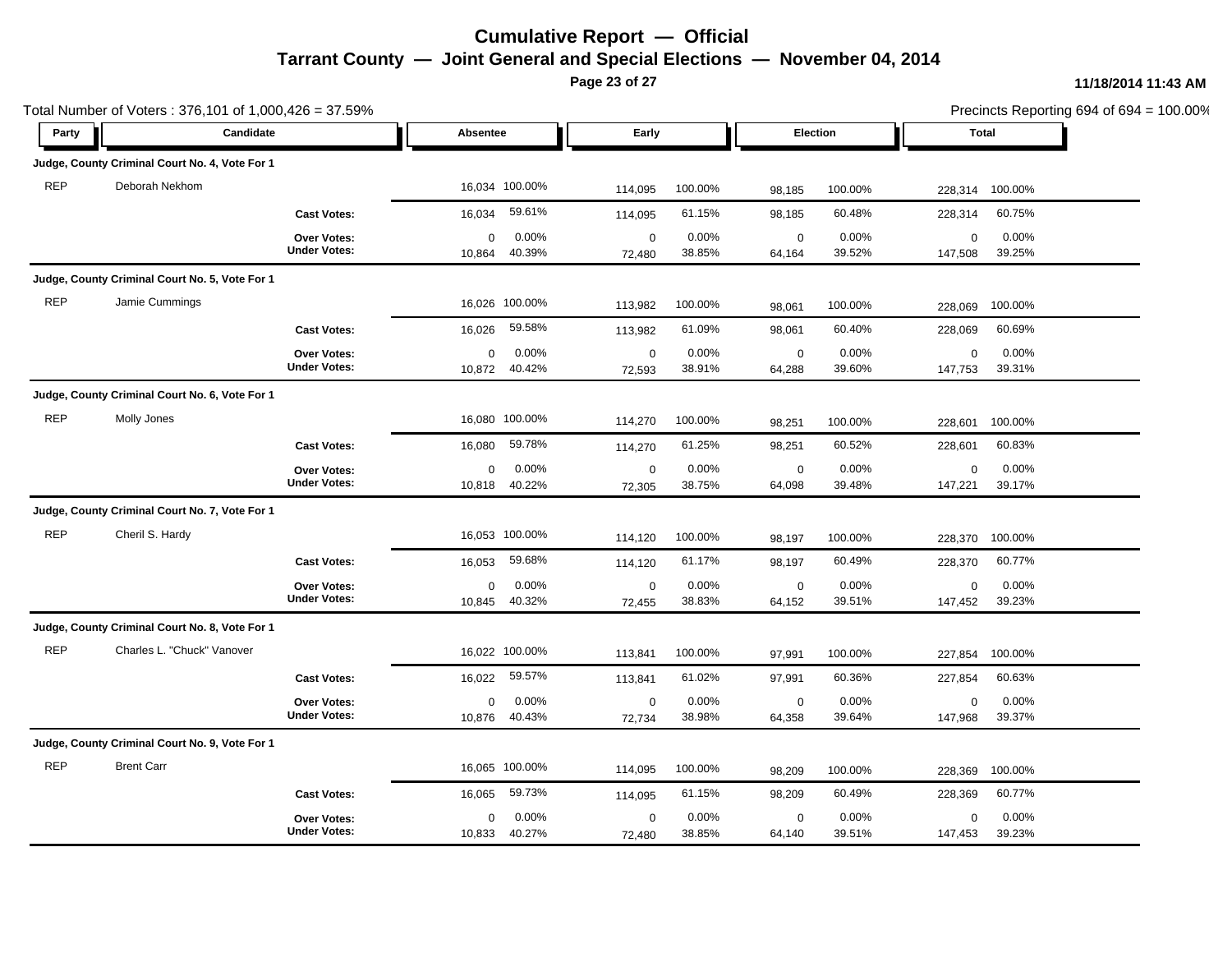**Page 24 of 27**

|                                 | Total Number of Voters: 376,101 of 1,000,426 = 37.59% |                                    |                         |                           |                            |                           |                           |                           |                              |                           | Precincts Reporting 694 of 694 = 100.00% |
|---------------------------------|-------------------------------------------------------|------------------------------------|-------------------------|---------------------------|----------------------------|---------------------------|---------------------------|---------------------------|------------------------------|---------------------------|------------------------------------------|
| Party                           |                                                       | Candidate                          | Absentee                |                           | Early                      |                           | Election                  |                           | <b>Total</b>                 |                           |                                          |
|                                 | Judge, County Criminal Court No. 10, Vote For 1       |                                    |                         |                           |                            |                           |                           |                           |                              |                           |                                          |
| <b>REP</b>                      | <b>Phil Sorrells</b>                                  |                                    | 16,051 100.00%          |                           | 113,654                    | 100.00%                   | 97,951                    | 100.00%                   | 227,656                      | 100.00%                   |                                          |
|                                 |                                                       | <b>Cast Votes:</b>                 | 16,051                  | 59.67%                    | 113,654                    | 60.92%                    | 97,951                    | 60.33%                    | 227,656                      | 60.58%                    |                                          |
|                                 |                                                       | Over Votes:<br><b>Under Votes:</b> | $\mathbf 0$<br>10,847   | 0.00%<br>40.33%           | $\mathbf 0$<br>72,921      | 0.00%<br>39.08%           | $\mathbf 0$<br>64,398     | 0.00%<br>39.67%           | $\mathbf 0$<br>148,166       | 0.00%<br>39.42%           |                                          |
|                                 | Judge, County Probate Court No. 1, Vote For 1         |                                    |                         |                           |                            |                           |                           |                           |                              |                           |                                          |
| <b>REP</b>                      | Steve M. King                                         |                                    | 16,070 100.00%          |                           | 113,901                    | 100.00%                   | 98,164                    | 100.00%                   | 228,135                      | 100.00%                   |                                          |
|                                 |                                                       | <b>Cast Votes:</b>                 | 16,070                  | 59.74%                    | 113,901                    | 61.05%                    | 98,164                    | 60.46%                    | 228,135                      | 60.70%                    |                                          |
|                                 |                                                       | Over Votes:<br><b>Under Votes:</b> | 0<br>10,828             | 0.00%<br>40.26%           | $\mathbf 0$<br>72,674      | 0.00%<br>38.95%           | $\mathbf 0$<br>64,185     | 0.00%<br>39.54%           | $\mathbf 0$<br>147,687       | 0.00%<br>39.30%           |                                          |
|                                 | Judge, County Probate Court No. 2, Vote For 1         |                                    |                         |                           |                            |                           |                           |                           |                              |                           |                                          |
| <b>REP</b>                      | Pat Ferchill                                          |                                    | 16,097 100.00%          |                           | 114,030                    | 100.00%                   | 98,028                    | 100.00%                   | 228,155                      | 100.00%                   |                                          |
|                                 |                                                       | <b>Cast Votes:</b>                 | 16,097                  | 59.84%                    | 114,030                    | 61.12%                    | 98,028                    | 60.38%                    | 228,155                      | 60.71%                    |                                          |
|                                 |                                                       | Over Votes:<br><b>Under Votes:</b> | $\mathbf 0$<br>10,801   | 0.00%<br>40.16%           | $\mathbf 0$<br>72,545      | 0.00%<br>38.88%           | $\mathbf 0$<br>64,321     | 0.00%<br>39.62%           | $\mathbf 0$<br>147,667       | 0.00%<br>39.29%           |                                          |
|                                 | District Clerk, Vote For 1                            |                                    |                         |                           |                            |                           |                           |                           |                              |                           |                                          |
| <b>REP</b><br><b>DEM</b><br>LIB | Tom Wilder<br>Cynthia Toodle<br>John Clare            |                                    | 15,179<br>10,338<br>412 | 58.54%<br>39.87%<br>1.59% | 104,006<br>71,705<br>4,620 | 57.68%<br>39.76%<br>2.56% | 89,983<br>58,651<br>6,256 | 58.09%<br>37.87%<br>4.04% | 209,168<br>140,694<br>11,288 | 57.92%<br>38.96%<br>3.13% |                                          |
|                                 |                                                       | <b>Cast Votes:</b>                 | 25,929                  | 96.40%                    | 180,331                    | 96.65%                    | 154,890                   | 95.41%                    | 361,150                      | 96.10%                    |                                          |
|                                 |                                                       | Over Votes:<br><b>Under Votes:</b> | 29<br>940               | 0.11%<br>3.49%            | $\mathbf 0$<br>6,244       | 0.00%<br>3.35%            | 89<br>7,370               | 0.05%<br>4.54%            | 118<br>14,554                | 0.03%<br>3.87%            |                                          |
|                                 | County Clerk, Vote For 1                              |                                    |                         |                           |                            |                           |                           |                           |                              |                           |                                          |
| <b>REP</b>                      | Mary Louise Garcia                                    |                                    | 16,149 100.00%          |                           | 114,832                    | 100.00%                   | 98,595                    | 100.00%                   | 229,576                      | 100.00%                   |                                          |
|                                 |                                                       | <b>Cast Votes:</b>                 | 16,149                  | 60.04%                    | 114,832                    | 61.55%                    | 98,595                    | 60.73%                    | 229,576                      | 61.09%                    |                                          |
|                                 |                                                       | Over Votes:<br><b>Under Votes:</b> | 0<br>10,749             | 0.00%<br>39.96%           | $\mathbf 0$<br>71,743      | 0.00%<br>38.45%           | $\mathbf 0$<br>63,754     | 0.00%<br>39.27%           | $\mathbf 0$<br>146,246       | 0.00%<br>38.91%           |                                          |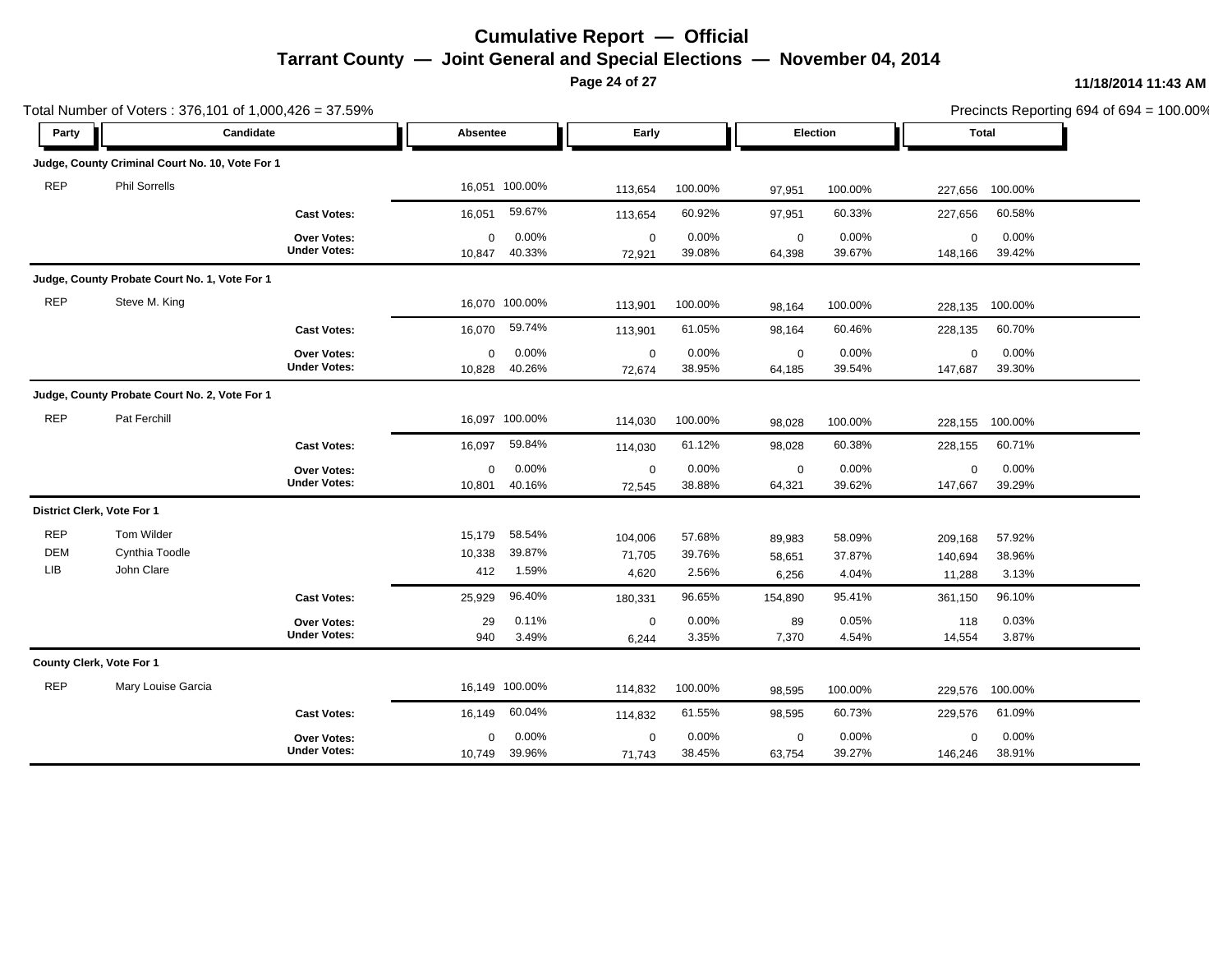**Page 25 of 27**

|                          | Total Number of Voters: 376,101 of 1,000,426 = 37.59% |                                    |                         |                  |         |                      |                  |                  |                  |                  |                  | Precincts Reporting 694 of 694 = 100.00% |
|--------------------------|-------------------------------------------------------|------------------------------------|-------------------------|------------------|---------|----------------------|------------------|------------------|------------------|------------------|------------------|------------------------------------------|
| Party                    | Candidate                                             |                                    | Absentee                |                  |         | Early                |                  | <b>Election</b>  |                  | Total            |                  |                                          |
|                          | County Commissioner, Precinct No. 2, Vote For 1       |                                    |                         |                  |         |                      |                  |                  |                  |                  |                  |                                          |
| <b>REP</b><br><b>DEM</b> | Andy Nguyen<br>Kenneth Sanders                        |                                    | 3,733<br>2,148          | 63.48%<br>36.52% |         | 26,193<br>20,472     | 56.13%<br>43.87% | 21,988<br>16,768 | 56.73%<br>43.27% | 51,914<br>39,388 | 56.86%<br>43.14% |                                          |
|                          |                                                       | <b>Cast Votes:</b>                 | 5,881                   | 96.76%           |         | 46,665               | 97.16%           | 38,756           | 95.44%           | 91,302           | 96.40%           |                                          |
|                          |                                                       | Over Votes:<br><b>Under Votes:</b> | 5<br>192                | 0.08%<br>3.16%   |         | $\mathbf 0$<br>1,365 | 0.00%<br>2.84%   | 9<br>1,843       | 0.02%<br>4.54%   | 14<br>3,400      | 0.01%<br>3.59%   |                                          |
|                          |                                                       |                                    | <b>Precincts</b>        |                  |         | <b>Voters</b>        |                  |                  |                  |                  |                  |                                          |
|                          |                                                       |                                    | <b>Total</b><br>Counted |                  | Percent | <b>Ballots</b>       | Registered       |                  | Percent          |                  |                  |                                          |
|                          |                                                       |                                    | 160                     | 160              | 100.00% | 94,716               |                  | 258,791          | 36.60%           |                  |                  |                                          |
|                          | County Commissioner, Precinct No. 4, Vote For 1       |                                    |                         |                  |         |                      |                  |                  |                  |                  |                  |                                          |
| <b>REP</b>               | J. D. Johnson                                         |                                    | 4,091                   | 63.87%           |         | 21,226               | 64.73%           | 22,701           | 65.61%           | 48,018           | 65.07%           |                                          |
| <b>DEM</b>               | Steve Lerma                                           |                                    | 2,314                   | 36.13%           |         | 11,567               | 35.27%           | 11,898           | 34.39%           | 25,779           | 34.93%           |                                          |
|                          |                                                       | <b>Cast Votes:</b>                 | 6,405                   | 95.70%           |         | 32,793               | 96.29%           | 34,599           | 94.32%           | 73,797           | 95.31%           |                                          |
|                          |                                                       | Over Votes:                        | 3                       | 0.04%            |         | $\mathbf 0$          | 0.00%            | 11               | 0.03%            | 14               | 0.02%            |                                          |
|                          |                                                       | <b>Under Votes:</b>                | 285                     | 4.26%            |         | 1,262                | 3.71%            | 2,073            | 5.65%            | 3,620            | 4.68%            |                                          |
|                          |                                                       |                                    |                         | <b>Precincts</b> |         | <b>Voters</b>        |                  |                  |                  |                  |                  |                                          |
|                          |                                                       |                                    | Counted<br><b>Total</b> |                  | Percent | <b>Ballots</b>       | Registered       |                  | Percent          |                  |                  |                                          |
|                          |                                                       |                                    | 177                     | 177              | 100.00% | 77,431               |                  | 222,326          | 34.83%           |                  |                  |                                          |
|                          | Justice of the Peace, Precinct No. 1, Vote For 1      |                                    |                         |                  |         |                      |                  |                  |                  |                  |                  |                                          |
| <b>REP</b>               | Ralph Swearingin                                      |                                    | 1,985                   | 67.89%           |         | 14,593               | 63.91%           | 12,270           | 63.79%           | 28,848           | 64.12%           |                                          |
| <b>DEM</b>               | Pilar Candia                                          |                                    | 939                     | 32.11%           |         | 8,240                | 36.09%           | 6,965            | 36.21%           | 16,144           | 35.88%           |                                          |
|                          |                                                       | <b>Cast Votes:</b>                 | 2,924                   | 95.84%           |         | 22,833               | 96.92%           | 19,235           | 95.08%           | 44,992           | 96.05%           |                                          |
|                          |                                                       | Over Votes:                        | $\mathbf 0$             | 0.00%            |         | $\mathbf 0$          | 0.00%            | $\overline{4}$   | 0.02%            | $\overline{4}$   | 0.01%            |                                          |
|                          |                                                       | <b>Under Votes:</b>                | 127                     | 4.16%            |         | 726                  | 3.08%            | 991              | 4.90%            | 1,844            | 3.94%            |                                          |
|                          |                                                       |                                    | <b>Precincts</b>        |                  |         |                      |                  | <b>Voters</b>    |                  |                  |                  |                                          |
|                          |                                                       |                                    | <b>Total</b><br>Counted |                  | Percent | <b>Ballots</b>       | Registered       |                  | Percent          |                  |                  |                                          |
|                          |                                                       |                                    | 95                      | 95               | 100.00% | 46,840               |                  | 134,176          | 34.91%           |                  |                  |                                          |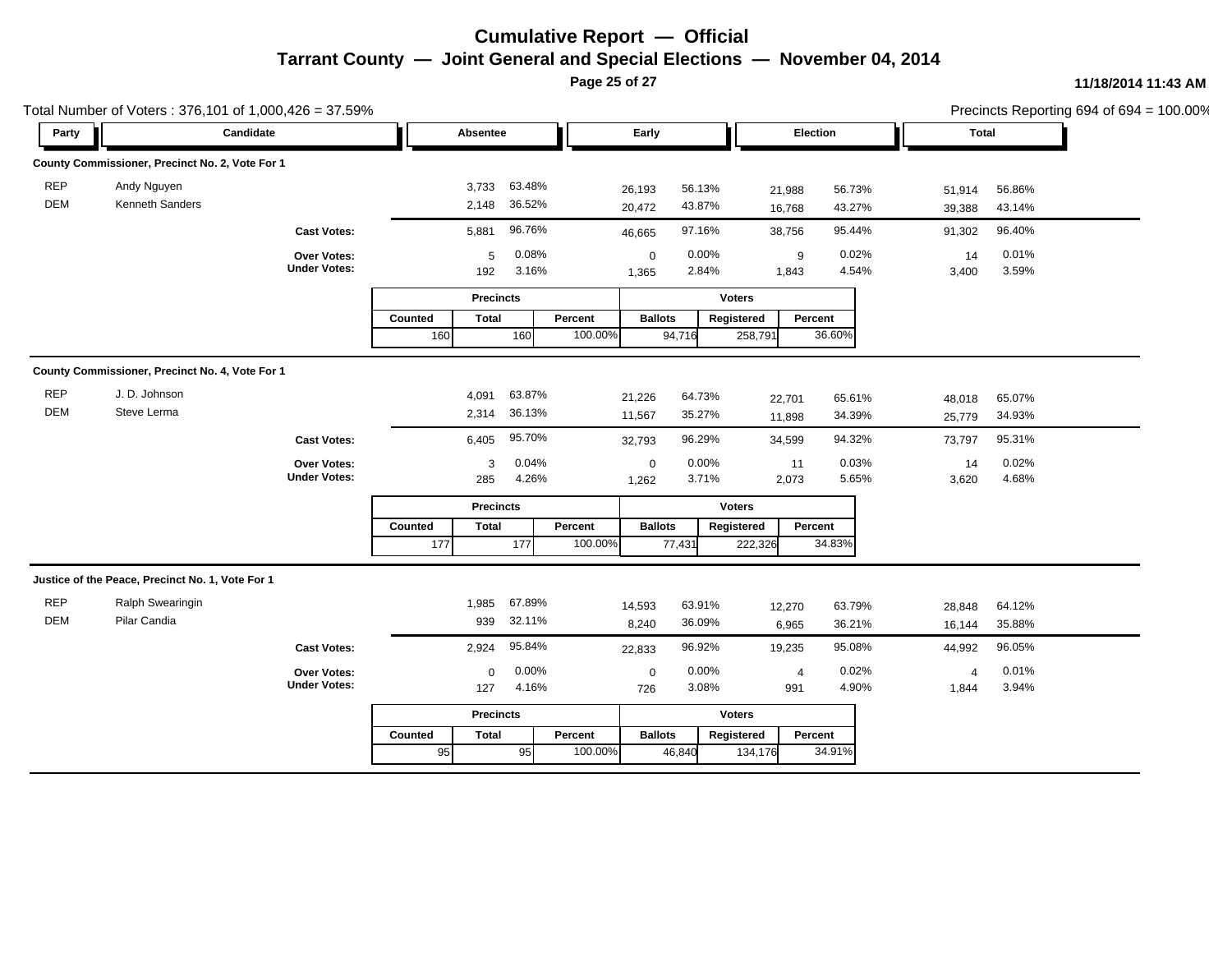**Page 26 of 27**

|            | Total Number of Voters: 376,101 of 1,000,426 = 37.59% |                                    |                                                             | Precincts Reporting 694 of 694 = $100.00\%$                            |                                |
|------------|-------------------------------------------------------|------------------------------------|-------------------------------------------------------------|------------------------------------------------------------------------|--------------------------------|
| Party      | Candidate                                             |                                    | Absentee                                                    | Early<br>Election                                                      | Total                          |
|            | Justice of the Peace, Precinct No. 2, Vote For 1      |                                    |                                                             |                                                                        |                                |
| <b>REP</b> | Mary Tom Cravens Curnutt                              |                                    | 1,866 100.00%                                               | 100.00%<br>10,914<br>8,955                                             | 100.00%<br>21,735 100.00%      |
|            |                                                       | <b>Cast Votes:</b>                 | 67.03%<br>1,866                                             | 62.49%<br>8,955<br>10,914                                              | 61.26%<br>58.79%<br>21,735     |
|            |                                                       | Over Votes:                        | 0.00%<br>0                                                  | $\mathbf 0$<br>0.00%<br>$\mathbf 0$                                    | 0.00%<br>0.00%<br>$\mathbf 0$  |
|            |                                                       | <b>Under Votes:</b>                | 32.97%<br>918                                               | 37.51%<br>6,276<br>6,550                                               | 38.74%<br>41.21%<br>13,744     |
|            |                                                       |                                    | <b>Precincts</b>                                            | <b>Voters</b>                                                          |                                |
|            |                                                       |                                    | Percent<br>Counted<br><b>Total</b><br>100.00%<br>85         | <b>Ballots</b><br>Percent<br>Registered<br>36.94%                      |                                |
|            |                                                       |                                    | 85                                                          | 35,479<br>96,038                                                       |                                |
|            | Justice of the Peace, Precinct No. 3, Vote For 1      |                                    |                                                             |                                                                        |                                |
| <b>REP</b> | <b>Russ Casey</b>                                     |                                    | 3,009 100.00%                                               | 100.00%<br>36,852<br>26,664                                            | 100.00%<br>100.00%<br>66,525   |
|            |                                                       | <b>Cast Votes:</b>                 | 71.56%<br>3,009                                             | 74.24%<br>26,664<br>36,852                                             | 72.87%<br>71.19%<br>66,525     |
|            |                                                       | Over Votes:                        | 0.00%<br>0                                                  | 0.00%<br>$\boldsymbol{0}$<br>$\mathbf 0$                               | 0.00%<br>0.00%<br>$\mathbf 0$  |
|            |                                                       | <b>Under Votes:</b>                | 28.44%<br>1,196                                             | 25.76%<br>10,789<br>12,786                                             | 27.13%<br>28.81%<br>24,771     |
|            |                                                       |                                    | <b>Precincts</b>                                            | <b>Voters</b>                                                          |                                |
|            |                                                       |                                    | Counted<br><b>Total</b><br>Percent<br>100.00%<br>109<br>109 | <b>Ballots</b><br>Registered<br>Percent<br>41.71%<br>91,296<br>218,902 |                                |
|            |                                                       |                                    |                                                             |                                                                        |                                |
|            | Justice of the Peace, Precinct No. 4, Vote For 1      |                                    |                                                             |                                                                        |                                |
| <b>REP</b> | Jacquelyn Wright                                      |                                    | 2,092 100.00%                                               | 100.00%<br>12,779<br>13,520                                            | 100.00%<br>100.00%<br>28,391   |
|            |                                                       | <b>Cast Votes:</b>                 | 71.30%<br>2,092                                             | 72.23%<br>13,520<br>12,779                                             | 71.92%<br>71.72%<br>28,391     |
|            |                                                       | Over Votes:                        | 0.00%<br>0                                                  | 0.00%<br>$\mathbf 0$<br>$\mathbf 0$                                    | 0.00%<br>0.00%<br>$\mathbf 0$  |
|            |                                                       | <b>Under Votes:</b>                | 28.70%<br>842                                               | 27.77%<br>5,330<br>4,913                                               | 28.28%<br>28.08%<br>11,085     |
|            |                                                       |                                    | <b>Precincts</b>                                            | <b>Voters</b>                                                          |                                |
|            |                                                       |                                    | Percent<br>Counted<br><b>Total</b><br>100.00%<br>64<br>64   | <b>Ballots</b><br>Registered<br>Percent<br>35.67%<br>39,476<br>110,683 |                                |
|            |                                                       |                                    |                                                             |                                                                        |                                |
|            | Justice of the Peace, Precinct No. 5, Vote For 1      |                                    |                                                             |                                                                        |                                |
| <b>REP</b> | Cheryl Surber                                         |                                    | 34.48%<br>570                                               | 34.24%<br>1,832<br>3,085                                               | 40.11%<br>37.34%<br>5,487      |
| DEM        | Sergio L. De Leon                                     |                                    | 1,083 65.52%                                                | 65.76%<br>3,519<br>4,607                                               | 62.66%<br>59.89%<br>9,209      |
|            |                                                       | <b>Cast Votes:</b>                 | 97.06%<br>1,653                                             | 95.64%<br>5,351<br>7,692                                               | 93.51%<br>94.67%<br>14,696     |
|            |                                                       | Over Votes:<br><b>Under Votes:</b> | 0.00%<br>$\mathbf 0$                                        | 0.00%<br>$\mathbf 0$<br>$\overline{1}$                                 | 0.01%<br>0.01%<br>$\mathbf{1}$ |
|            |                                                       |                                    | 2.94%<br>50                                                 | 4.36%<br>533<br>244                                                    | 5.33%<br>6.48%<br>827          |
|            |                                                       |                                    | <b>Precincts</b>                                            | <b>Voters</b>                                                          |                                |
|            |                                                       |                                    | Counted<br><b>Total</b><br>Percent                          | <b>Ballots</b><br>Registered<br>Percent                                |                                |